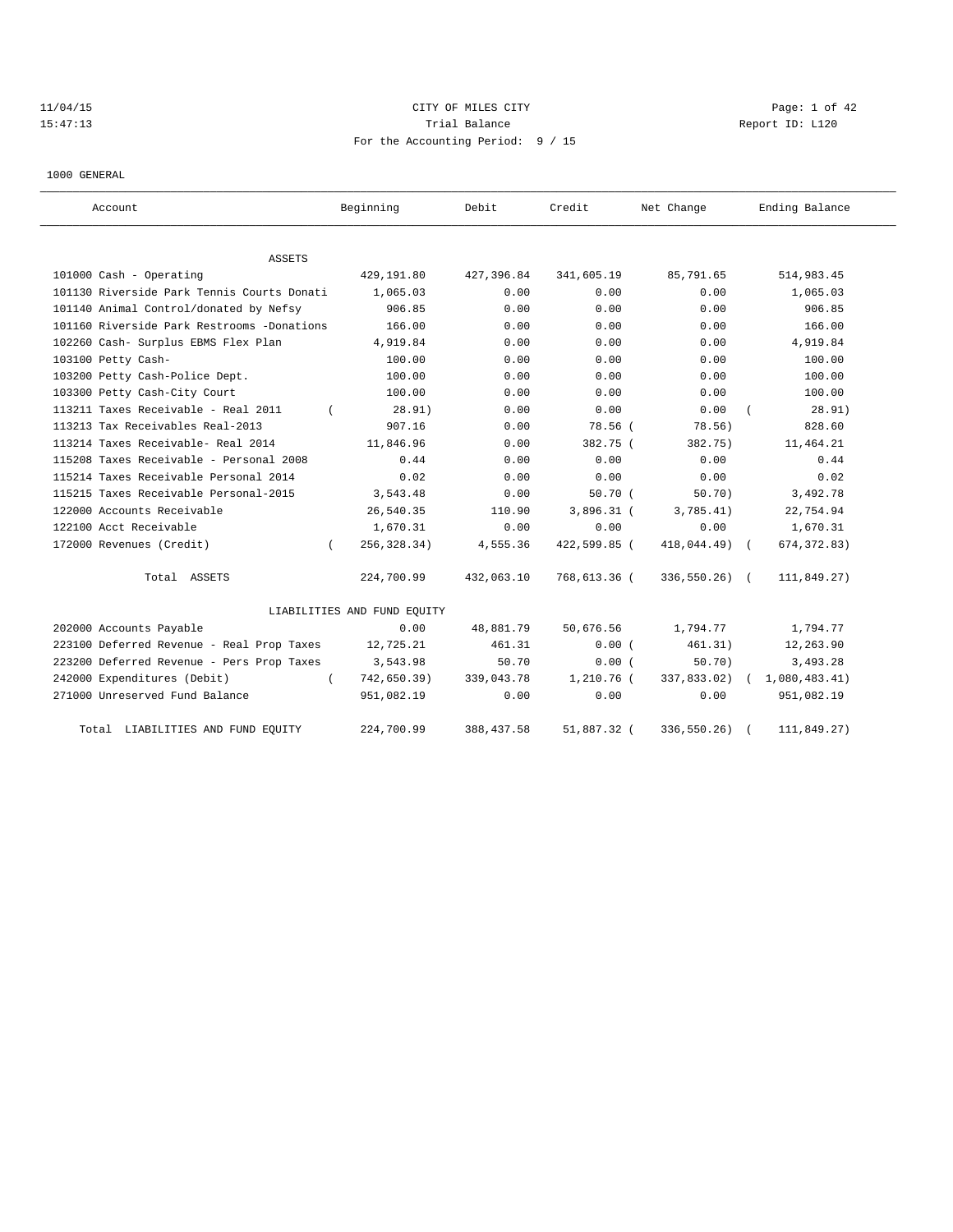## 11/04/15 CITY OF MILES CITY Page: 2 of 42 15:47:13 Trial Balance Report ID: L120 For the Accounting Period: 9 / 15

### 2220 LIBRARY

| Account                                    | Beginning                   | Debit     | Credit      | Net Change   | Ending Balance |
|--------------------------------------------|-----------------------------|-----------|-------------|--------------|----------------|
|                                            |                             |           |             |              |                |
| ASSETS                                     |                             |           |             |              |                |
| 101000 Cash - Operating                    | 15,782.21                   | 24,510.27 | 25,859.53 ( | 1,349.26)    | 14,432.95      |
| 101032 Cash- Library Board of Trustees Mul | 23,670.85                   | 0.00      | 0.00        | 0.00         | 23,670.85      |
| 103000 Petty Cash                          | 75.00                       | 0.00      | 0.00        | 0.00         | 75.00          |
| 172000 Revenues (Credit)                   | 49,538.40)                  | 0.00      | 24,510.27 ( | 24,510.27) ( | 74,048.67)     |
| Total ASSETS                               | 10,010.34)                  | 24,510.27 | 50,369.80 ( | 25,859.53) ( | 35,869.87)     |
|                                            | LIABILITIES AND FUND EQUITY |           |             |              |                |
| 202000 Accounts Payable                    | 0.00                        | 1,945.36  | 2,270.36    | 325.00       | 325.00         |
| 242000 Expenditures (Debit)                | 57,923.72)                  | 26,184.53 | 0.00(       | 26,184.53) ( | 84,108.25)     |
| 271000 Unreserved Fund Balance             | 47,913.38                   | 0.00      | 0.00        | 0.00         | 47,913.38      |
| LIABILITIES AND FUND EQUITY<br>Total       | 10,010.34)                  | 28,129.89 | 2,270.36 (  | 25,859.53) ( | 35,869.87)     |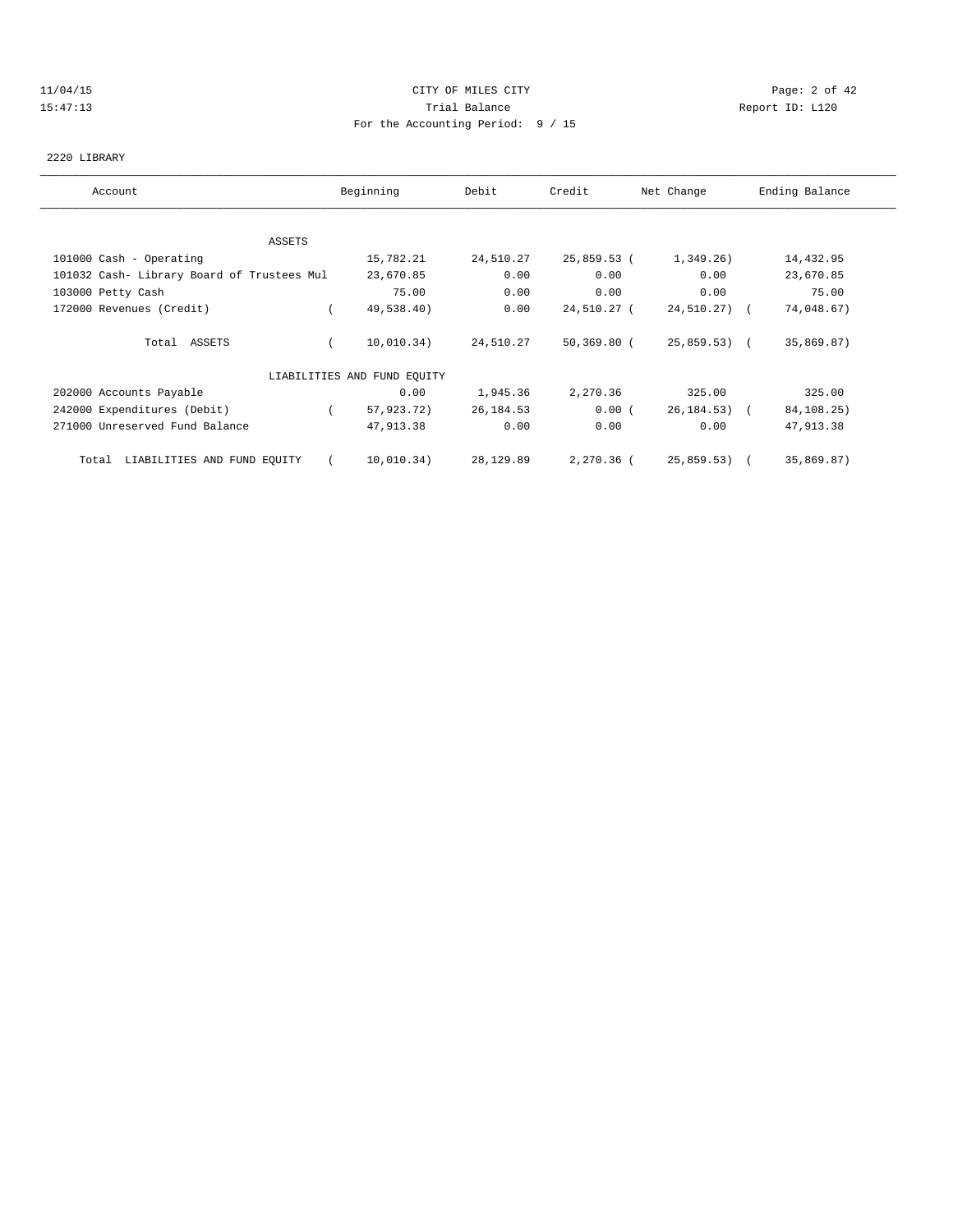# 11/04/15 CITY OF MILES CITY Page: 3 of 42 15:47:13 Trial Balance Report ID: L120 For the Accounting Period: 9 / 15

#### 2260 EMERGENCY DISASTER

| Account                                   | Beginning                   | Debit | Credit   | Net Change | Ending Balance |
|-------------------------------------------|-----------------------------|-------|----------|------------|----------------|
|                                           |                             |       |          |            |                |
| ASSETS                                    |                             |       |          |            |                |
| 101000 Cash - Operating                   | 46.64                       | 0.37  | 0.00     | 0.37       | 47.01          |
| 113211 Taxes Receivable - Real 2011       | 3.46                        | 0.00  | 0.00     | 0.00       | 3.46           |
| 172000 Revenues (Credit)                  | 7.34)                       | 0.00  | $0.37$ ( | $0.37)$ (  | 7.71)          |
| Total ASSETS                              | 42.76                       | 0.37  | 0.37     | 0.00       | 42.76          |
|                                           | LIABILITIES AND FUND EQUITY |       |          |            |                |
| 223100 Deferred Revenue - Real Prop Taxes | 3.46                        | 0.00  | 0.00     | 0.00       | 3.46           |
| 271000 Unreserved Fund Balance            | 39.30                       | 0.00  | 0.00     | 0.00       | 39.30          |
| LIABILITIES AND FUND EOUITY<br>Total      | 42.76                       | 0.00  | 0.00     | 0.00       | 42.76          |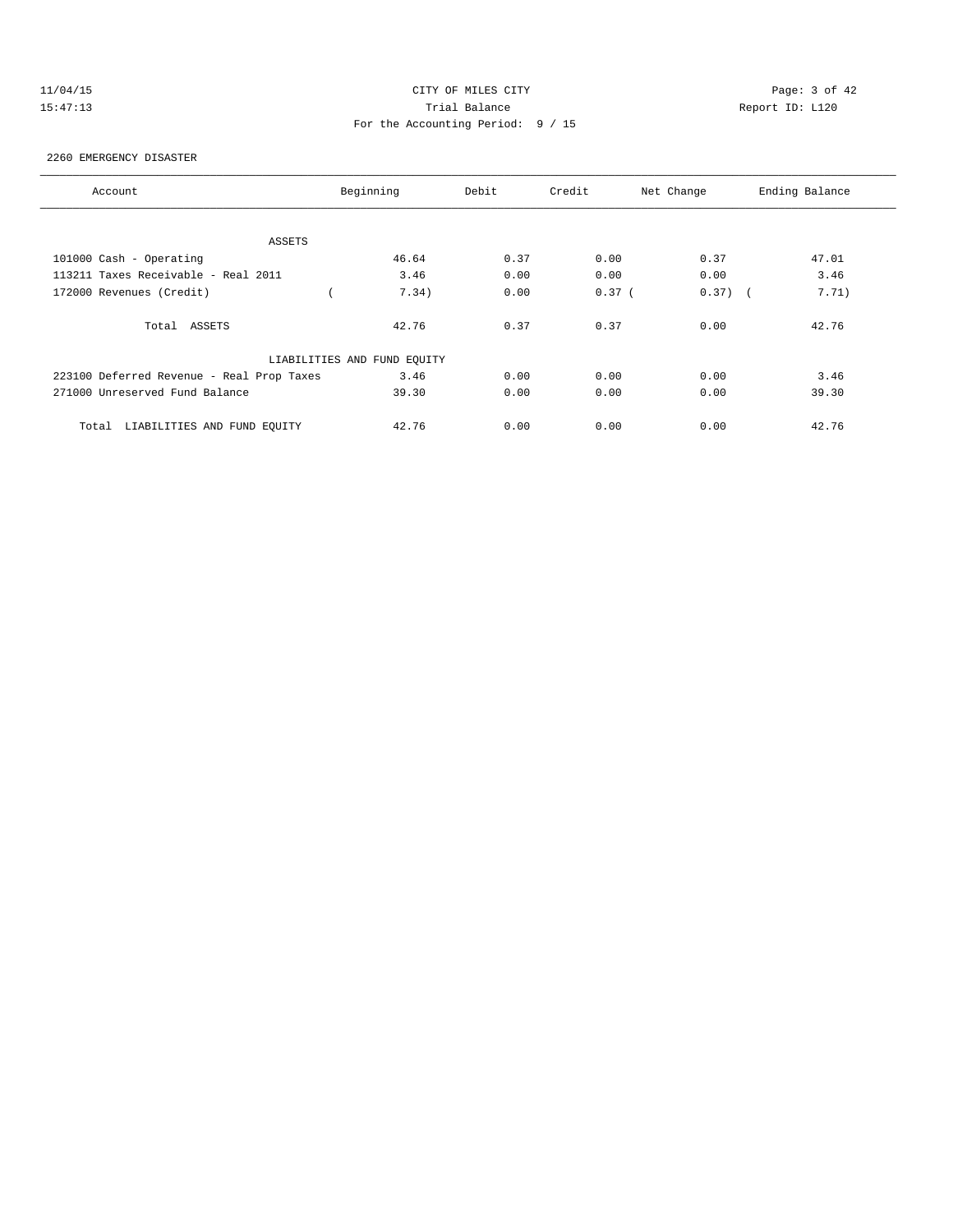## 11/04/15 CITY OF MILES CITY Page: 4 of 42 15:47:13 Trial Balance Report ID: L120 For the Accounting Period: 9 / 15

### 2270 Health

| Account                              |        | Beginning                   | Debit    | Credit       | Net Change | Ending Balance |
|--------------------------------------|--------|-----------------------------|----------|--------------|------------|----------------|
|                                      |        |                             |          |              |            |                |
|                                      | ASSETS |                             |          |              |            |                |
| 101000 Cash - Operating              |        | 28,704.76                   | 0.00     | $2,750.00$ ( | 2,750.00)  | 25,954.76      |
| 172000 Revenues (Credit)             |        | 976.50)                     | 0.00     | 0.00         | 0.00       | 976.50)        |
| Total ASSETS                         |        | 27,728.26                   | 0.00     | $2,750.00$ ( | 2,750.00   | 24,978.26      |
|                                      |        | LIABILITIES AND FUND EQUITY |          |              |            |                |
| 202000 Accounts Payable              |        | 0.00                        | 2,750.00 | 2,750.00     | 0.00       | 0.00           |
| 242000 Expenditures (Debit)          |        | 5,500.48)                   | 2,750.00 | 0.00(        | 2,750.00   | 8, 250.48)     |
| 271000 Unreserved Fund Balance       |        | 33, 228.74                  | 0.00     | 0.00         | 0.00       | 33, 228.74     |
| LIABILITIES AND FUND EQUITY<br>Total |        | 27,728.26                   | 5,500.00 | $2,750.00$ ( | 2,750.00)  | 24,978.26      |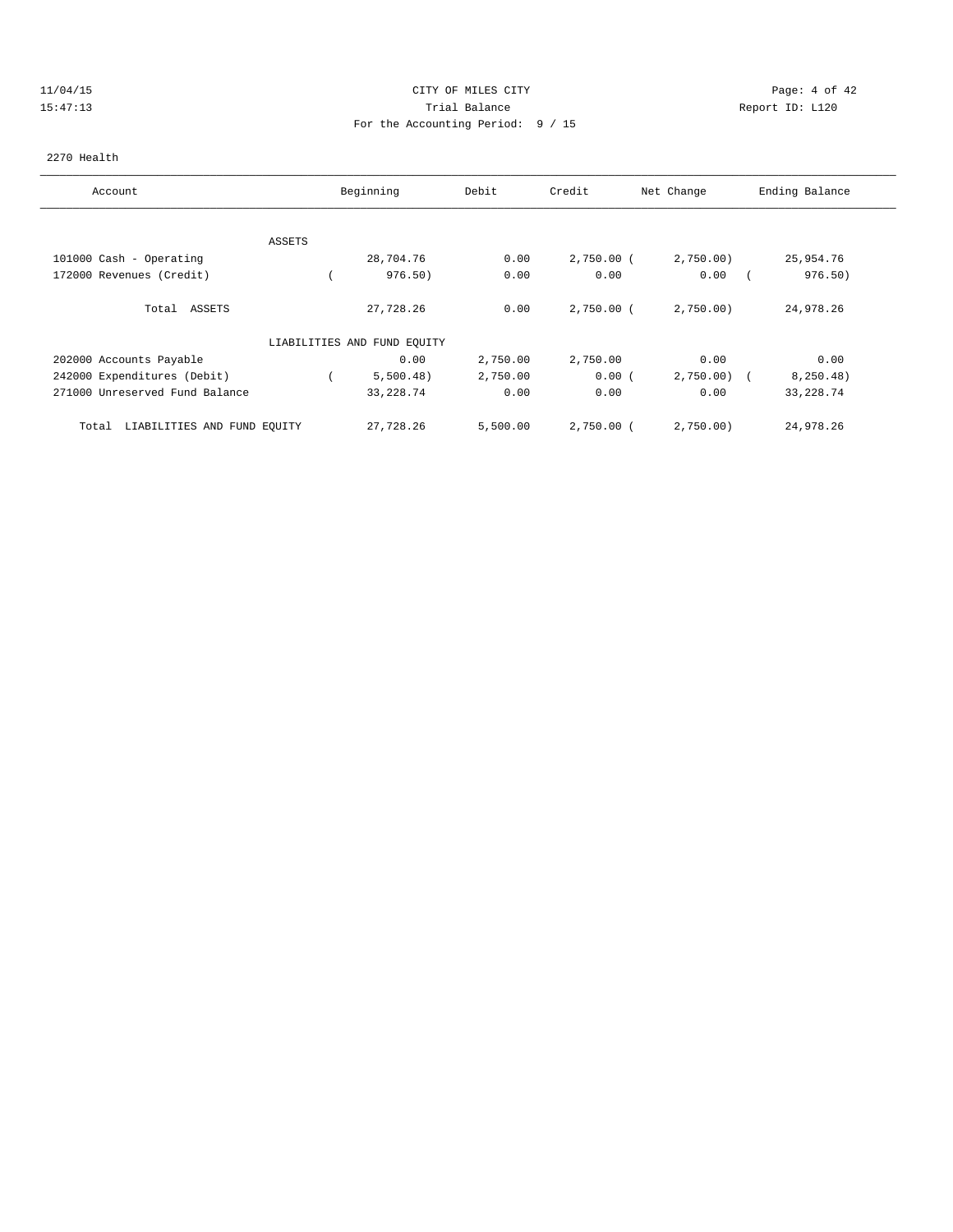# 11/04/15 CITY OF MILES CITY Page: 5 of 42 15:47:13 Trial Balance Report ID: L120 For the Accounting Period: 9 / 15

### 2350 Local Government/Study Commission

| Account                                   | Beginning                   | Debit | Credit   | Net Change | Ending Balance |
|-------------------------------------------|-----------------------------|-------|----------|------------|----------------|
|                                           |                             |       |          |            |                |
| ASSETS                                    |                             |       |          |            |                |
| 101000 Cash - Operating                   | 3,027.81                    | 2.08  | 0.00     | 2.08       | 3,029.89       |
| 113214 Taxes Receivable- Real 2014        | 57.00                       | 0.00  | $1.84$ ( | 1.84)      | 55.16          |
| 115215 Taxes Receivable Personal-2015     | 17.06                       | 0.00  | $0.24$ ( | 0.24)      | 16.82          |
| 172000 Revenues (Credit)                  | 73.74)                      | 0.00  | $2.08$ ( | $2.08$ (   | 75.82)         |
| Total ASSETS                              | 3,028.13                    | 2.08  | $4.16$ ( | 2.08       | 3,026.05       |
|                                           | LIABILITIES AND FUND EQUITY |       |          |            |                |
| 223100 Deferred Revenue - Real Prop Taxes | 57.00                       | 1.84  | 0.00(    | 1.84)      | 55.16          |
| 223200 Deferred Revenue - Pers Prop Taxes | 17.06                       | 0.24  | 0.00(    | 0.24)      | 16.82          |
| 271000 Unreserved Fund Balance            | 2,954.07                    | 0.00  | 0.00     | 0.00       | 2,954.07       |
| LIABILITIES AND FUND EOUITY<br>Total      | 3,028.13                    | 2.08  | 0.00(    | 2.08)      | 3,026.05       |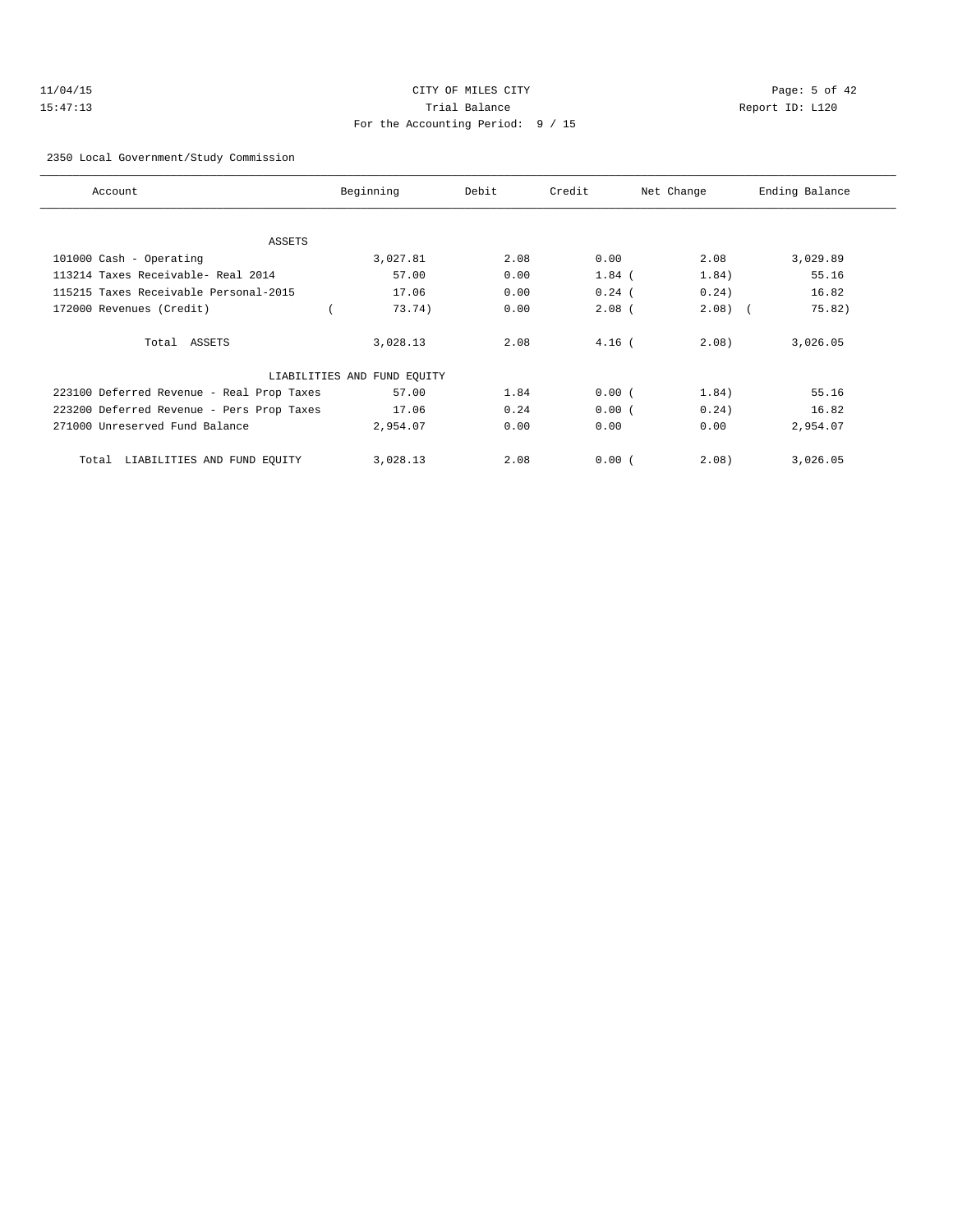# 11/04/15 CITY OF MILES CITY Page: 6 of 42 15:47:13 Trial Balance Report ID: L120 For the Accounting Period: 9 / 15

2372 Permissive Medical Levy

| Account                                   | Beginning                   | Debit | Credit      | Net Change  | Ending Balance |  |
|-------------------------------------------|-----------------------------|-------|-------------|-------------|----------------|--|
|                                           |                             |       |             |             |                |  |
| <b>ASSETS</b>                             |                             |       |             |             |                |  |
| 101000 Cash - Operating                   | 1,777.64                    | 56.68 | 0.00        | 56.68       | 1,834.32       |  |
| 113211 Taxes Receivable - Real 2011       | 5.80)                       | 0.00  | 0.00        | 0.00        | 5.80)          |  |
| 113213 Tax Receivables Real-2013          | 89.84                       | 0.00  | 7.78 (      | 7.78)       | 82.06          |  |
| 113214 Taxes Receivable- Real 2014        | 1,299.91                    | 0.00  | 42.00(      | 42.00)      | 1,257.91       |  |
| 115214 Taxes Receivable Personal 2014     | 0.01)                       | 0.00  | 0.00        | 0.00        | 0.01)          |  |
| 115215 Taxes Receivable Personal-2015     | 388.82                      | 0.00  | 5.57(       | 5.57)       | 383.25         |  |
| 172000 Revenues (Credit)                  | 1,777.64)                   | 0.00  | $56.68$ $($ | $56.68$ ) ( | 1,834.32)      |  |
| Total ASSETS                              | 1,772.76                    | 56.68 | $112.03$ (  | 55.35)      | 1,717.41       |  |
|                                           | LIABILITIES AND FUND EQUITY |       |             |             |                |  |
| 223100 Deferred Revenue - Real Prop Taxes | 1,383.92                    | 49.78 | 0.00(       | 49.78)      | 1,334.14       |  |
| 223200 Deferred Revenue - Pers Prop Taxes | 386.21                      | 5.57  | 0.00(       | 5.57)       | 380.64         |  |
| 271000 Unreserved Fund Balance            | 2.63                        | 0.00  | 0.00        | 0.00        | 2.63           |  |
| Total LIABILITIES AND FUND EQUITY         | 1,772.76                    | 55.35 | 0.00(       | 55.35)      | 1,717.41       |  |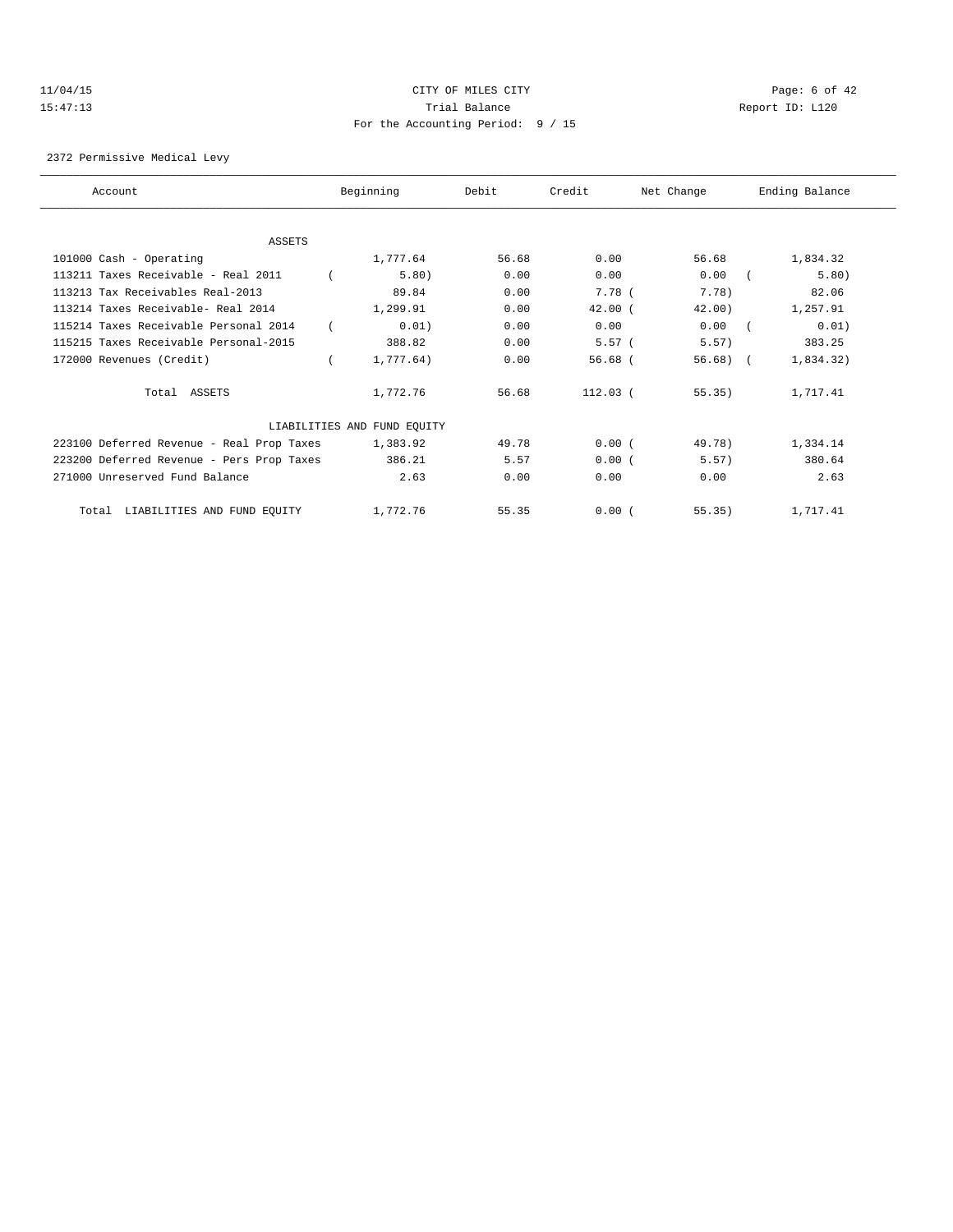# 11/04/15 CITY OF MILES CITY Page: 7 of 42 15:47:13 Trial Balance Report ID: L120 For the Accounting Period: 9 / 15

2394 BUILDING CODE ENFORCEMENT

| Account                              |        | Beginning                   | Debit     | Credit        | Net Change    | Ending Balance |
|--------------------------------------|--------|-----------------------------|-----------|---------------|---------------|----------------|
|                                      |        |                             |           |               |               |                |
|                                      | ASSETS |                             |           |               |               |                |
| 101000 Cash - Operating              |        | 109,923.52                  | 10,167.16 | 8,384.19      | 1,782.97      | 111,706.49     |
| 172000 Revenues (Credit)             |        | 16,983.40)                  | 0.00      | $10,062.16$ ( | $10,062.16$ ( | $27,045.56$ )  |
| Total ASSETS                         |        | 92,940.12                   | 10,167.16 | 18,446.35 (   | 8, 279.19)    | 84,660.93      |
|                                      |        | LIABILITIES AND FUND EQUITY |           |               |               |                |
| 202000 Accounts Payable              |        | 0.00                        | 6,996.08  | 6,996.08      | 0.00          | 0.00           |
| 242000 Expenditures (Debit)          |        | 14,881.62)                  | 8,384.19  | $105.00$ (    | $8,279.19$ (  | 23,160.81)     |
| 271000 Unreserved Fund Balance       |        | 107,821.74                  | 0.00      | 0.00          | 0.00          | 107,821.74     |
| LIABILITIES AND FUND EQUITY<br>Total |        | 92,940.12                   | 15,380.27 | 7,101.08 (    | 8, 279.19)    | 84,660.93      |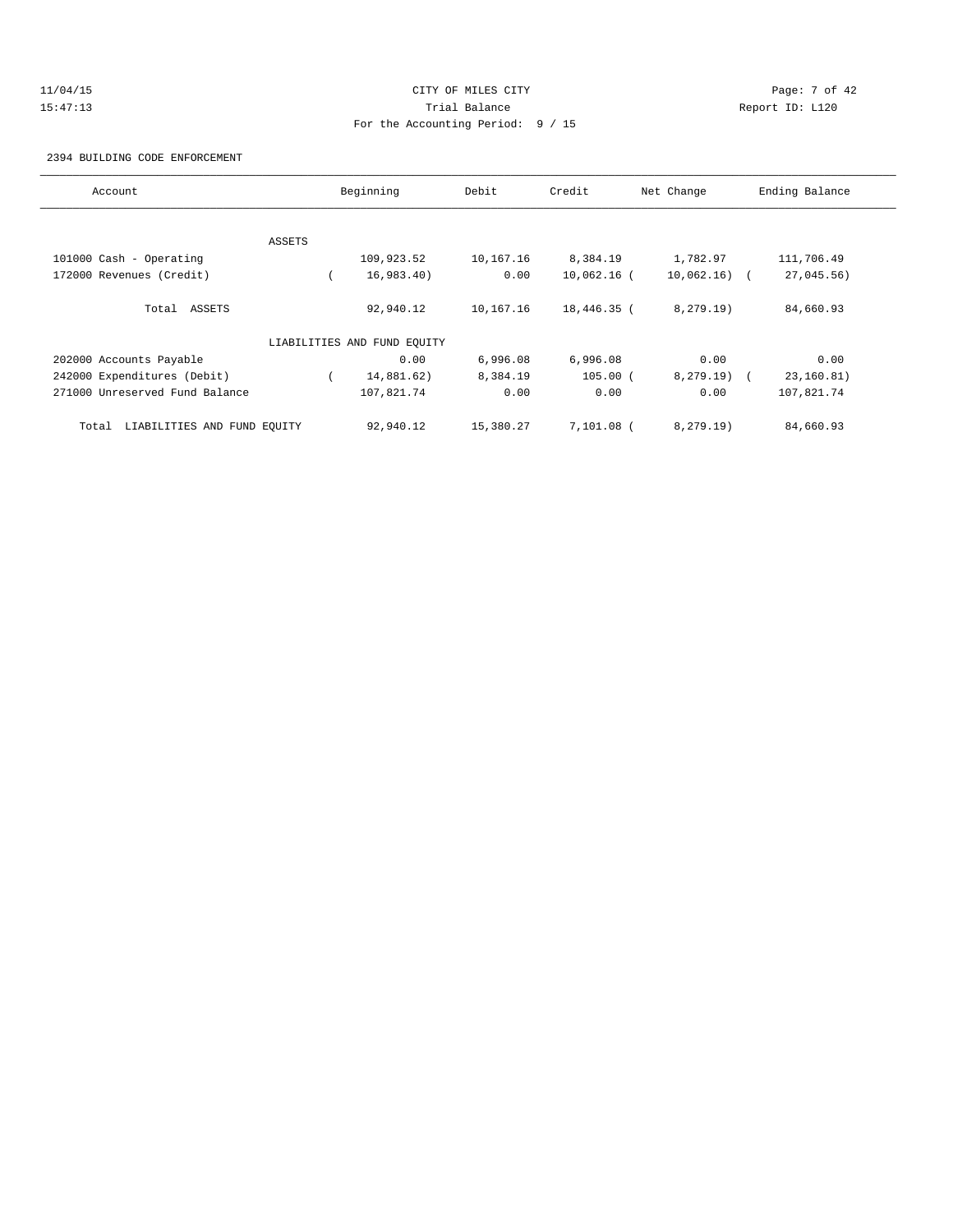## 11/04/15 CITY OF MILES CITY Page: 8 of 42 15:47:13 Trial Balance Report ID: L120 For the Accounting Period: 9 / 15

2400 LTG M D#165-(Gen City)

| Account                                    | Beginning                   | Debit     | Credit      | Net Change   | Ending Balance |
|--------------------------------------------|-----------------------------|-----------|-------------|--------------|----------------|
|                                            |                             |           |             |              |                |
| ASSETS                                     |                             |           |             |              |                |
| 101000 Cash - Operating                    | 26,455.20                   | 131.52    | 14,588.08 ( | 14,456.56)   | 11,998.64      |
| 118130 Special Assessments Receivable 2013 | 284.28                      | 0.00      | $32.84$ (   | 32.84)       | 251.44         |
| 118140 Special Assessments Receivables-201 | 2,456.74                    | 0.00      | 87.77 (     | 87.77)       | 2,368.97       |
| 118150 Special Assessments Receivables-201 | 168,598.92                  | 0.00      | 0.00        | 0.00         | 168,598.92     |
| 172000 Revenues (Credit)                   | 2,762.59                    | 0.00      | 131.52 (    | $131.52)$ (  | 2,894.11)      |
| Total ASSETS                               | 195,032.55                  | 131.52    | 14,840.21 ( | 14,708.69)   | 180, 323.86    |
|                                            | LIABILITIES AND FUND EOUITY |           |             |              |                |
| 202000 Accounts Payable                    | 0.00                        | 14,588.08 | 14,588.08   | 0.00         | 0.00           |
| 223000 Deferred Revenue/Uncollected Taxes  | 171,341.30                  | 120.61    | 0.00(       | 120.61)      | 171,220.69     |
| 242000 Expenditures (Debit)                | 27,802.46)                  | 14,588.08 | 0.00(       | 14,588.08) ( | 42,390.54)     |
| 271000 Unreserved Fund Balance             | 51,493.71                   | 0.00      | 0.00        | 0.00         | 51,493.71      |
| LIABILITIES AND FUND EQUITY<br>Total       | 195,032.55                  | 29,296.77 | 14,588.08 ( | 14,708.69)   | 180, 323.86    |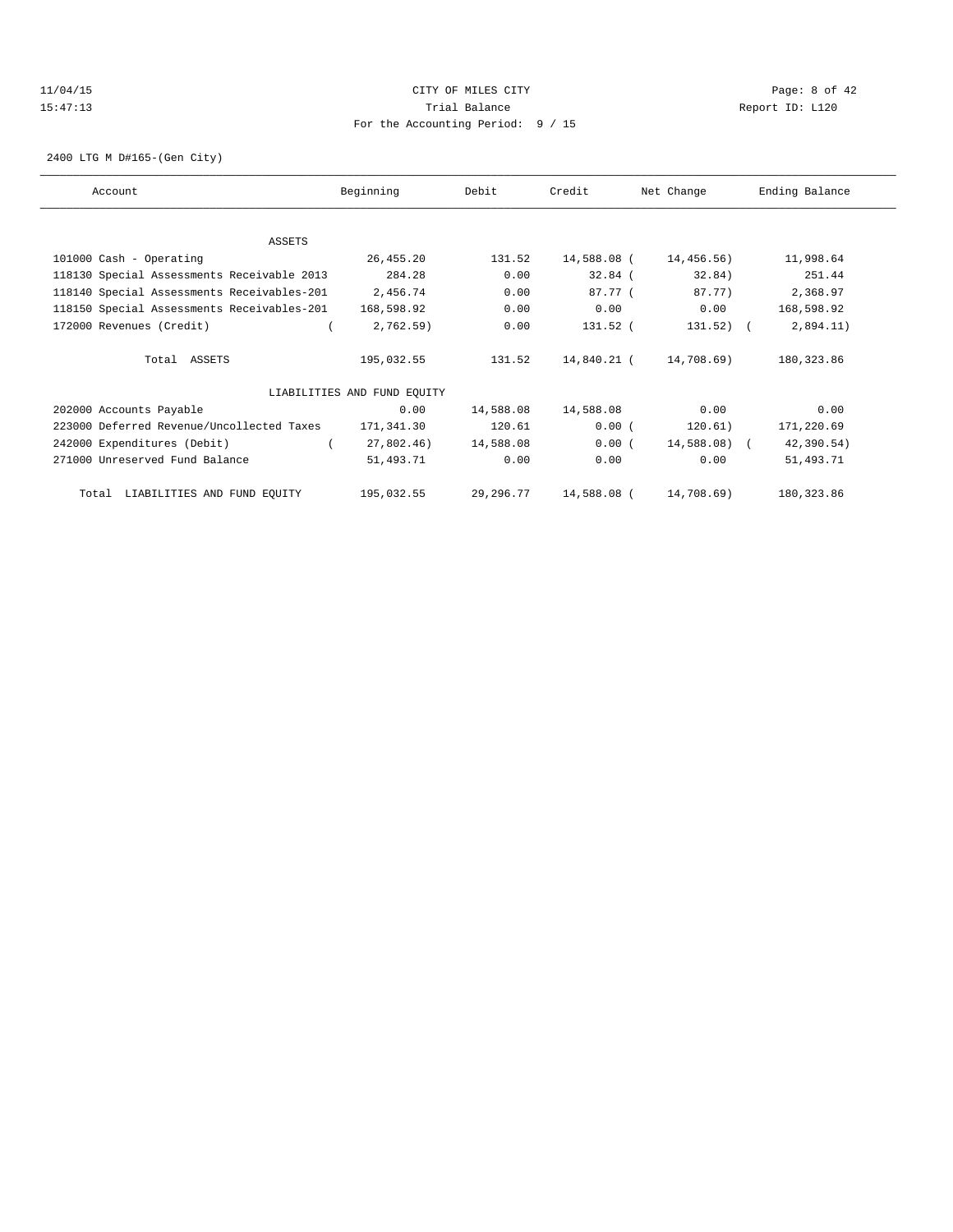## 11/04/15 CITY OF MILES CITY Page: 9 of 42 15:47:13 Trial Balance Report ID: L120 For the Accounting Period: 9 / 15

2420 LTG M D#167-(MilesAddn Etc)

| Account                                    | Beginning                   | Debit    | Credit     | Net Change   | Ending Balance |
|--------------------------------------------|-----------------------------|----------|------------|--------------|----------------|
|                                            |                             |          |            |              |                |
|                                            |                             |          |            |              |                |
| ASSETS                                     |                             |          |            |              |                |
| 101000 Cash - Operating                    | 8,540.85                    | 0.00     | 2,498.99 ( | 2,498.99     | 6,041.86       |
| 118140 Special Assessments Receivables-201 | 441.69                      | 0.00     | 0.00       | 0.00         | 441.69         |
| 118150 Special Assessments Receivables-201 | 31,557.22                   | 0.00     | 0.00       | 0.00         | 31,557.22      |
| 172000 Revenues (Credit)                   | 588.89)                     | 0.00     | 0.00       | 0.00         | 588.89)        |
|                                            |                             |          |            |              |                |
| Total ASSETS                               | 39,950.87                   | 0.00     | 2,498.99 ( | 2,498.99     | 37, 451.88     |
|                                            |                             |          |            |              |                |
|                                            | LIABILITIES AND FUND EQUITY |          |            |              |                |
| 202000 Accounts Payable                    | 0.00                        | 2,498.99 | 2,498.99   | 0.00         | 0.00           |
| 223000 Deferred Revenue/Uncollected Taxes  | 31,998.91                   | 0.00     | 0.00       | 0.00         | 31,998.91      |
| 242000 Expenditures (Debit)                | 4,751.63)                   | 2,498.99 | 0.00(      | $2,498.99$ ( | 7, 250.62)     |
| 271000 Unreserved Fund Balance             | 12,703.59                   | 0.00     | 0.00       | 0.00         | 12,703.59      |
|                                            |                             |          |            |              |                |
| LIABILITIES AND FUND EQUITY<br>Total       | 39,950.87                   | 4,997.98 | 2,498.99 ( | 2,498.99     | 37, 451.88     |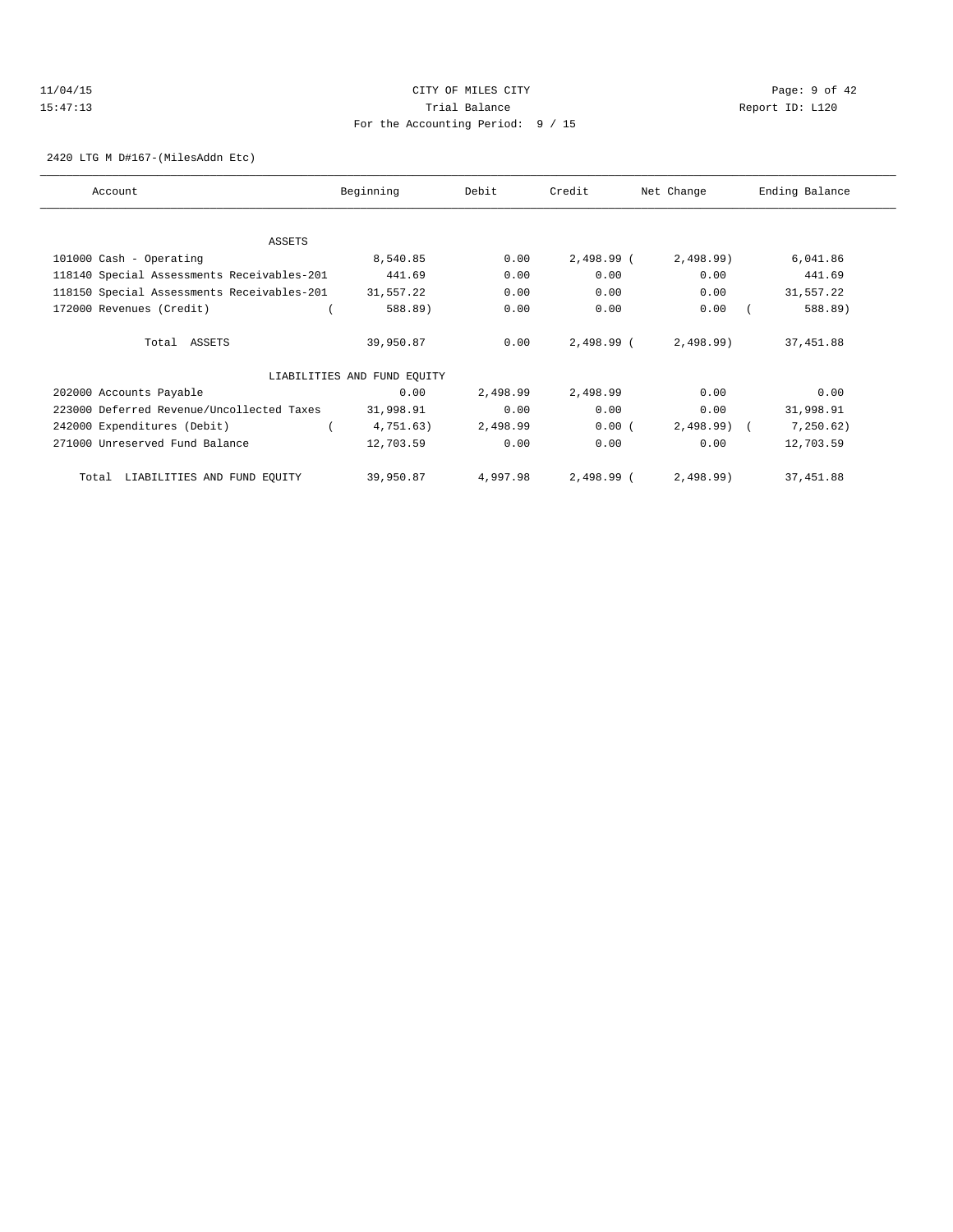## 11/04/15 **Page: 10 of 42** CITY OF MILES CITY **CITY** CITY **Page: 10 of 42** 15:47:13 Trial Balance Report ID: L120 For the Accounting Period: 9 / 15

2430 LTG M D#171-(Balsam Est)

| Account                                    | Beginning                   | Debit  | Credit     | Net Change   | Ending Balance |
|--------------------------------------------|-----------------------------|--------|------------|--------------|----------------|
|                                            |                             |        |            |              |                |
| ASSETS                                     |                             |        |            |              |                |
| 101000 Cash - Operating                    | 1,479.89                    | 0.00   | 128.75 (   | 128.75)      | 1,351.14       |
| 118150 Special Assessments Receivables-201 | 4,266.96                    | 0.00   | 0.00       | 0.00         | 4,266.96       |
| Total ASSETS                               | 5,746.85                    | 0.00   | 128.75 (   | 128.75)      | 5,618.10       |
|                                            | LIABILITIES AND FUND EQUITY |        |            |              |                |
| 202000 Accounts Payable                    | 0.00                        | 128.75 | 128.75     | 0.00         | 0.00           |
| 223000 Deferred Revenue/Uncollected Taxes  | 4,266.96                    | 0.00   | 0.00       | 0.00         | 4,266.96       |
| 242000 Expenditures (Debit)                | 239.92)                     | 128.75 | 0.00(      | $128.75$ ) ( | 368.67)        |
| 271000 Unreserved Fund Balance             | 1,719.81                    | 0.00   | 0.00       | 0.00         | 1,719.81       |
| LIABILITIES AND FUND EQUITY<br>Total       | 5,746.85                    | 257.50 | $128.75$ ( | 128.75)      | 5,618.10       |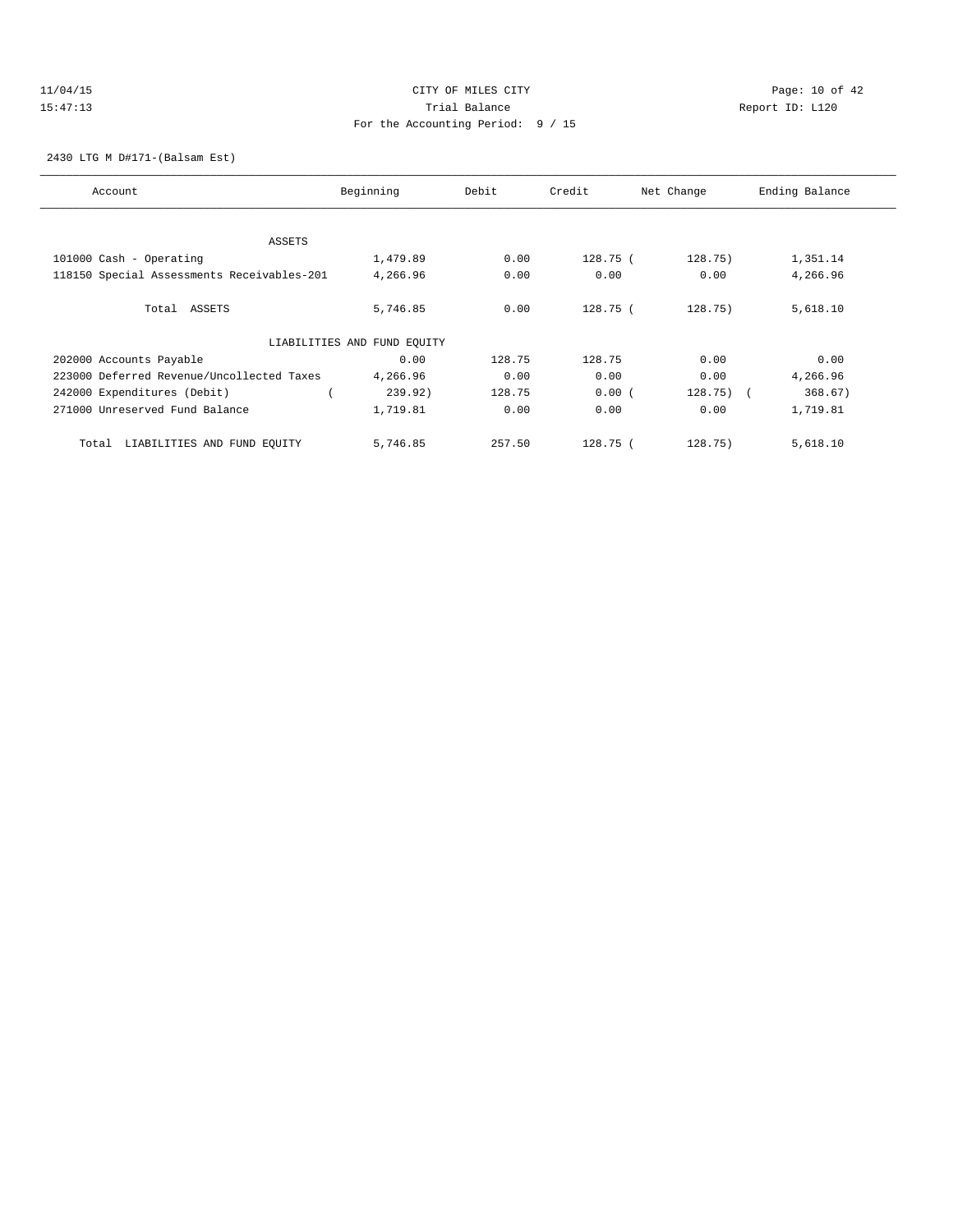## $11/04/15$  Page: 11 of 42 15:47:13 Trial Balance Report ID: L120 For the Accounting Period: 9 / 15

2440 LTG M D#172-(Main Str)

| Account                                    | Beginning                   | Debit    | Credit       | Net Change   | Ending Balance |
|--------------------------------------------|-----------------------------|----------|--------------|--------------|----------------|
|                                            |                             |          |              |              |                |
| ASSETS                                     |                             |          |              |              |                |
| 101000 Cash - Operating                    | 5,060.43                    | 0.00     | $1,399.04$ ( | 1,399.04)    | 3,661.39       |
| 118140 Special Assessments Receivables-201 | 291.15                      | 0.00     | 0.00         | 0.00         | 291.15         |
| 118150 Special Assessments Receivables-201 | 17,481.90                   | 0.00     | 0.00         | 0.00         | 17,481.90      |
| Total ASSETS                               | 22,833.48                   | 0.00     | 1,399.04 (   | 1,399.04)    | 21, 434.44     |
|                                            | LIABILITIES AND FUND EQUITY |          |              |              |                |
| 202000 Accounts Payable                    | 0.00                        | 1,399.04 | 1,399.04     | 0.00         | 0.00           |
| 223000 Deferred Revenue/Uncollected Taxes  | 17,773.05                   | 0.00     | 0.00         | 0.00         | 17,773.05      |
| 242000 Expenditures (Debit)                | $2, 165.79$ )               | 1,399.04 | 0.00(        | $1,399.04$ ( | 3, 564.83)     |
| 271000 Unreserved Fund Balance             | 7,226.22                    | 0.00     | 0.00         | 0.00         | 7,226.22       |
| LIABILITIES AND FUND EQUITY<br>Total       | 22,833.48                   | 2,798.08 | $1.399.04$ ( | 1,399.04)    | 21, 434.44     |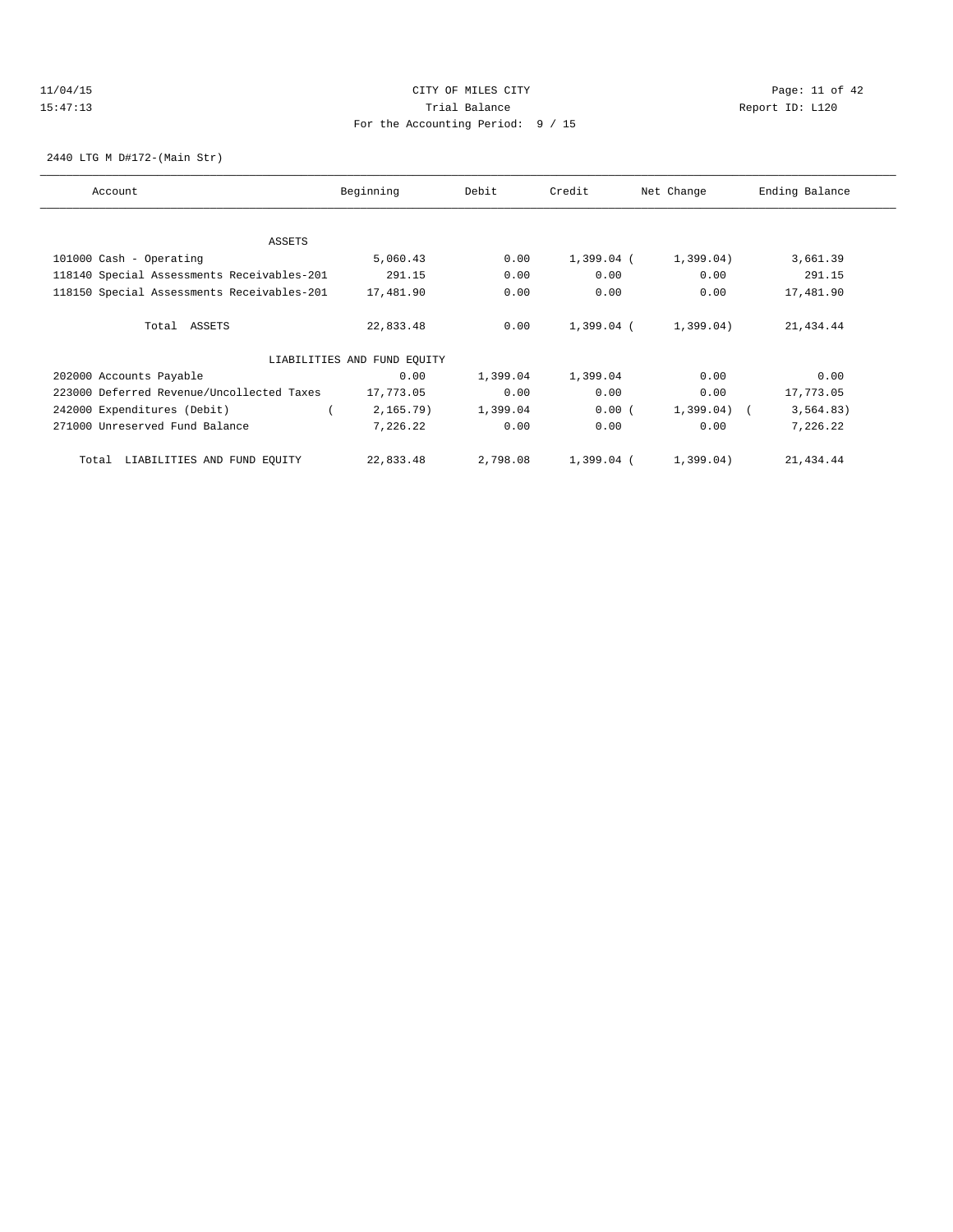## 11/04/15 **Page: 12 of 42** CITY OF MILES CITY **CITY** CITY **Page: 12 of 42** 15:47:13 Trial Balance Report ID: L120 For the Accounting Period: 9 / 15

### 2450 LTG M D#195-(SG-Trico)

| Account                                    | Beginning                   | Debit | Credit | Net Change | Ending Balance |
|--------------------------------------------|-----------------------------|-------|--------|------------|----------------|
|                                            |                             |       |        |            |                |
| ASSETS<br>101000 Cash - Operating          | 2,523.97                    | 0.00  | 0.00   | 0.00       | 2,523.97       |
| 118150 Special Assessments Receivables-201 | 5,319.20                    | 0.00  | 0.00   | 0.00       | 5,319.20       |
| 172000 Revenues (Credit)                   | 38.21)                      | 0.00  | 0.00   | 0.00       | 38.21)         |
| Total ASSETS                               | 7,804.96                    | 0.00  | 0.00   | 0.00       | 7,804.96       |
|                                            | LIABILITIES AND FUND EQUITY |       |        |            |                |
| 223000 Deferred Revenue/Uncollected Taxes  | 5,319.20                    | 0.00  | 0.00   | 0.00       | 5,319.20       |
| 242000 Expenditures (Debit)                | 847.58)                     | 0.00  | 0.00   | 0.00       | 847.58)        |
| 271000 Unreserved Fund Balance             | 3,333.34                    | 0.00  | 0.00   | 0.00       | 3,333.34       |
| LIABILITIES AND FUND EQUITY<br>Total       | 7,804.96                    | 0.00  | 0.00   | 0.00       | 7,804.96       |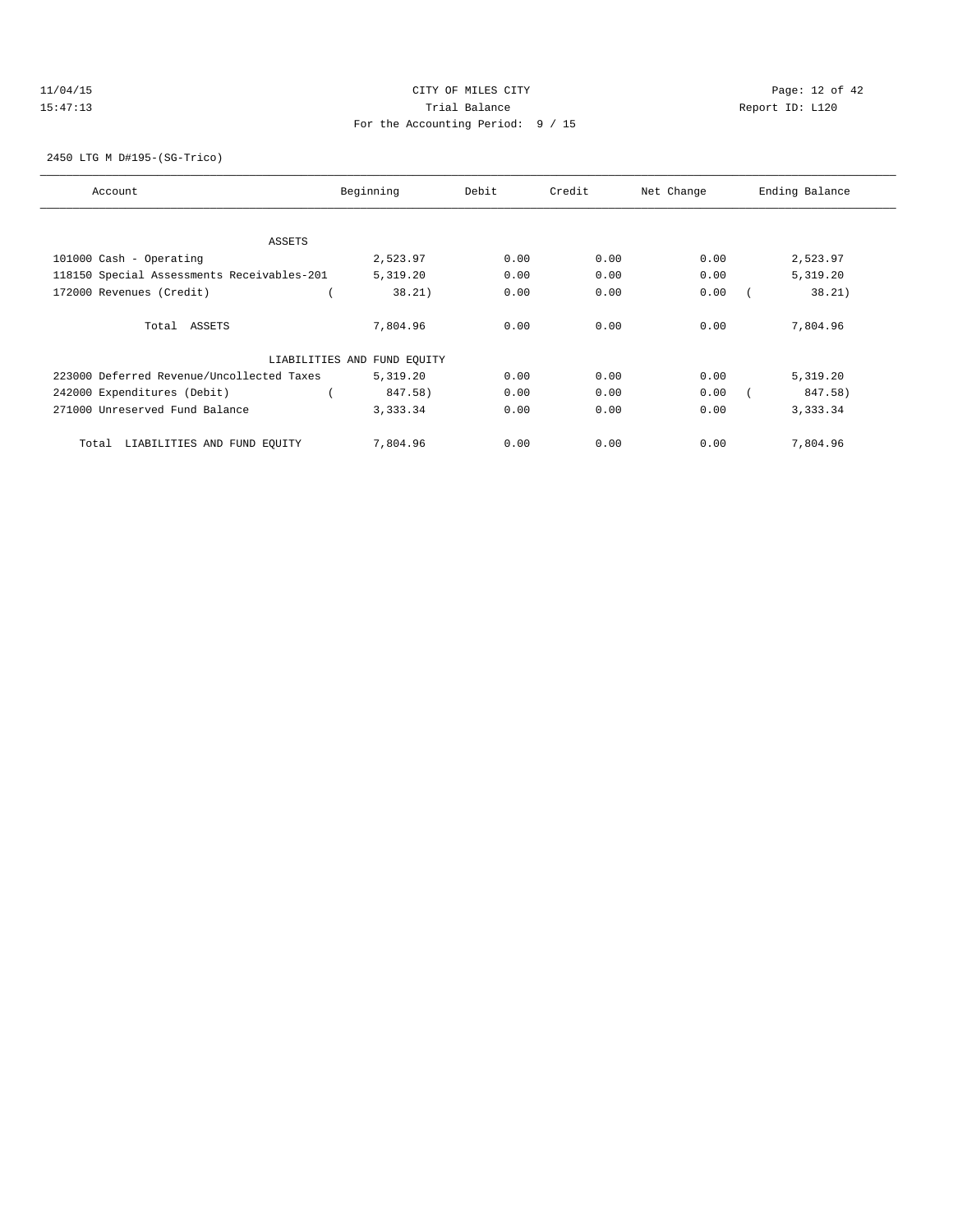## 11/04/15 Page: 13 of 42 15:47:13 Trial Balance Report ID: L120 For the Accounting Period: 9 / 15

2470 LTG M D#202-(SG-MDU&NV)

| Account                                    | Beginning                   | Debit    | Credit   | Net Change | Ending Balance |
|--------------------------------------------|-----------------------------|----------|----------|------------|----------------|
|                                            |                             |          |          |            |                |
| ASSETS                                     |                             |          |          |            |                |
| 101000 Cash - Operating                    | 1,945.80                    | 0.00     | 580.08 ( | 580.08)    | 1,365.72       |
| 118140 Special Assessments Receivables-201 | 261.58                      | 0.00     | 0.00     | 0.00       | 261.58         |
| 118150 Special Assessments Receivables-201 | 7,613.72                    | 0.00     | 0.00     | 0.00       | 7,613.72       |
| 172000 Revenues (Credit)                   | 30.71)                      | 0.00     | 0.00     | 0.00       | 30.71)         |
| Total ASSETS                               | 9,790.39                    | 0.00     | 580.08 ( | 580.08)    | 9,210.31       |
|                                            | LIABILITIES AND FUND EQUITY |          |          |            |                |
| 202000 Accounts Payable                    | 0.00                        | 580.08   | 580.08   | 0.00       | 0.00           |
| 223000 Deferred Revenue/Uncollected Taxes  | 7,875.30                    | 0.00     | 0.00     | 0.00       | 7,875.30       |
| 242000 Expenditures (Debit)                | 1,122.80)                   | 580.08   | 0.00(    | 580.08)    | 1,702.88)      |
| 271000 Unreserved Fund Balance             | 3,037.89                    | 0.00     | 0.00     | 0.00       | 3,037.89       |
| LIABILITIES AND FUND EQUITY<br>Total       | 9,790.39                    | 1,160.16 | 580.08 ( | 580.08)    | 9,210.31       |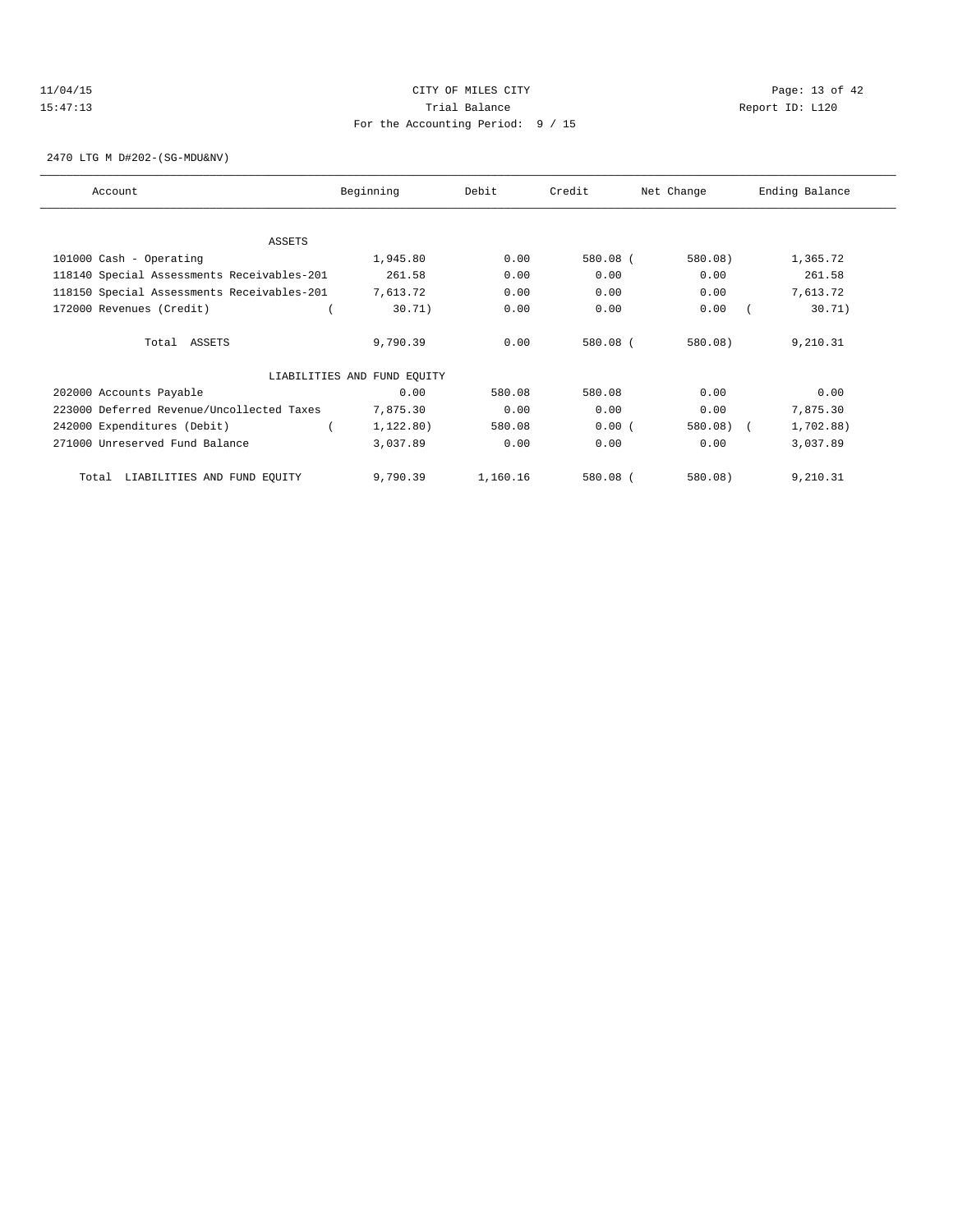## 11/04/15 **Page: 14 of 42 CITY OF MILES CITY CITY Page: 14 of 42** 15:47:13 Trial Balance Report ID: L120 For the Accounting Period: 9 / 15

### 2480 LTG M M#173-(Milestown Estates)

| Account                                    | Beginning                   | Debit  | Credit  | Net Change | Ending Balance |
|--------------------------------------------|-----------------------------|--------|---------|------------|----------------|
|                                            |                             |        |         |            |                |
| <b>ASSETS</b>                              |                             |        |         |            |                |
| 101000 Cash - Operating                    | 1,242.83                    | 0.00   | 99.58(  | 99.58)     | 1,143.25       |
| 118150 Special Assessments Receivables-201 | 1,701.01                    | 0.00   | 0.00    | 0.00       | 1,701.01       |
| 172000 Revenues (Credit)                   | 121.38)                     | 0.00   | 0.00    | 0.00       | 121.38)        |
| Total ASSETS                               | 2,822.46                    | 0.00   | 99.58 ( | $99.58$ )  | 2,722.88       |
|                                            | LIABILITIES AND FUND EQUITY |        |         |            |                |
| 202000 Accounts Payable                    | 0.00                        | 99.58  | 99.58   | 0.00       | 0.00           |
| 223000 Deferred Revenue/Uncollected Taxes  | 1,701.01                    | 0.00   | 0.00    | 0.00       | 1,701.01       |
| 242000 Expenditures (Debit)                | 205.50)                     | 99.58  | 0.00(   | $99.58$ (  | 305.08)        |
| 271000 Unreserved Fund Balance             | 1,326.95                    | 0.00   | 0.00    | 0.00       | 1,326.95       |
| LIABILITIES AND FUND EQUITY<br>Total       | 2,822.46                    | 199.16 | 99.58(  | 99.58)     | 2,722.88       |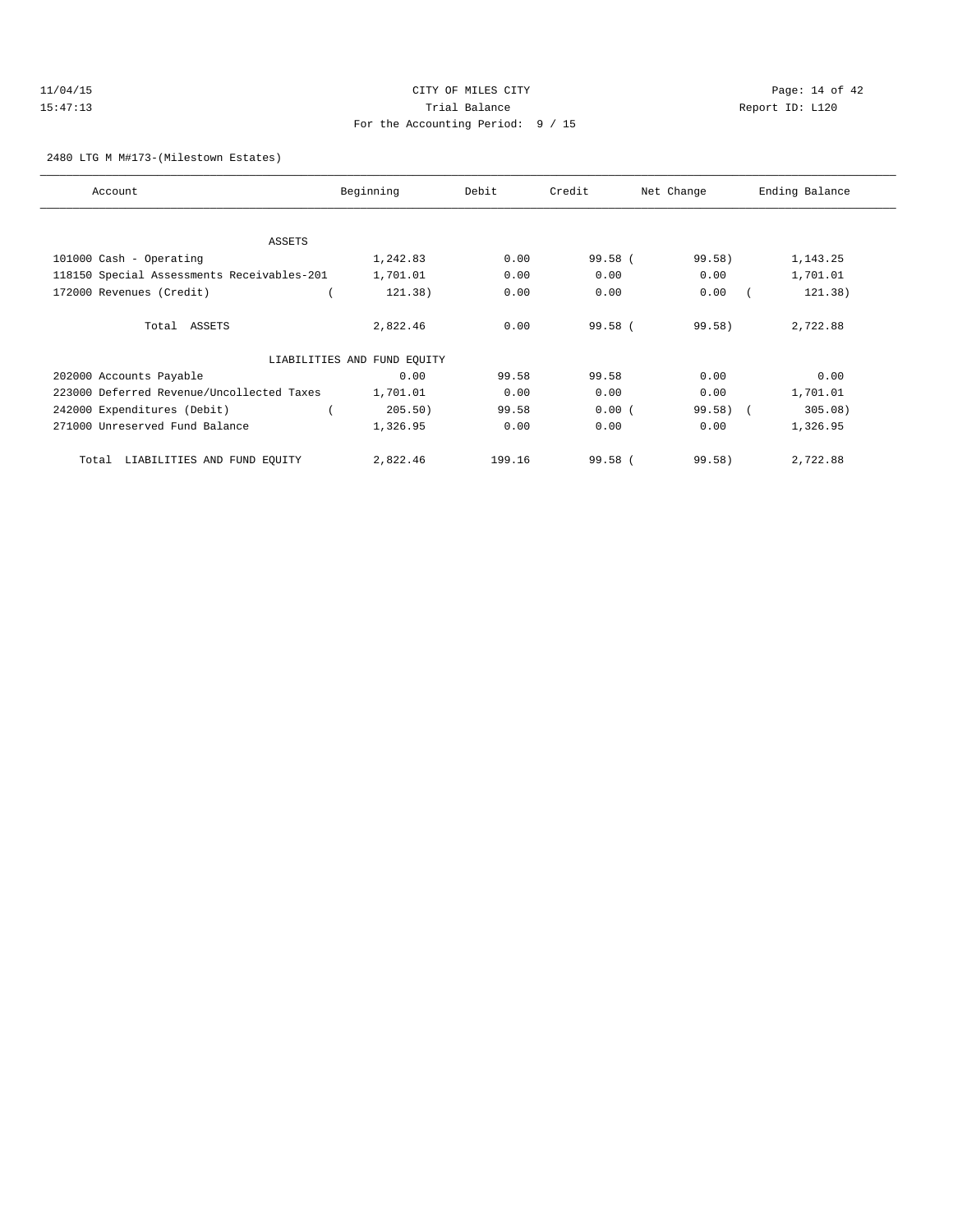## $11/04/15$  Page: 15 of 42 15:47:13 Trial Balance Report ID: L120 For the Accounting Period: 9 / 15

2510 STR MAINT DIST #204

| Account                                    | Beginning                   | Debit     | Credit      | Net Change            | Ending Balance |
|--------------------------------------------|-----------------------------|-----------|-------------|-----------------------|----------------|
|                                            |                             |           |             |                       |                |
| ASSETS                                     |                             |           |             |                       |                |
| 101000 Cash - Operating                    | 250,646.68                  | 542.80    | 54,328.46 ( | 53,785.66)            | 196,861.02     |
| 118130 Special Assessments Receivable 2013 | 1,123.86                    | 0.00      | $203.90$ (  | 203.90)               | 919.96         |
| 118140 Special Assessments Receivables-201 | 11,973.77                   | 0.00      | $286.26$ (  | 286.26)               | 11,687.51      |
| 118150 Special Assessments Receivables-201 | 1,020,035.99                | 0.00      | 0.00        | 0.00                  | 1,020,035.99   |
| 172000 Revenues (Credit)                   | 13,081.88)                  | 0.00      | 542.80 (    | 542.80) (             | 13,624.68)     |
| Total ASSETS                               | 1,270,698.42                | 542.80    |             | 55,361.42 (54,818.62) | 1,215,879.80   |
|                                            | LIABILITIES AND FUND EOUITY |           |             |                       |                |
| 202000 Accounts Payable                    | 54,406.55                   | 14,783.26 | 14,842.65   | 59.39                 | 54,465.94      |
| 223000 Deferred Revenue/Uncollected Taxes  | 1,033,133.63                | 490.16    | 0.00(       | 490.16)               | 1,032,643.47   |
| 242000 Expenditures (Debit)                | 129,807.49)<br>$\epsilon$   | 54,387.85 | 0.00(       | 54,387.85) (          | 184, 195. 34)  |
| 271000 Unreserved Fund Balance             | 312,965.73                  | 0.00      | 0.00        | 0.00                  | 312,965.73     |
| Total LIABILITIES AND FUND EQUITY          | 1,270,698.42                | 69,661.27 | 14,842.65 ( | 54,818.62)            | 1,215,879.80   |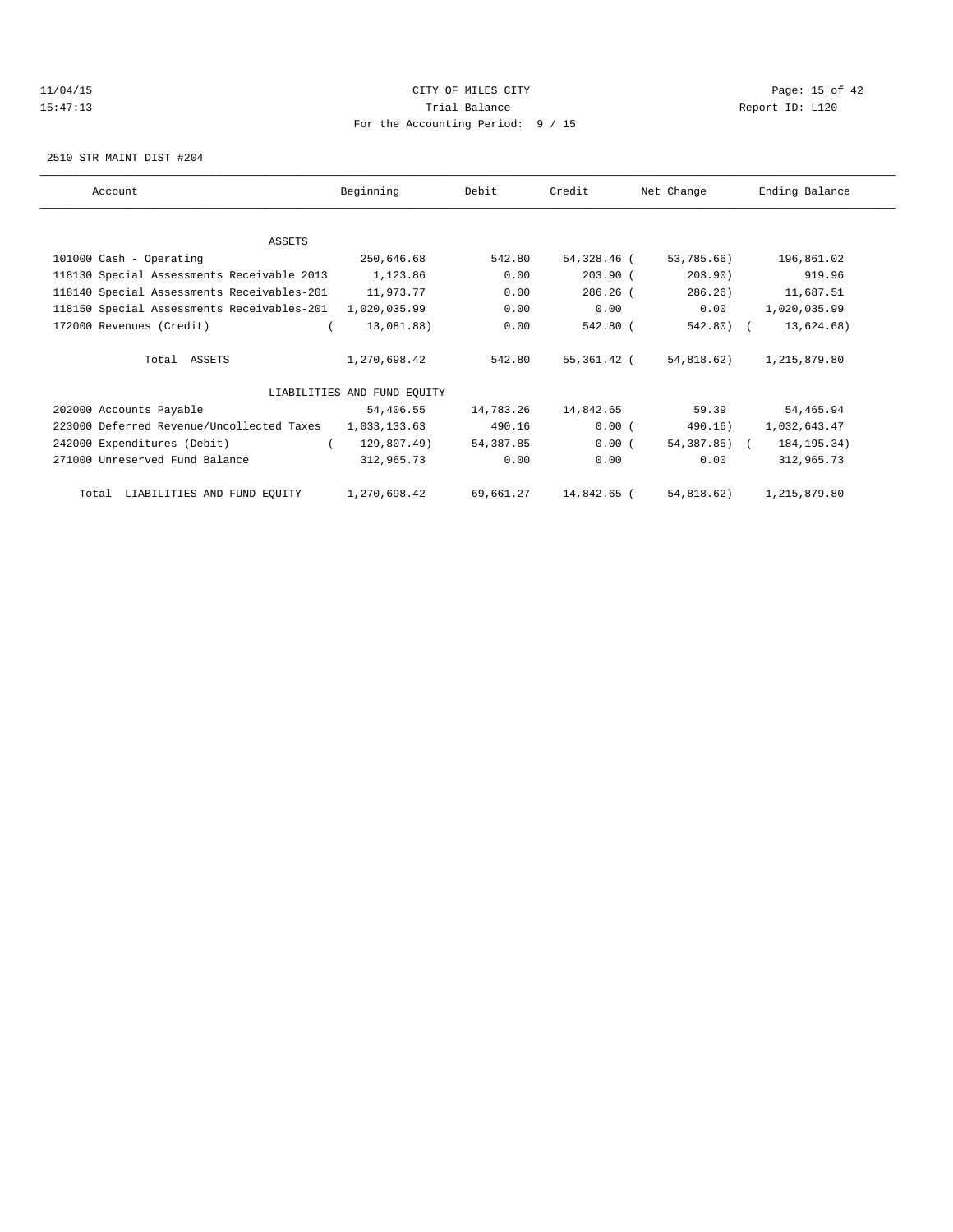## $11/04/15$  Page: 16 of 42 15:47:13 Trial Balance Report ID: L120 For the Accounting Period: 9 / 15

2520 STR MAINT DIST #205

| Account                                    | Beginning                   | Debit     | Credit        | Net Change   | Ending Balance |
|--------------------------------------------|-----------------------------|-----------|---------------|--------------|----------------|
|                                            |                             |           |               |              |                |
| ASSETS                                     |                             |           |               |              |                |
| 101000 Cash - Operating                    | 206,380.87                  | 25,390.17 | 16,985.03     | 8,405.14     | 214,786.01     |
| 118130 Special Assessments Receivable 2013 | 1,200.22                    | 0.00      | 0.00          | 0.00         | 1,200.22       |
| 118140 Special Assessments Receivables-201 | 5,454.87                    | 0.00      | $203.52$ (    | 203.52)      | 5,251.35       |
| 118150 Special Assessments Receivables-201 | 242,475.98                  | 0.00      | 0.00          | 0.00         | 242, 475.98    |
| 172000 Revenues (Credit)                   | 4,927.60)                   | 0.00      | 25,390.17 (   | 25,390.17) ( | 30, 317. 77)   |
| Total ASSETS                               | 450,584.34                  | 25,390.17 | 42,578.72 (   | 17,188.55)   | 433, 395.79    |
|                                            | LIABILITIES AND FUND EQUITY |           |               |              |                |
| 202000 Accounts Payable                    | 0.00                        | 2,248.78  | 2,263.63      | 14.85        | 14.85          |
| 223000 Deferred Revenue/Uncollected Taxes  | 249,130.91                  | 203.52    | 0.00(         | 203.52)      | 248,927.39     |
| 242000 Expenditures (Debit)                | 49,827.71)                  | 16,999.88 | 0.00(         | 16,999.88) ( | 66,827.59)     |
| 271000 Unreserved Fund Balance             | 251,281.14                  | 0.00      | 0.00          | 0.00         | 251, 281.14    |
| Total LIABILITIES AND FUND EQUITY          | 450,584.34                  | 19,452.18 | $2, 263.63$ ( | 17,188.55)   | 433, 395.79    |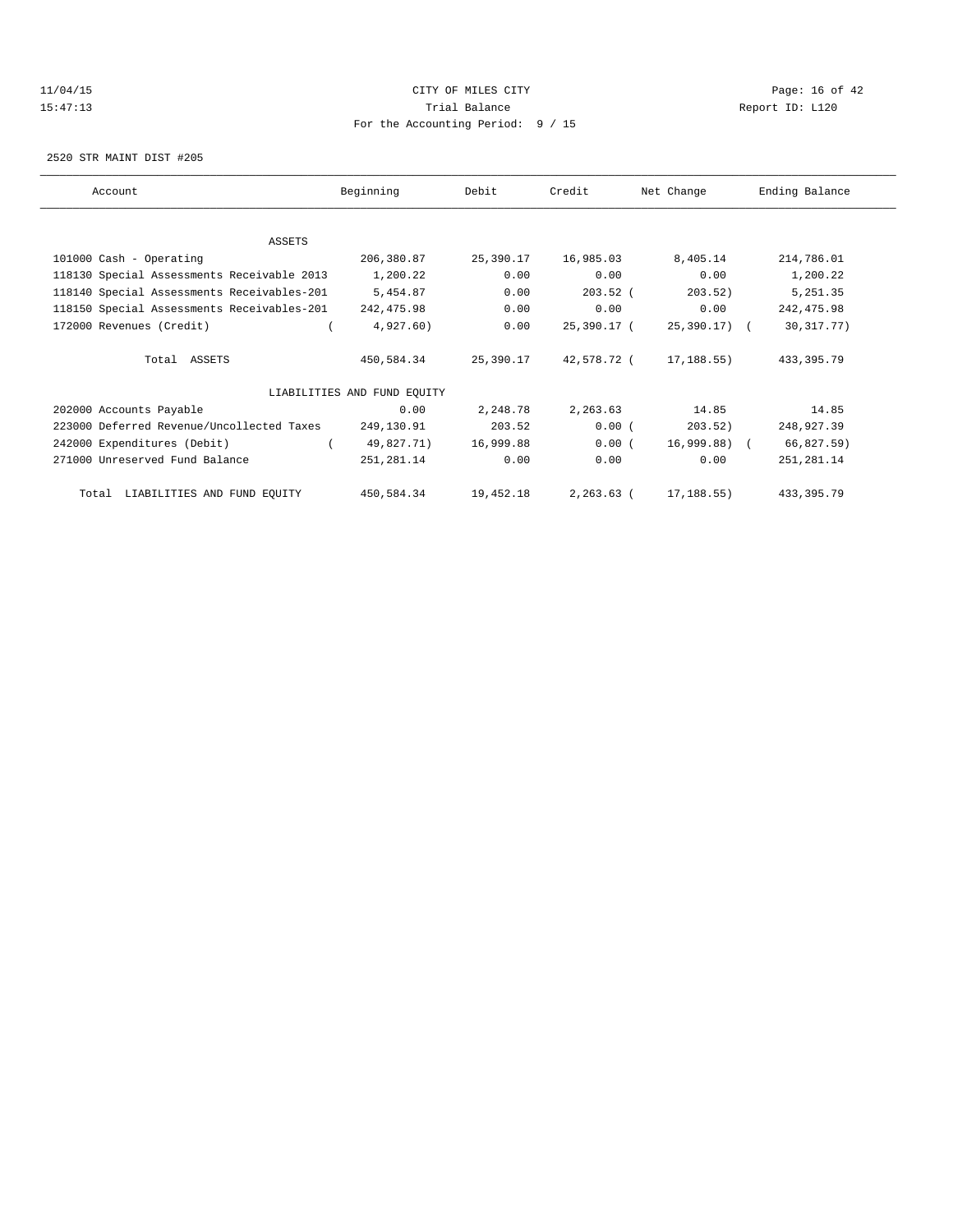| 11/04/15 | CITY OF MILES CITY                | Page: 17 of 42  |
|----------|-----------------------------------|-----------------|
| 15:47:13 | Trial Balance                     | Report ID: L120 |
|          | For the Accounting Period: 9 / 15 |                 |

2540 STR MAINT DIST#207-(MILESTOWN ESTATES)

| Account                                    | Beginning                   | Debit  | Credit   | Net Change | Ending Balance |
|--------------------------------------------|-----------------------------|--------|----------|------------|----------------|
|                                            |                             |        |          |            |                |
| ASSETS                                     |                             |        |          |            |                |
| 101000 Cash - Operating                    | 1,259.93                    | 0.00   | 420.07 ( | 420.07)    | 839.86         |
| 118150 Special Assessments Receivables-201 | 6,464.00                    | 0.00   | 0.00     | 0.00       | 6,464.00       |
| 172000 Revenues (Credit)                   | 293.46)                     | 0.00   | 0.00     | 0.00       | 293.46)        |
| Total ASSETS                               | 7,430.47                    | 0.00   | 420.07 ( | 420.07)    | 7,010.40       |
|                                            | LIABILITIES AND FUND EQUITY |        |          |            |                |
| 223000 Deferred Revenue/Uncollected Taxes  | 6,464.00                    | 0.00   | 0.00     | 0.00       | 6,464.00       |
| 242000 Expenditures (Debit)                | 895.51)                     | 420.07 | 0.00(    | 420.07) (  | 1,315.58)      |
| 271000 Unreserved Fund Balance             | 1,861.98                    | 0.00   | 0.00     | 0.00       | 1,861.98       |
| LIABILITIES AND FUND EQUITY<br>Total       | 7,430.47                    | 420.07 | 0.00(    | 420.07)    | 7,010.40       |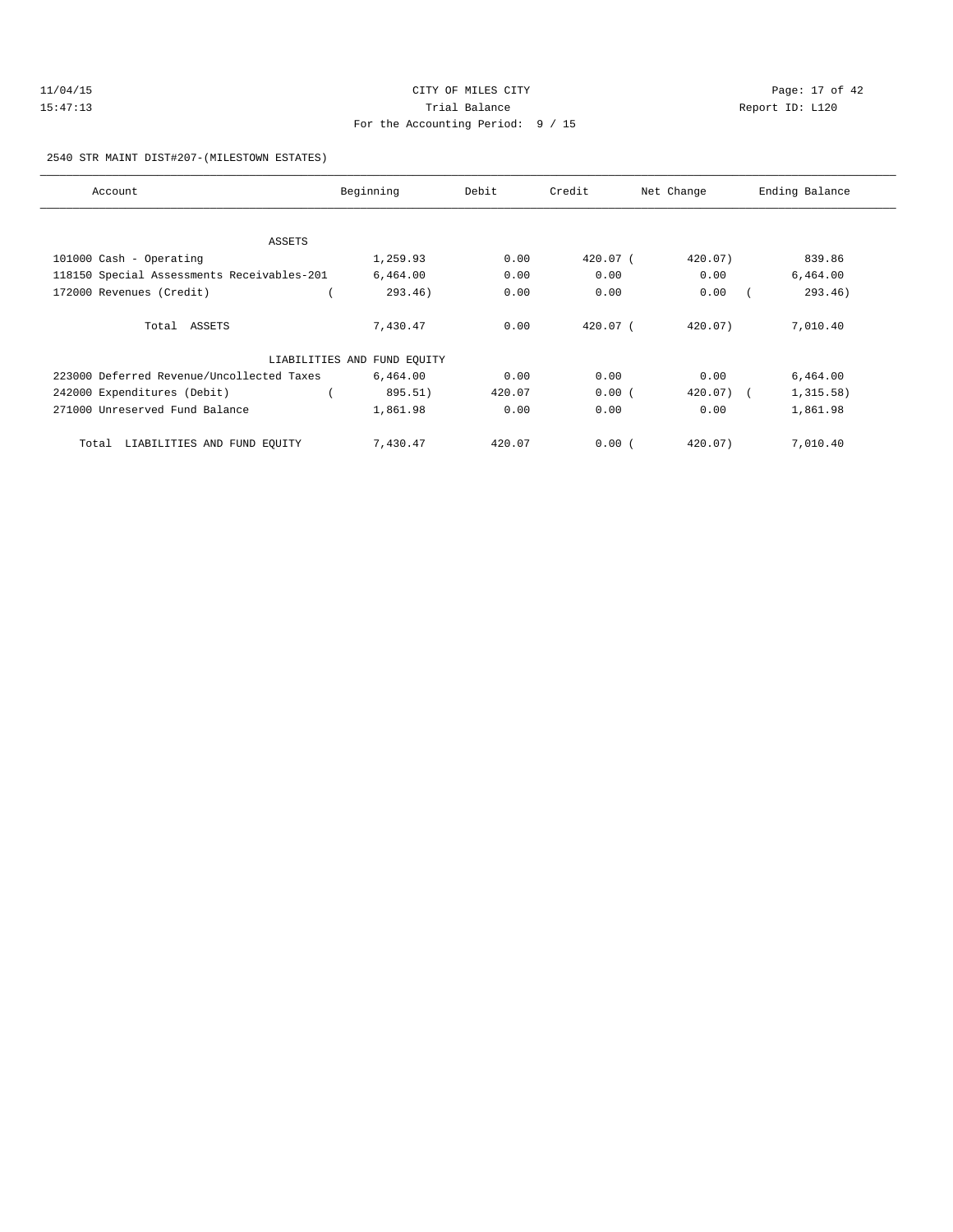| 11/04/15 | CITY OF MILES CITY                | Page: 18 of 42  |
|----------|-----------------------------------|-----------------|
| 15:47:13 | Trial Balance                     | Report ID: L120 |
|          | For the Accounting Period: 9 / 15 |                 |

#### 2701 Fire Grants

| Account                              | Beginning                   | Debit | Credit | Net Change | Ending Balance |
|--------------------------------------|-----------------------------|-------|--------|------------|----------------|
| ASSETS                               |                             |       |        |            |                |
| 101000 Cash - Operating              | 800.15                      | 0.00  | 0.00   | 0.00       | 800.15         |
| Total ASSETS                         | 800.15                      | 0.00  | 0.00   | 0.00       | 800.15         |
|                                      | LIABILITIES AND FUND EQUITY |       |        |            |                |
| 271000 Unreserved Fund Balance       | 800.15                      | 0.00  | 0.00   | 0.00       | 800.15         |
| LIABILITIES AND FUND EQUITY<br>Total | 800.15                      | 0.00  | 0.00   | 0.00       | 800.15         |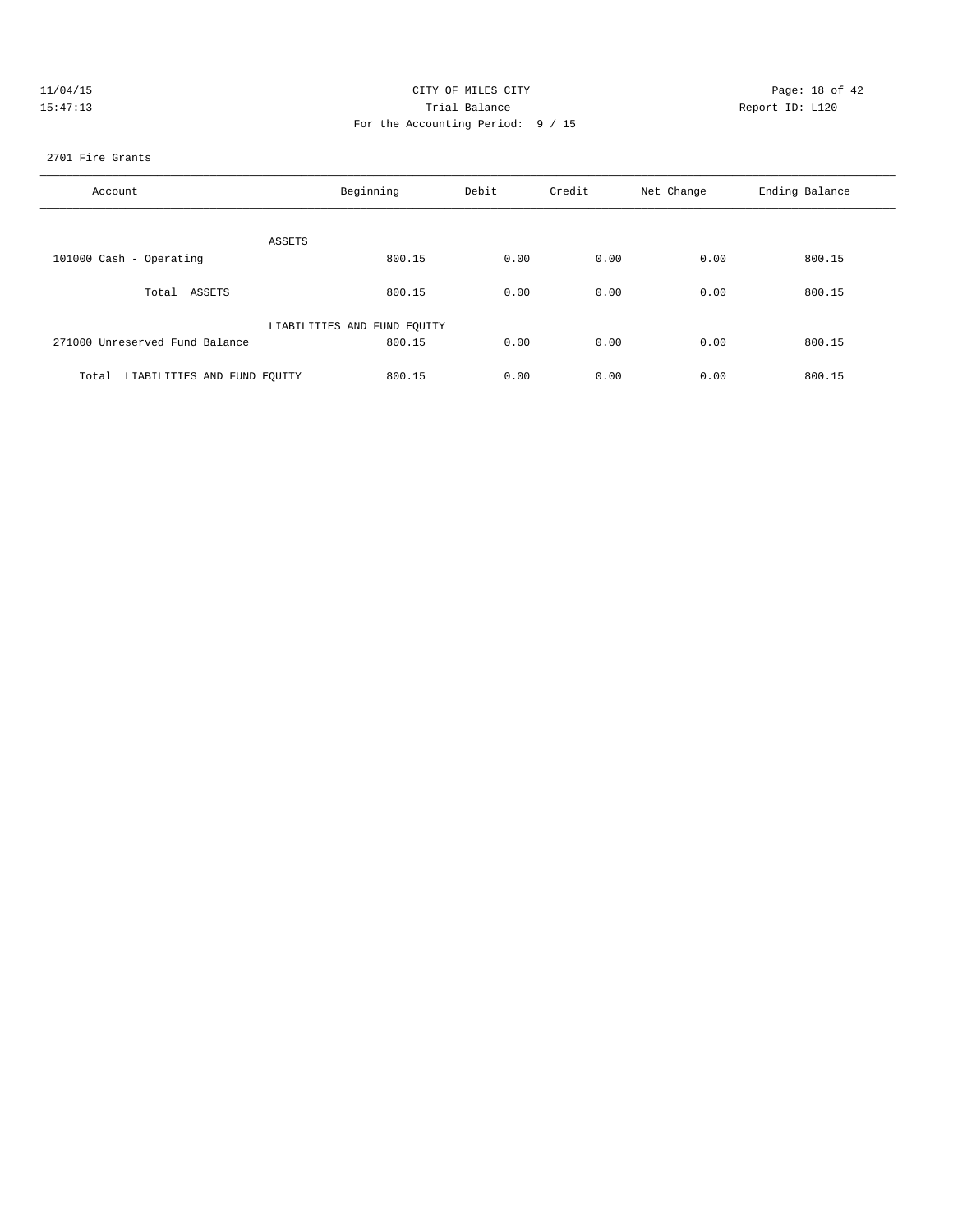| 11/04/15 |  |  |  |  |
|----------|--|--|--|--|
| 15:47:1  |  |  |  |  |

## 11/04/15 CITY OF MILES CITY Page: 19 of 42 Partial Balance and Communications of the Report ID: L120 For the Accounting Period: 9 / 15

## 2820 GAS TAX

| Account                              | Beginning                   | Debit     | Credit      | Net Change   | Ending Balance |
|--------------------------------------|-----------------------------|-----------|-------------|--------------|----------------|
|                                      |                             |           |             |              |                |
| ASSETS                               |                             |           |             |              |                |
| 101000 Cash - Operating              | 29,577.42                   | 15,054.52 | 532.27      | 14,522.25    | 44,099.67      |
| 172000 Revenues (Credit)             | 30, 109.04)                 | 0.00      | 15,054.52 ( | 15,054.52)   | 45, 163. 56)   |
| Total ASSETS                         | 531.62)                     | 15,054.52 | 15,586.79 ( | $532.27$ ) ( | 1,063.89)      |
|                                      | LIABILITIES AND FUND EQUITY |           |             |              |                |
| 242000 Expenditures (Debit)          | 532.27                      | 532.27    | 0.00(       | $532.27$ ) ( | 1,064.54)      |
| 271000 Unreserved Fund Balance       | 0.65                        | 0.00      | 0.00        | 0.00         | 0.65           |
| LIABILITIES AND FUND EQUITY<br>Total | 531.62)                     | 532.27    | 0.00(       | 532.27)      | 1,063.89)      |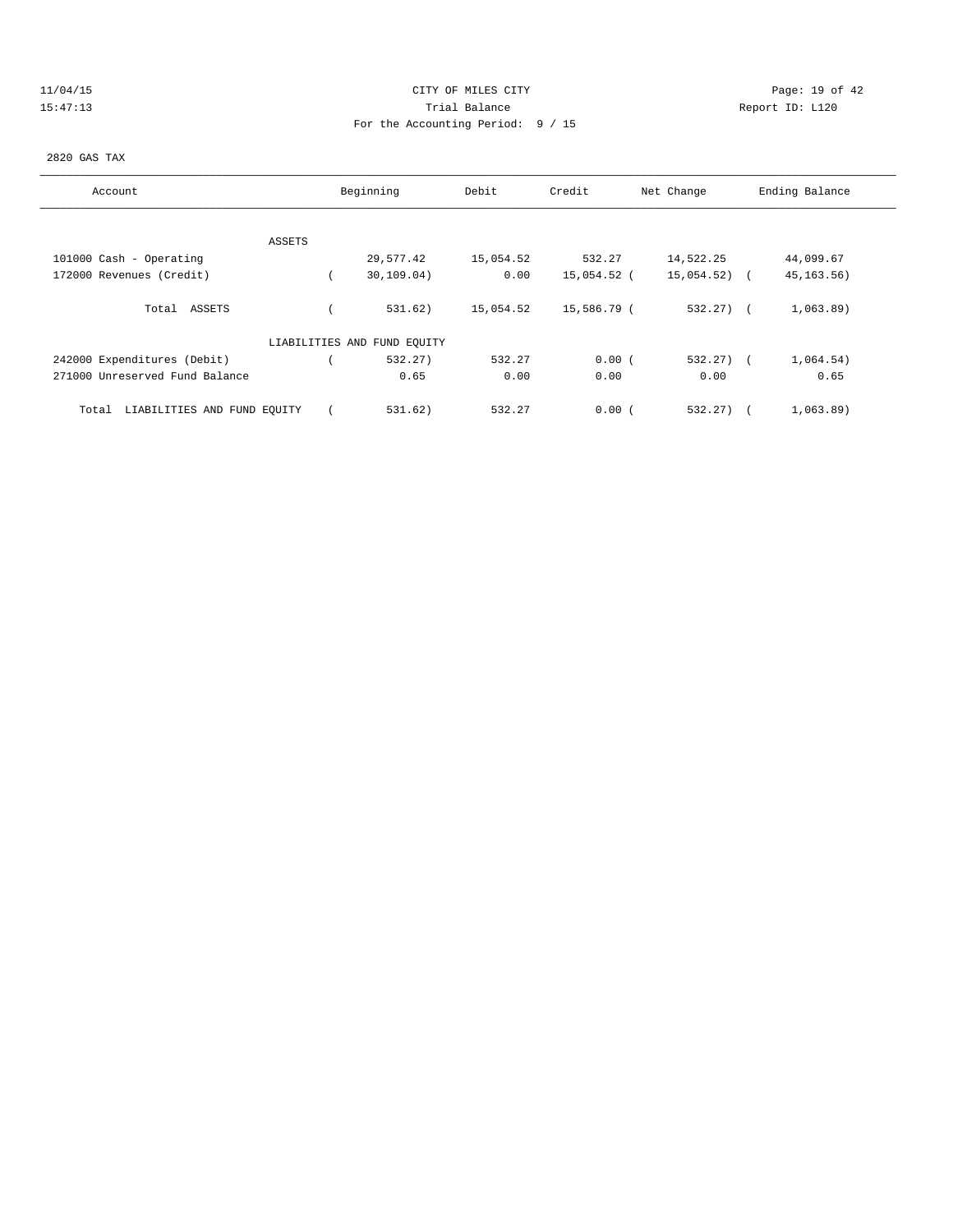# 11/04/15 **Page: 20 of 42 CITY OF MILES CITY CITY Page: 20 of 42** 15:47:13 Trial Balance Report ID: L120 For the Accounting Period: 9 / 15

#### 2850 911 EMERGENCY

| Account                              |        | Beginning                   | Debit     | Credit        | Net Change   | Ending Balance |
|--------------------------------------|--------|-----------------------------|-----------|---------------|--------------|----------------|
|                                      |        |                             |           |               |              |                |
|                                      | ASSETS |                             |           |               |              |                |
| 101000 Cash - Operating              |        | 158,794.41                  | 0.00      | $36,401.35$ ( | 36, 401, 35) | 122,393.06     |
| 172000 Revenues (Credit)             |        | 72,062.44)                  | 0.00      | 0.00          | 0.00         | 72,062.44)     |
| Total ASSETS                         |        | 86,731.97                   | 0.00      | 36,401.35 (   | 36, 401, 35) | 50,330.62      |
|                                      |        | LIABILITIES AND FUND EQUITY |           |               |              |                |
| 202000 Accounts Payable              |        | 0.00                        | 6,848.50  | 6,848.50      | 0.00         | 0.00           |
| 242000 Expenditures (Debit)          |        | 9,018.33)                   | 36,401.35 | 0.00(         | 36, 401, 35) | 45, 419.68)    |
| 271000 Unreserved Fund Balance       |        | 95,750.30                   | 0.00      | 0.00          | 0.00         | 95,750.30      |
| LIABILITIES AND FUND EQUITY<br>Total |        | 86,731.97                   | 43,249.85 | $6,848.50$ (  | 36,401.35)   | 50,330.62      |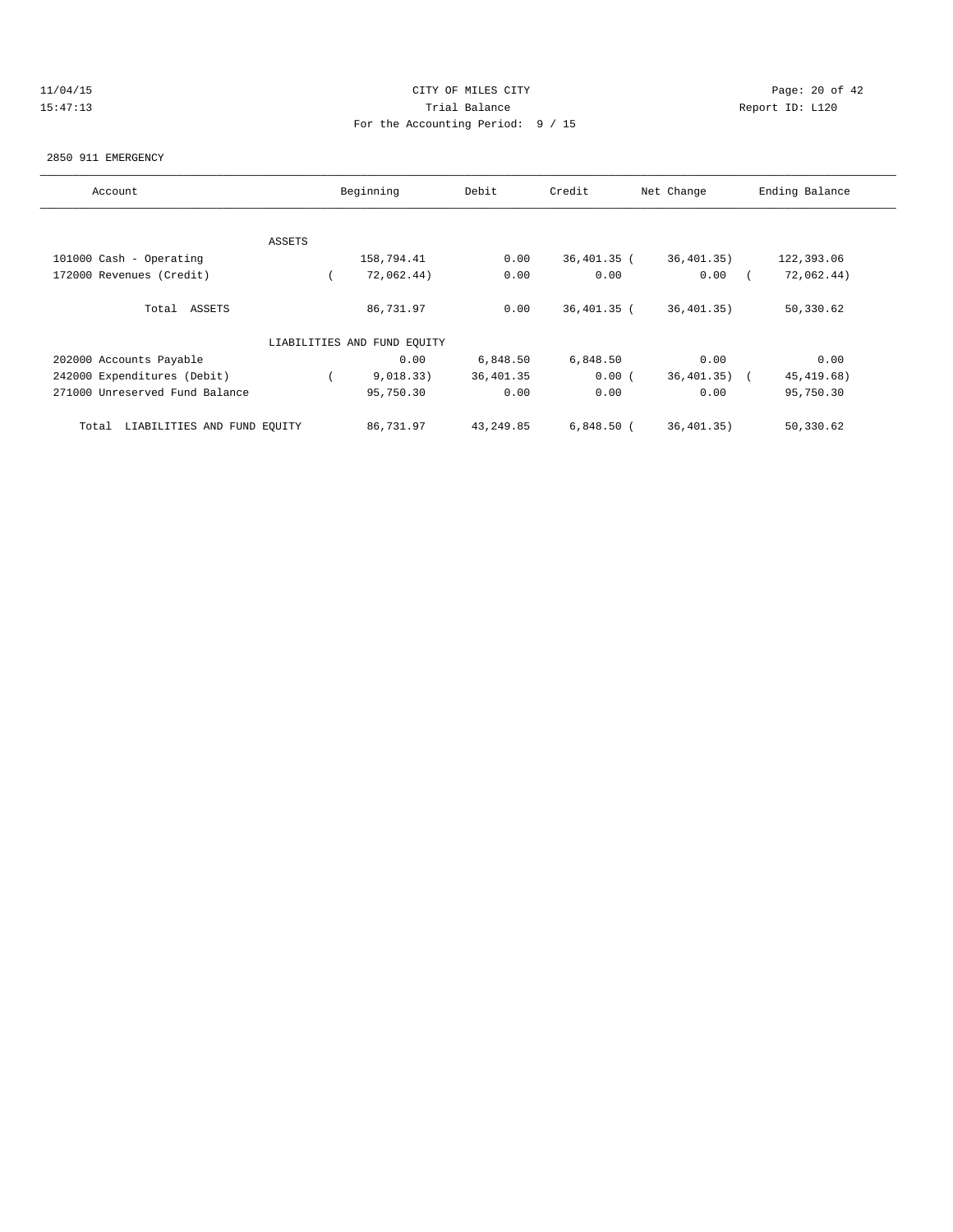## 11/04/15 Page: 21 of 42 15:47:13 Trial Balance Report ID: L120 For the Accounting Period: 9 / 15

#### 2880 LIBRARY GRANTS

| Account                                | Beginning                   | Debit          | Credit      | Net Change   | Ending Balance           |
|----------------------------------------|-----------------------------|----------------|-------------|--------------|--------------------------|
|                                        |                             |                |             |              |                          |
| <b>ASSETS</b>                          |                             |                |             |              |                          |
| 101000 Cash - Operating                | 295.00)                     | 0.00           | $322.00$ (  | $322.00$ (   | 617.00)                  |
| 101003 Cash - per capita               | 5,812.29                    | 5,398.69       | 0.00        | 5,398.69     | 11,210.98                |
| 101020 Cash - Partners Program         | 44,882.70                   | 0.00           | $254.00$ (  | 254.00)      | 44,628.70                |
| 101030 Cash - Sagebrush Fed/Base Grant | 5,669.02                    | 4,792.80       | 0.00        | 4,792.80     | 10,461.82                |
| 101033 Library - Humanities Grant      | 502.08                      | 0.00           | 0.00        | 0.00         | 502.08                   |
| 172000 Revenues (Credit)               |                             | 0.00<br>0.00   | 10,191.49 ( | 10,191.49) ( | 10, 191.49)              |
| Total ASSETS                           | 56,571.09                   | 10,191.49      | 10,767.49 ( | 576.00)      | 55,995.09                |
|                                        | LIABILITIES AND FUND EQUITY |                |             |              |                          |
| 202000 Accounts Payable                |                             | 0.00<br>576.00 | 576.00      | 0.00         | 0.00                     |
| 242000 Expenditures (Debit)            | 707.80)                     | 576.00         | 0.00(       | 576.00       | 1, 283.80)<br>$\sqrt{2}$ |
| 271000 Unreserved Fund Balance         | 57,278.89                   | 0.00           | 0.00        | 0.00         | 57,278.89                |
| LIABILITIES AND FUND EQUITY<br>Total   | 56,571.09                   | 1,152.00       | $576.00$ (  | 576.00)      | 55,995.09                |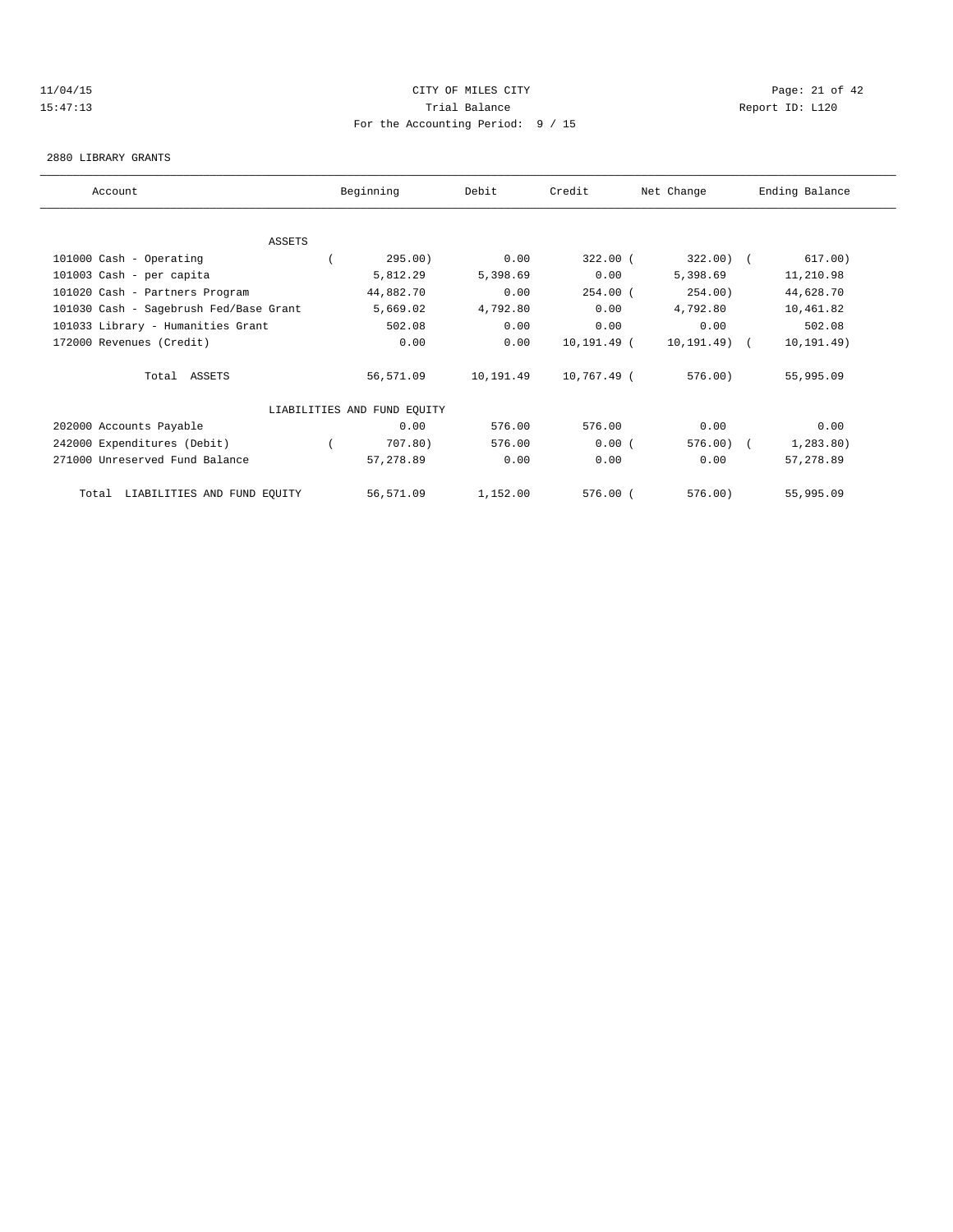## 11/04/15 Page: 22 of 42 15:47:13 Trial Balance Report ID: L120 For the Accounting Period: 9 / 15

2935 Historic Preservation

| Account                                    | Beginning                   | Debit    | Credit   | Net Change | Ending Balance |
|--------------------------------------------|-----------------------------|----------|----------|------------|----------------|
|                                            |                             |          |          |            |                |
| <b>ASSETS</b>                              |                             |          |          |            |                |
| 101000 Cash - Operating                    | 898.47                      | 0.00     | 964.52 ( | $964.52$ ( | 66.05)         |
| 101036 Cash HP- CDBG-ED Grant              | 778.80                      | 0.00     | 0.00     | 0.00       | 778.80         |
| 101038 Cash HP- Sandra Anderson Charitable | 238.50                      | 0.00     | 0.00     | 0.00       | 238.50         |
| 101039 HP- CCHS Grant                      | 821.25                      | 0.00     | 0.00     | 0.00       | 821.25         |
| 132000 Due From Government (Short Term)    | 3,286.38                    | 0.00     | 0.00     | 0.00       | 3,286.38       |
| 172000 Revenues (Credit)                   | 1,000.00)                   | 0.00     | 0.00     | 0.00       | 1,000.00)      |
| Total ASSETS                               | 5,023.40                    | 0.00     | 964.52 ( | 964.52)    | 4,058.88       |
|                                            | LIABILITIES AND FUND EQUITY |          |          |            |                |
| 202000 Accounts Payable                    | 0.00                        | 709.26   | 709.26   | 0.00       | 0.00           |
| 242000 Expenditures (Debit)                | 960.93)                     | 964.52   | 0.00(    | 964.52)    | 1,925.45)      |
| 271000 Unreserved Fund Balance             | 5,984.33                    | 0.00     | 0.00     | 0.00       | 5,984.33       |
| LIABILITIES AND FUND EQUITY<br>Total       | 5,023.40                    | 1,673.78 | 709.26 ( | 964.52)    | 4,058.88       |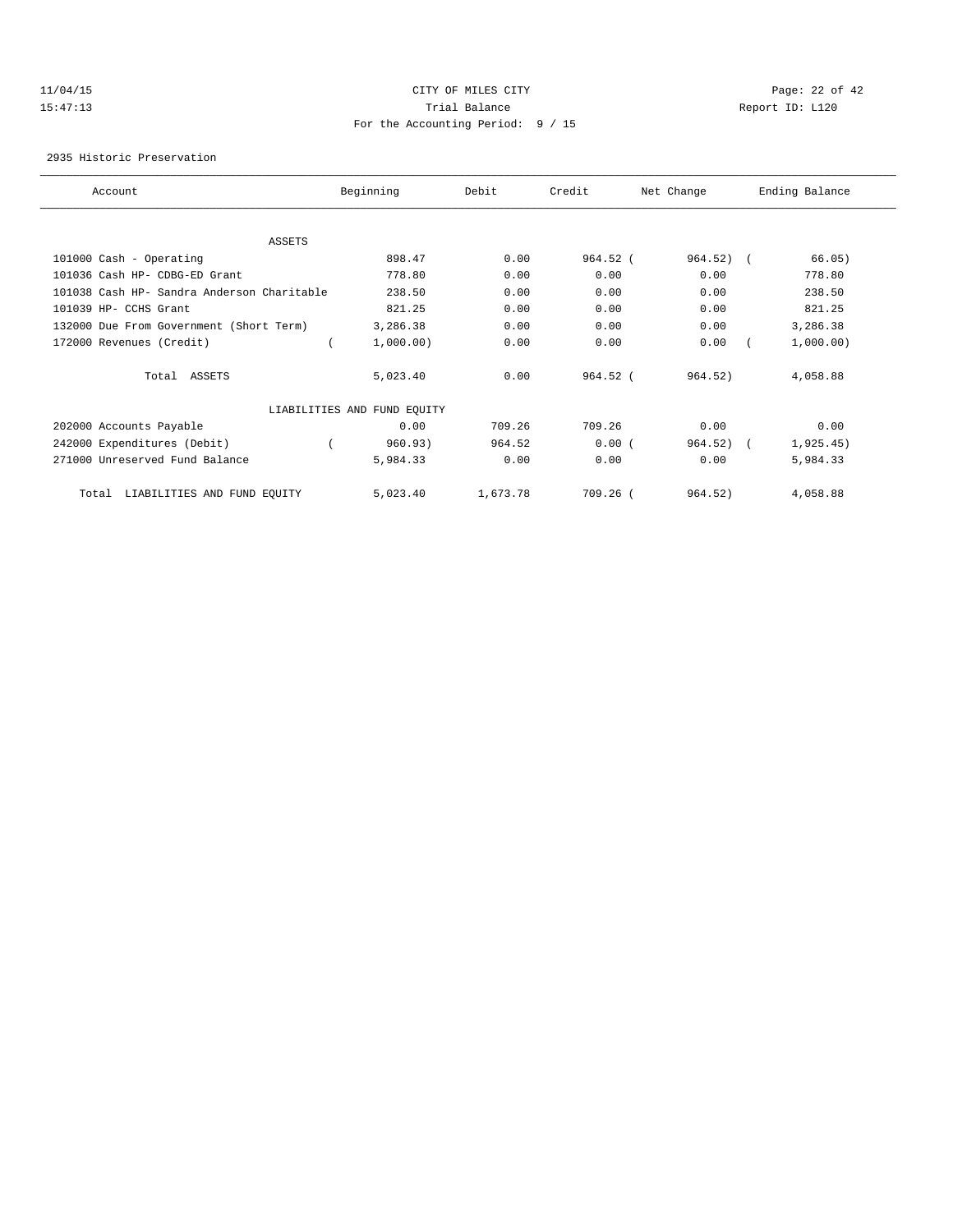| 11/04/15 | CITY OF MILES CITY                | Page: 23 of 42  |
|----------|-----------------------------------|-----------------|
| 15:47:13 | Trial Balance                     | Report ID: L120 |
|          | For the Accounting Period: 9 / 15 |                 |

2985 RETIRED SENIOR VOLUNTEER PROG (RSVP)

| Account                                    |            | Beginning                   | Debit     | Credit       | Net Change     | Ending Balance |  |
|--------------------------------------------|------------|-----------------------------|-----------|--------------|----------------|----------------|--|
|                                            |            |                             |           |              |                |                |  |
| ASSETS                                     |            |                             |           |              |                |                |  |
| 101000 Cash - Operating                    |            | 2,533.10)                   | 12,269.08 | 7,672.90     | 4,596.18       | 2,063.08       |  |
| 101004 RSVP Non-Federal Cash Operating-Cus |            | 6,283.58                    | 1,559.25  | 140.56       | 1,418.69       | 7,702.27       |  |
| 101006 Cash- operating-Fallon              |            | 1,090.83)                   | 651.35    | $1,863.06$ ( | $1, 211.71)$ ( | 2,302.54)      |  |
| 101007 RSVP Non-Federal Cash Operating- Fa |            | 0.00                        | 0.00      | $375.63$ (   | $375.63$ (     | 375.63)        |  |
| 101008 RSVP- Custer Excess                 |            | 1,961.19                    | 0.00      | 0.00         | 0.00           | 1,961.19       |  |
| 103100 Petty Cash-                         |            | 200.00                      | 0.00      | 0.00         | 0.00           | 200.00         |  |
| 172000 Revenues (Credit)                   |            | 10, 270.18)                 | 0.00      | 13,697.07 (  | 13,697.07) (   | 23,967.25)     |  |
| Total ASSETS                               |            | 5,449,34)                   | 14,479.68 | 23,749.22 (  | $9,269.54$ (   | 14,718.88)     |  |
|                                            |            | LIABILITIES AND FUND EQUITY |           |              |                |                |  |
| 202000 Accounts Payable                    |            | 0.00                        | 3,934.19  | 3,934.19     | 0.00           | 0.00           |  |
| 242000 Expenditures (Debit)                | $\sqrt{2}$ | 14, 117. 26)                | 10,813.71 | 1,544.17 (   | $9,269.54$ (   | 23,386.80)     |  |
| 271000 Unreserved Fund Balance             |            | 8,667.92                    | 0.00      | 0.00         | 0.00           | 8,667.92       |  |
| Total LIABILITIES AND FUND EQUITY          |            | 5,449.34)                   | 14,747.90 | 5,478.36 (   | $9,269.54$ (   | 14,718.88)     |  |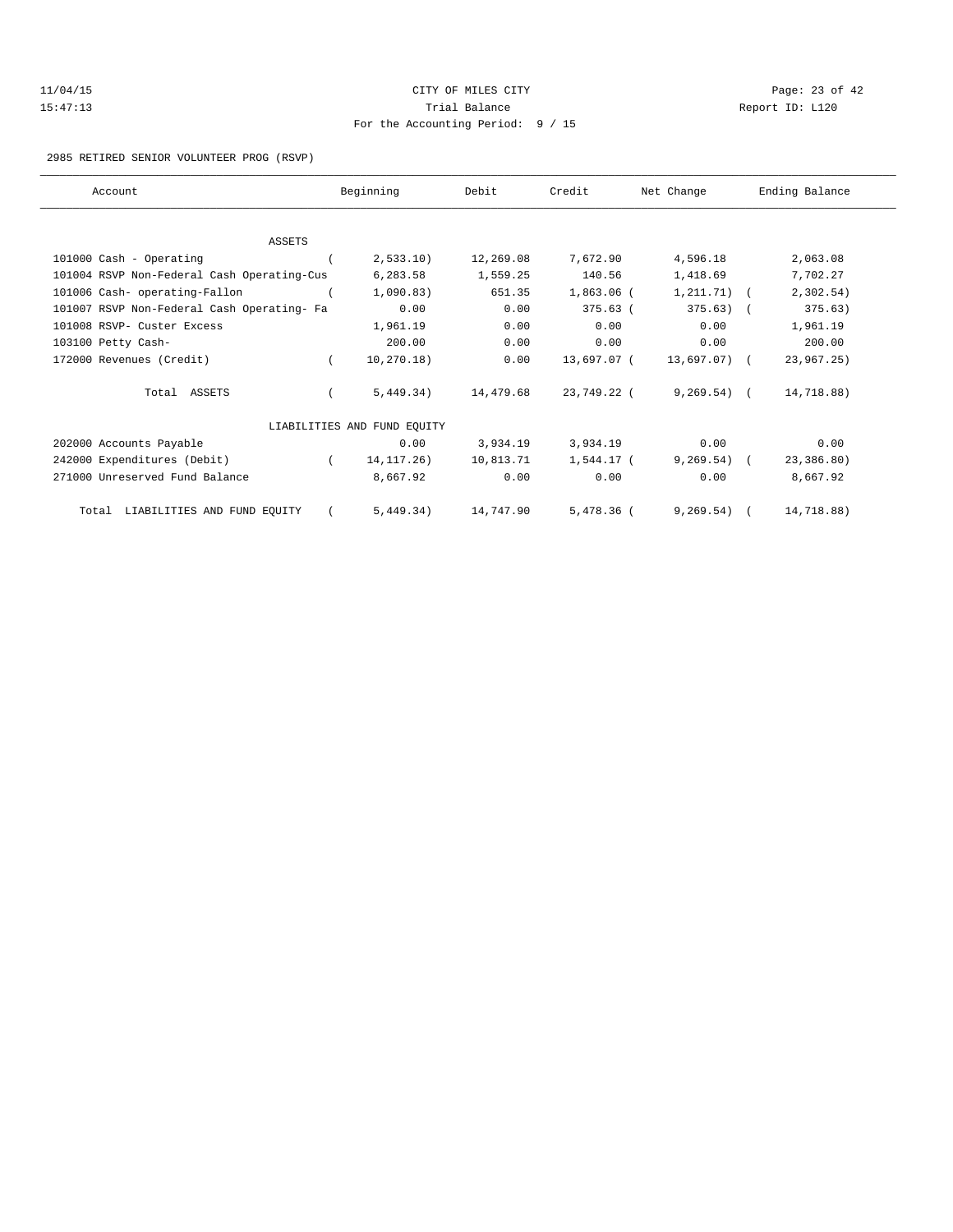| 11/04/15 | CITY OF MILES CITY                | Page: 24 of 42  |  |
|----------|-----------------------------------|-----------------|--|
| 15:47:13 | Trial Balance                     | Report ID: L120 |  |
|          | For the Accounting Period: 9 / 15 |                 |  |

3300 Judgement & Losses-Power Settlement

| Account                                     | Beginning                   | Debit | Credit | Net Change | Ending Balance      |
|---------------------------------------------|-----------------------------|-------|--------|------------|---------------------|
| ASSETS                                      |                             |       |        |            |                     |
| 115208 Taxes Receivable - Personal 2008     | 0.47)                       | 0.00  | 0.00   | 0.00       | 0.47)<br>$\sqrt{2}$ |
| ASSETS<br>Total                             | 0.47)                       | 0.00  | 0.00   | 0.00       | 0.47)               |
|                                             | LIABILITIES AND FUND EQUITY |       |        |            |                     |
| 223200 Deferred Revenue - Pers Prop Taxes ( | 0.47)                       | 0.00  | 0.00   | 0.00       | 0.47)               |
| LIABILITIES AND FUND EQUITY<br>Total        | 0.47)                       | 0.00  | 0.00   | 0.00       | 0.47)               |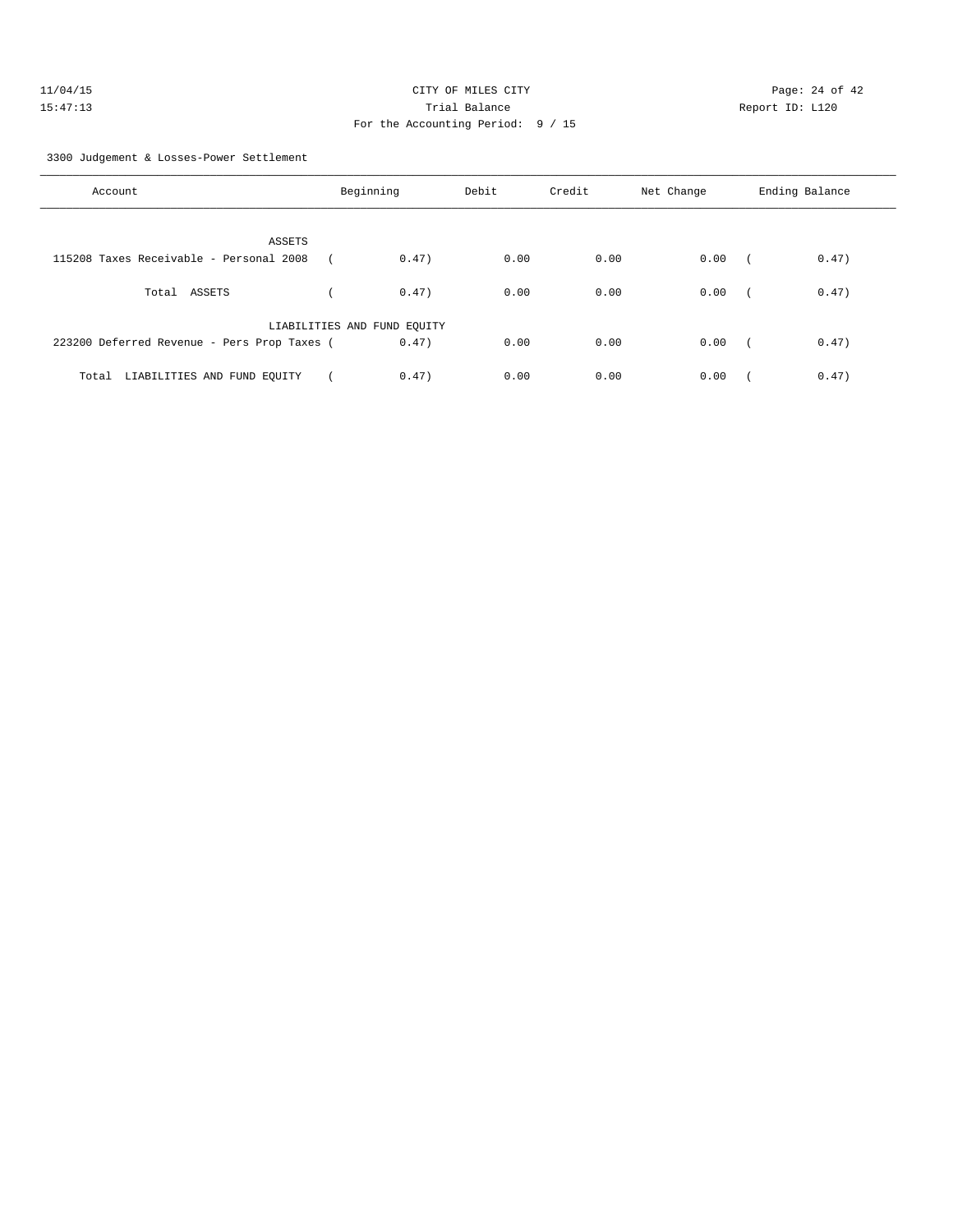|  | $\prime$ | 04/ |  |  |
|--|----------|-----|--|--|
|  |          |     |  |  |

# CITY OF MILES CITY CONTROL CONTROL CONTROL CITY CONTROL PAGE: 25 of 42 15:47:13 Trial Balance Report ID: L120 For the Accounting Period: 9 / 15

3670 SID 211

| Account                                    | Beginning                   | Debit | Credit | Net Change | Ending Balance |
|--------------------------------------------|-----------------------------|-------|--------|------------|----------------|
| ASSETS                                     |                             |       |        |            |                |
|                                            |                             |       |        |            |                |
| 118150 Special Assessments Receivables-201 | 5,092.08                    | 0.00  | 0.00   | 0.00       | 5,092.08       |
|                                            |                             |       |        |            |                |
| Total ASSETS                               | 5,092.08                    | 0.00  | 0.00   | 0.00       | 5,092.08       |
|                                            |                             |       |        |            |                |
|                                            |                             |       |        |            |                |
|                                            | LIABILITIES AND FUND EQUITY |       |        |            |                |
| 223000 Deferred Revenue/Uncollected Taxes  | 5,092.08                    | 0.00  | 0.00   | 0.00       | 5,092.08       |
|                                            |                             |       |        |            |                |
|                                            |                             |       |        |            |                |
| LIABILITIES AND FUND EQUITY<br>Total       | 5,092.08                    | 0.00  | 0.00   | 0.00       | 5,092.08       |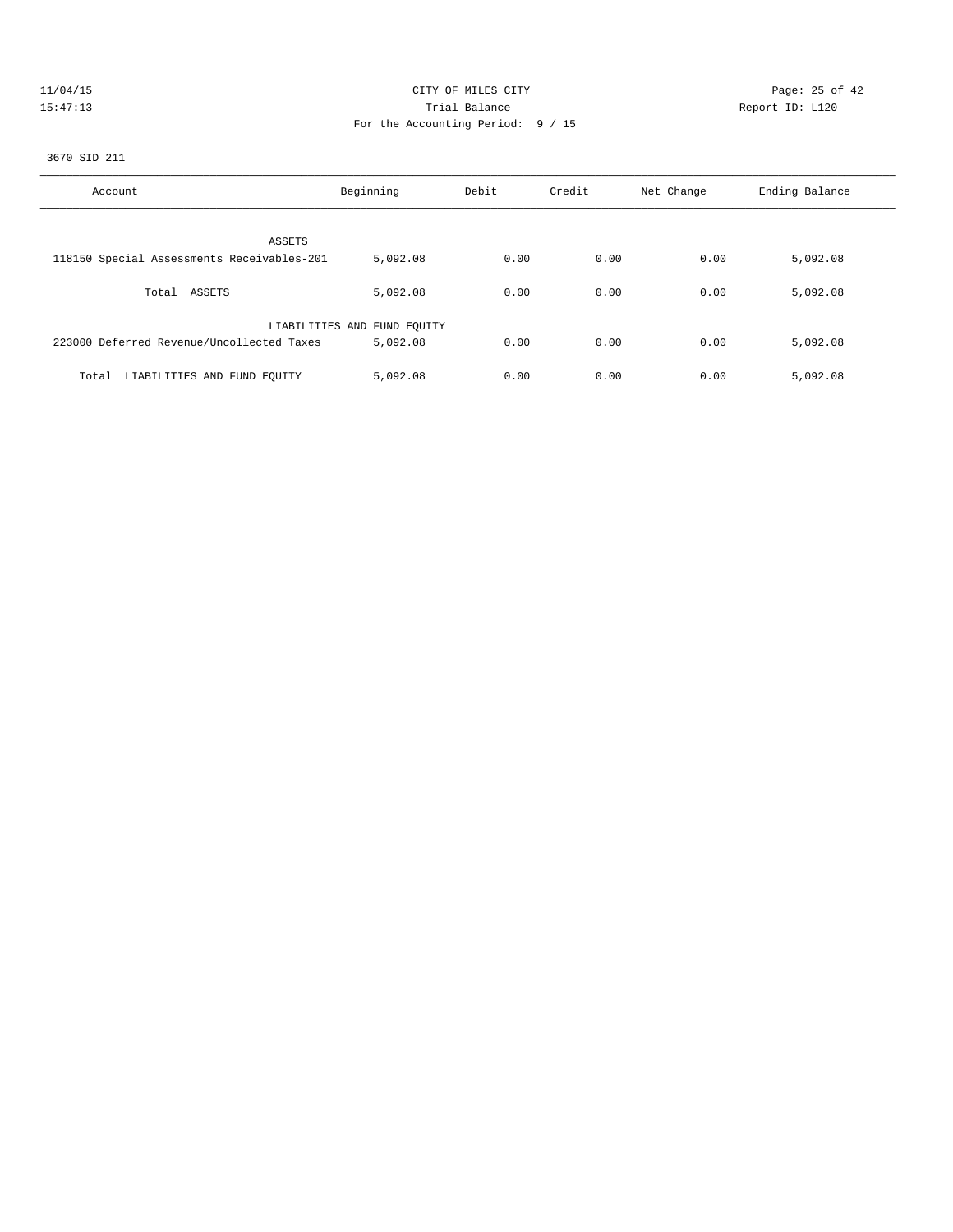## 4000 General Fund Capitol Improvement Fund

| Account                              | Beginning                   | Debit     | Credit        | Net Change | Ending Balance |
|--------------------------------------|-----------------------------|-----------|---------------|------------|----------------|
|                                      |                             |           |               |            |                |
|                                      | ASSETS                      |           |               |            |                |
| 101000 Cash - Operating              | 107,189.20                  | 0.00      | 27,698.05 (   | 27,698.05) | 79,491.15      |
| Total ASSETS                         | 107,189.20                  | 0.00      | 27,698.05 (   | 27,698.05) | 79,491.15      |
|                                      | LIABILITIES AND FUND EQUITY |           |               |            |                |
| 202000 Accounts Payable              | 0.00                        | 27,698.05 | 27,698.05     | 0.00       | 0.00           |
| 242000 Expenditures (Debit)          | 0.00                        | 27,698.05 | 0.00(         | 27,698.05  | 27,698.05      |
| 271000 Unreserved Fund Balance       | 107,189.20                  | 0.00      | 0.00          | 0.00       | 107,189.20     |
| LIABILITIES AND FUND EQUITY<br>Total | 107,189.20                  | 55,396.10 | $27,698.05$ ( | 27.698.05  | 79,491.15      |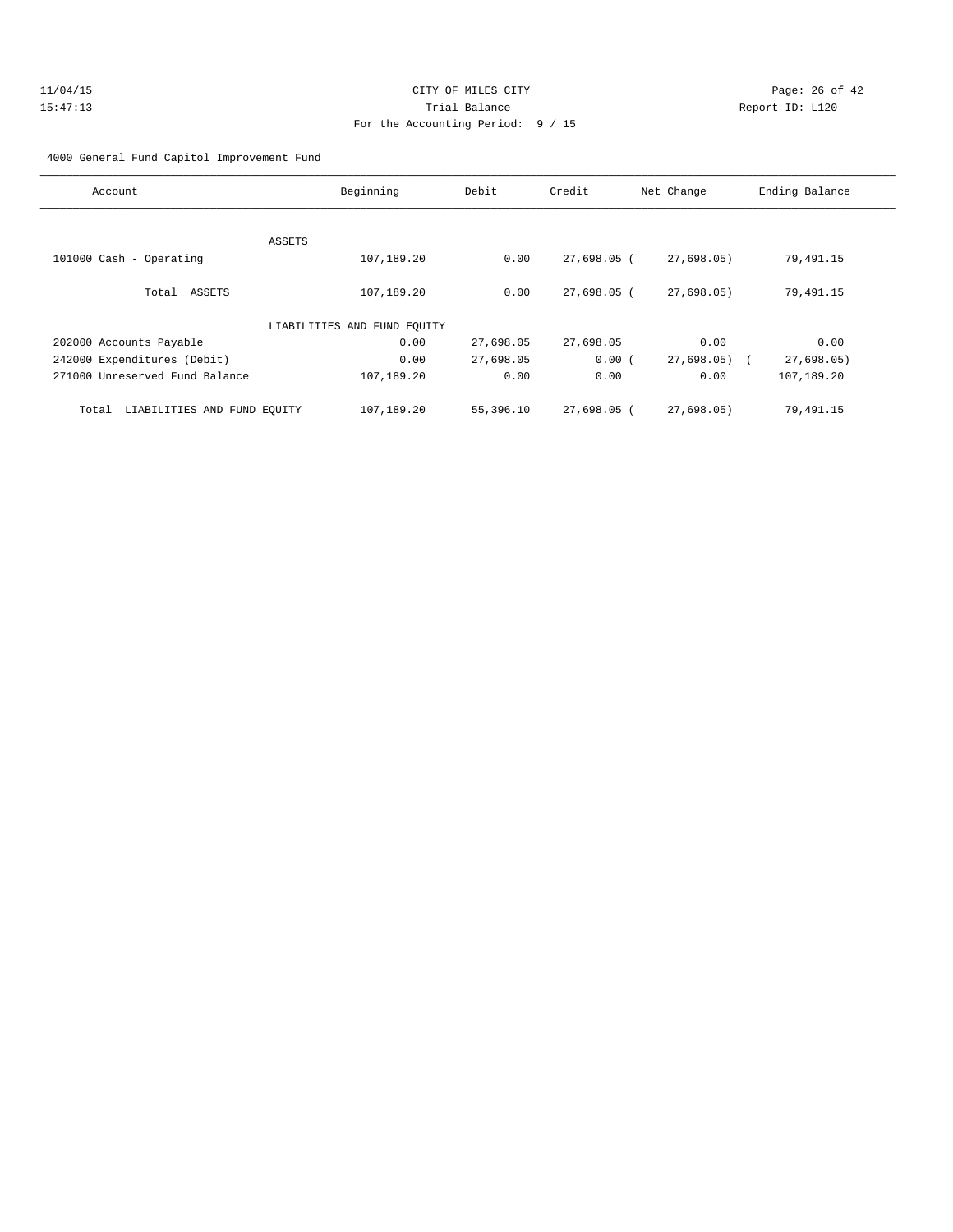# 11/04/15 Page: 27 of 42 15:47:13 Trial Balance Report ID: L120 For the Accounting Period: 9 / 15

4060 CAPITAL IMPROV-PUBLIC WORKS

| Account                              |        | Beginning                   | Debit     | Credit      | Net Change | Ending Balance |
|--------------------------------------|--------|-----------------------------|-----------|-------------|------------|----------------|
|                                      |        |                             |           |             |            |                |
|                                      | ASSETS |                             |           |             |            |                |
| 101000 Cash - Operating              |        | 122, 315.49                 | 150.00    | 31,861.00 ( | 31,711.00) | 90,604.49      |
| 122000 Accounts Receivable           |        | 720.00                      | 200.00    | 0.00        | 200.00     | 920.00         |
| 172000 Revenues (Credit)             |        | 968.00)                     | 0.00      | $350.00$ (  | 350.00)    | 1,318.00)      |
| Total ASSETS                         |        | 122,067.49                  | 350.00    | 32,211.00 ( | 31,861,00) | 90,206.49      |
|                                      |        | LIABILITIES AND FUND EQUITY |           |             |            |                |
| 202000 Accounts Payable              |        | 0.00                        | 31,861.00 | 31,861.00   | 0.00       | 0.00           |
| 242000 Expenditures (Debit)          |        | 13, 140. 72)                | 31,861.00 | 0.00(       | 31,861.00) | 45,001.72)     |
| 271000 Unreserved Fund Balance       |        | 135,208.21                  | 0.00      | 0.00        | 0.00       | 135,208.21     |
| LIABILITIES AND FUND EQUITY<br>Total |        | 122,067.49                  | 63,722.00 | 31,861.00 ( | 31,861.00) | 90,206.49      |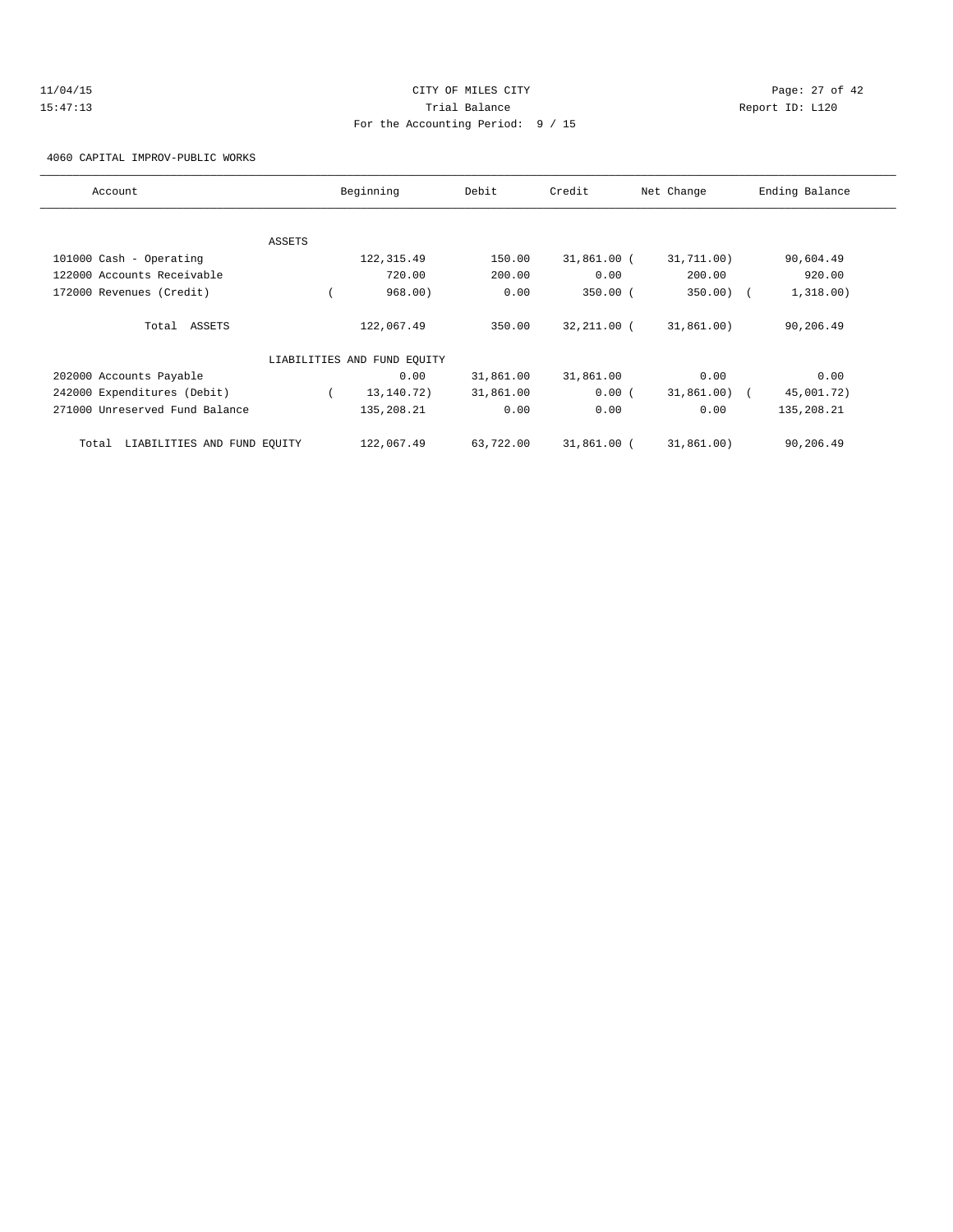## $11/04/15$  Page: 28 of 42 15:47:13 Trial Balance Report ID: L120 For the Accounting Period: 9 / 15

### 5210 WATER UTILITY

| Account                                                   | Beginning                   | Debit       | Credit       | Net Change   | Ending Balance            |
|-----------------------------------------------------------|-----------------------------|-------------|--------------|--------------|---------------------------|
| ASSETS                                                    |                             |             |              |              |                           |
| 101000 Cash - Operating                                   | 2,065,631.33                | 262, 376.31 | 127,544.56   | 134,831.75   | 2,200,463.08              |
| 101010 Deposit Cash                                       | 87,400.00                   | 5,450.00    | 3,450.00     | 2,000.00     | 89,400.00                 |
| 102240 Cash - Replacement & Depreciation                  | 1,489,589.35                | 0.00        | 0.00         | 0.00         | 1,489,589.35              |
| 102250 Cash - System Devlopment Fees                      | 272,873.25                  | 600.00      | 0.00         | 600.00       | 273, 473. 25              |
| 102270 Cash - Curb Stop Replacement Fee                   | 240, 374.52                 | 3,753.07    | 62.00        | 3,691.07     | 244,065.59                |
| 102312 RevBnd/CurYearDebt-DNRC/CarbonTank                 | 41,150.67                   | 11,532.19   | 0.00         | 11,532.19    | 52,682.86                 |
| 102313 RevBnd/CurYearDebt-DNRC/NE WtrLine                 | 29,527.31                   | 11,822.60   | 0.00         | 11,822.60    | 41,349.91                 |
| 102315 RevBnd/CurYearDebt-ARRA/NE Water Li                | 2,967.97                    | 1,483.96    | 0.00         | 1,483.96     | 4,451.93                  |
| 102322 RevBnd/Reserve-DNRC/CarbonTank                     | 153,009.00                  | 0.00        | 0.00         | 0.00         | 153,009.00                |
| 102323 RevBnd/Reserve-DNRC/NE WtrLine                     | 128,653.00                  | 0.00        | 0.00         | 0.00         | 128,653.00                |
| 102325 RevBnd/Reserve-ARRA B-NE Waterline                 | 18,245.00                   | 0.00        | 0.00         | 0.00         | 18,245.00                 |
| 103000 Petty Cash                                         | 330.00                      | 0.00        | 0.00         | 0.00         | 330.00                    |
| 122000 Accounts Receivable                                | 297,873.41                  | 223,436.80  | 265,532.40 ( | 42,095.60)   | 255,777.81                |
| 122020 Accounts Receivable-\$2.00 State Ass(              | 4.00)                       | 0.00        | 0.00         | 0.00         | $\left($<br>4.00)         |
| 172000 Revenues (Credit)<br>$\overline{ }$                | 497,229.40)                 | 488.36      | 220,571.36 ( | 220,083.00)  | 717,312.40)<br>$\sqrt{ }$ |
| 181000 Land                                               | 41,844.00                   | 0.00        | 0.00         | 0.00         | 41,844.00                 |
| 182000 Buildings                                          | 22,997.00                   | 0.00        | 0.00         | 0.00         | 22,997.00                 |
| 182100 Allowance for Depr - Buildings (Cre(               | 22,997.00)                  | 0.00        | 0.00         | 0.00         | 22,997.00)                |
| 186000 Machinery and Equipment                            | 427, 225.70                 | 0.00        | 0.00         | 0.00         | 427, 225.70               |
| 186100 Allowance for Depr - Machinery & Eq(               | 240,585.00)                 | 0.00        | 0.00         | 0.00         | 240,585.00)               |
| 188000 Const. Work in Progress-NE Wtr Line                | 31,779.84                   | 0.00        | 0.00         | 0.00         | 31,779.84                 |
| 189100 Source of Supply                                   | 3,448,234.49                | 0.00        | 0.00         | 0.00         | 3, 448, 234.49            |
| 189110 Allowance for Depreciation - Source(               | 500,747.00)                 | 0.00        | 0.00         | 0.00         | 500,747.00)<br>$\left($   |
| 189300 Treatment Plant                                    | 3,716,158.00                | 0.00        | 0.00         | 0.00         | 3,716,158.00              |
| 189310 Allowance for Depr - Treatment Plan( 1,838,549.00) |                             | 0.00        | 0.00         | 0.00         | (1,838,549.00)            |
| 189400 Transmission & Distribution                        | 12,951,364.97               | 0.00        | 0.00         | 0.00         | 12,951,364.97             |
| 189410 Allowance for Depr - Trans & Distri( 3,518,876.00) |                             | 0.00        | 0.00         | 0.00         | (3,518,876.00)            |
| Total ASSETS                                              | 18,848,241.41               | 520,943.29  | 617,160.32 ( | 96,217.03)   | 18,752,024.38             |
|                                                           | LIABILITIES AND FUND EQUITY |             |              |              |                           |
| 202000 Accounts Payable                                   | 69,385.37                   | 33,899.75   | 34,609.15    | 709.40       | 70,094.77                 |
| 214000 Deposits Payable                                   | 87,550.00                   | 3,450.00    | 5,450.00     | 2,000.00     | 89,550.00                 |
| 214010 Refunds Payable                                    | 0.00                        | 1,022.76    | 843.44 (     | 179.32)      | 179.32)                   |
| 231000 BONDS PAYABLE                                      | 4,827,000.00                | 0.00        | 0.00         | 0.00         | 4,827,000.00              |
| 238000 Other Post Employment Benefits                     | 3,355.00                    | 0.00        | 0.00         | 0.00         | 3,355.00                  |
| 239000 Compensated Absences Payable                       | 84,788.00                   | 0.00        | 0.00         | 0.00         | 84,788.00                 |
| 242000 Expenditures (Debit)<br>$\left($                   | 187, 242.82)                | 98,747.11   | 0.00(        | 98,747.11) ( | 285,989.93)               |
| 250300 Reserve Revenue Bond - Current Debt                | 323, 303.85                 | 0.00        | 0.00         | 0.00         | 323,303.85                |
| 250500 Reserve - System Dev Fees                          | 171,098.25                  | 0.00        | 0.00         | 0.00         | 171,098.25                |
| 250600 Reserve for Replacement & Depreciat                | 1,351,889.30                | 0.00        | 0.00         | 0.00         | 1,351,889.30              |
| 271000 Unreserved Fund Balance                            | 28,280.00                   | 0.00        | 0.00         | 0.00         | 28,280.00                 |
| 272000 Unreserved Retained Earnings                       | 12,088,834.46               | 0.00        | 0.00         | 0.00         | 12,088,834.46             |
| Total LIABILITIES AND FUND EQUITY                         | 18,848,241.41               | 137,119.62  | 40,902.59 (  | 96,217.03)   | 18,752,024.38             |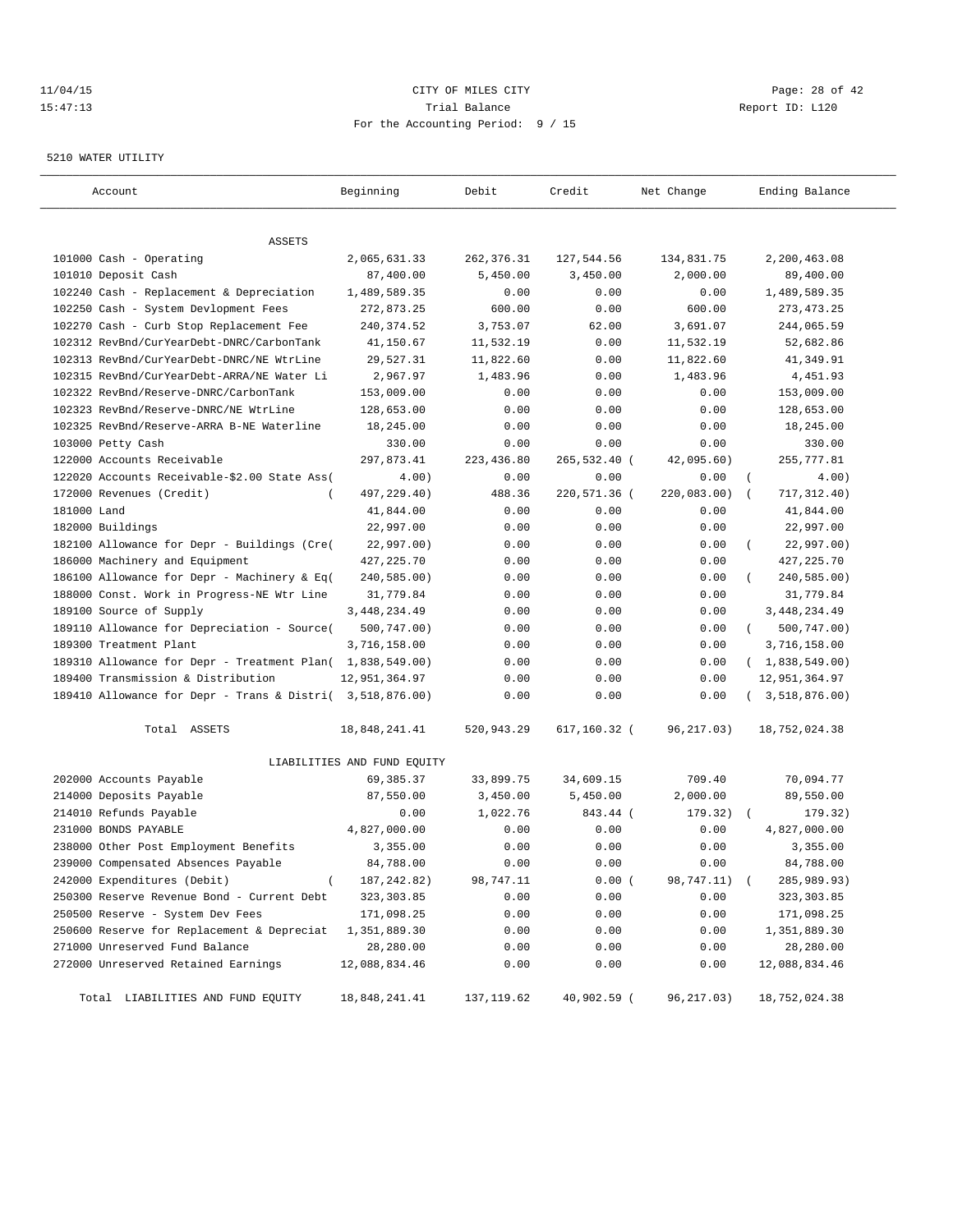## $11/04/15$  Page: 29 of 42 15:47:13 Trial Balance Report ID: L120 For the Accounting Period: 9 / 15

## 5310 SEWER UTILITY

| Account                                     | Beginning                   | Debit       | Credit       | Net Change    | Ending Balance   |
|---------------------------------------------|-----------------------------|-------------|--------------|---------------|------------------|
| <b>ASSETS</b>                               |                             |             |              |               |                  |
| 101000 Cash - Operating                     | 478,825.59                  | 96, 233. 24 | 155,614.05 ( | 59,380.81)    | 419, 444.78      |
| 102240 Cash - Replacement & Depreciation    | 195,098.39                  | 0.00        | 0.00         | 0.00          | 195,098.39       |
| 102250 Cash - System Devlopment Fees        | 137,520.91                  | 600.00      | 0.00         | 600.00        | 138,120.91       |
| 102280 WWtr Treatment Plant-Phase I Constr  | 575,694.46                  | 0.00        | 0.00         | 0.00          | 575,694.46       |
| 102316 RevBnd/CurYearDebt-Phase 1 Haynes L  | 116,885.60                  | 8,385.83    | 0.00         | 8,385.83      | 125, 271.43      |
| 102390 REV BOND/RESERVE-Sewer Phase 1       | 101,735.00                  | 0.00        | 0.00         | 0.00          | 101,735.00       |
| 122000 Accounts Receivable                  | 112,950.41                  | 92,336.51   | 95,575.89 (  | 3, 239.38)    | 109,711.03       |
| 172000 Revenues (Credit)                    | 189,087.21)                 | 472.68      | 94,019.74 (  | 93,547.06)    | 282,634.27)      |
| 181000 Land                                 | 2.00                        | 0.00        | 0.00         | 0.00          | 2.00             |
| 186000 Machinery and Equipment              | 712,525.05                  | 0.00        | 0.00         | 0.00          | 712,525.05       |
| 186100 Allowance for Depr - Machinery & Eq( | 381,553.00)                 | 0.00        | 0.00         | 0.00          | 381,553.00)      |
| 188000 Const. Work in Progress-NE Wtr Line  | 21,751.61                   | 0.00        | 0.00         | 0.00          | 21,751.61        |
| 189300 Treatment Plant                      | 4,648,138.96                | 0.00        | 0.00         | 0.00          | 4,648,138.96     |
| 189310 Allowance for Depr - Treatment Plan( | 1, 279, 806.00              | 0.00        | 0.00         | 0.00          | (1, 279, 806.00) |
| 189400 Transmission & Distribution          | 4,028,819.40                | 0.00        | 0.00         | 0.00          | 4,028,819.40     |
| 189410 Allowance for Depr - Trans & Distri( | 1,304,502.00                | 0.00        | 0.00         | 0.00          | 1,304,502.00     |
| Total ASSETS                                | 7,974,999.17                | 198,028.26  | 345,209.68 ( | 147, 181.42)  | 7,827,817.75     |
|                                             | LIABILITIES AND FUND EQUITY |             |              |               |                  |
| 202000 Accounts Payable                     | 0.00                        | 93,926.61   | 94,636.01    | 709.40        | 709.40           |
| 231300 Bonds Pay 1979 Issue                 | 1,336,000.00                | 0.00        | 0.00         | 0.00          | 1,336,000.00     |
| 238000 Other Post Employment Benefits       | 2,580.00                    | 0.00        | 0.00         | 0.00          | 2,580.00         |
| 239000 Compensated Absences Payable         | 67,128.00                   | 0.00        | 0.00         | 0.00          | 67,128.00        |
| 242000 Expenditures (Debit)                 | 197,904.15)                 | 147,937.62  | $46.80$ (    | 147,890.82)   | 345,794.97)      |
| 250500 Reserve - System Dev Fees            | 82,925.91                   | 0.00        | 0.00         | 0.00          | 82,925.91        |
| 250600 Reserve for Replacement & Depreciat  | 1,666,491.83                | 0.00        | 0.00         | 0.00          | 1,666,491.83     |
| 271000 Unreserved Fund Balance              | 20,235.00                   | 0.00        | 0.00         | 0.00          | 20,235.00        |
| 272000 Unreserved Retained Earnings         | 4,997,542.58                | 0.00        | 0.00         | 0.00          | 4,997,542.58     |
| Total LIABILITIES AND FUND EQUITY           | 7,974,999.17                | 241,864.23  | 94,682.81 (  | 147, 181. 42) | 7,827,817.75     |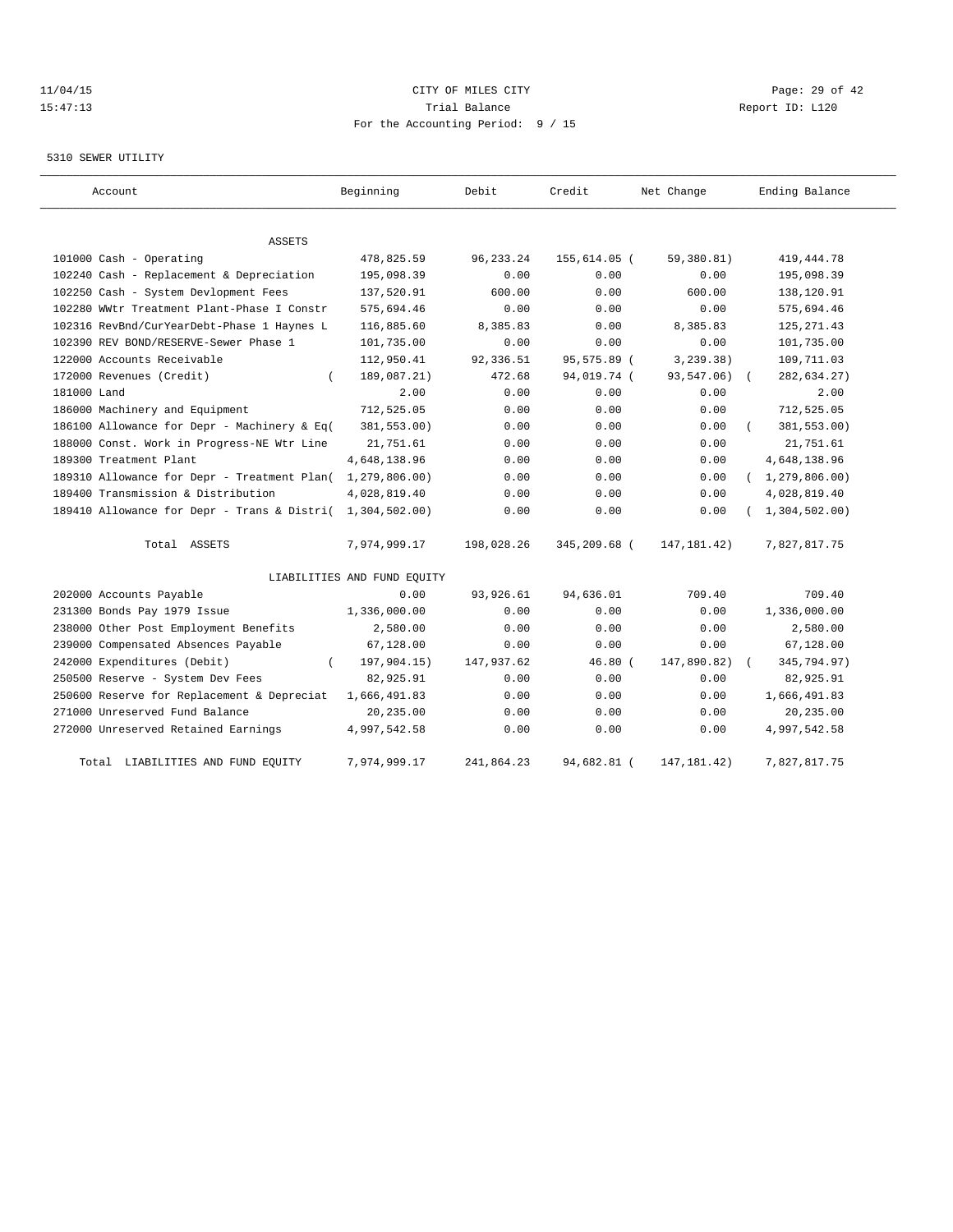## 11/04/15 Page: 30 of 42 15:47:13 Trial Balance Report ID: L120 For the Accounting Period: 9 / 15

#### 5510 AMBULANCE FUND

| Account                                     | Beginning                   | Debit      | Credit       | Net Change     | Ending Balance |
|---------------------------------------------|-----------------------------|------------|--------------|----------------|----------------|
| ASSETS                                      |                             |            |              |                |                |
| 101000 Cash - Operating                     | 253,964.03)                 | 34,625.54  | 35,993.54 (  | $1,368.00$ (   | 255, 332.03)   |
| 113211 Taxes Receivable - Real 2011         | 19.68                       | 0.00       | 0.00         | 0.00           | 19.68          |
| 113213 Tax Receivables Real-2013            | 4.40                        | 0.00       | 0.38(        | 0.38)          | 4.02           |
| 113214 Taxes Receivable- Real 2014          | 57.00                       | 0.00       | $1.84$ (     | 1.84)          | 55.16          |
| 115208 Taxes Receivable - Personal 2008     | 0.01                        | 0.00       | 0.00         | 0.00           | 0.01           |
| 115214 Taxes Receivable Personal 2014       | 0.01)                       | 0.00       | 0.00         | 0.00           | 0.01)          |
| 115215 Taxes Receivable Personal-2015       | 17.06                       | 0.00       | $0.24$ (     | 0.24)          | 16.82          |
| 122000 Accounts Receivable                  | 167,600.84                  | 63,079.93  | 52,400.61    | 10,679.32      | 178,280.16     |
| 122100 Acct Receivable                      | 177, 105.67)                | 0.00       | 0.00         | 0.00           | 177, 105.67)   |
| 172000 Revenues (Credit)                    | 49,085.21)                  | 15.05      | 58,995.83 (  | 58,980.78)     | 108,065.99)    |
| 186000 Machinery and Equipment              | 411, 482.11                 | 0.00       | 0.00         | 0.00           | 411, 482.11    |
| 186100 Allowance for Depr - Machinery & Eq( | 227,888.00)                 | 0.00       | 0.00         | 0.00           | 227,888.00)    |
| Total ASSETS                                | 128,861.82)                 | 97,720.52  | 147,392.44 ( | 49,671.92) (   | 178,533.74)    |
|                                             | LIABILITIES AND FUND EQUITY |            |              |                |                |
| 202000 Accounts Payable                     | 0.00                        | 7,596.17   | 10,485.78    | 2,889.61       | 2,889.61       |
| 223100 Deferred Revenue - Real Prop Taxes ( | 71.26)                      | 2.22       | 0.00(        | 2.22           | 73.48)         |
| 223200 Deferred Revenue - Pers Prop Taxes ( | 5.94)                       | 0.24       | 0.00(        | $0.24$ $($     | 6.18)          |
| 235000 CONTRACTS/NOTES/LOANS PAYABLE        | 39,500.22                   | 0.00       | 0.00         | 0.00           | 39,500.22      |
| 238000 Other Post Employment Benefits       | 1,427.00                    | 0.00       | 0.00         | 0.00           | 1,427.00       |
| 239000 Compensated Absences Payable         | 23,803.00                   | 0.00       | 0.00         | 0.00           | 23,803.00      |
| 242000 Expenditures (Debit)                 | 113,800.40)                 | 55,833.16  | $3,274.09$ ( | $52, 559.07$ ( | 166, 359.47)   |
| 271000 Unreserved Fund Balance              | 16,024.00                   | 0.00       | 0.00         | 0.00           | 16,024.00      |
| 272000 Unreserved Retained Earnings         | 95,738.44)                  | 0.00       | 0.00         | 0.00           | 95,738.44)     |
| Total LIABILITIES AND FUND EQUITY           | 128,861.82)                 | 63, 431.79 | 13,759.87 (  | 49,671.92)     | 178,533.74)    |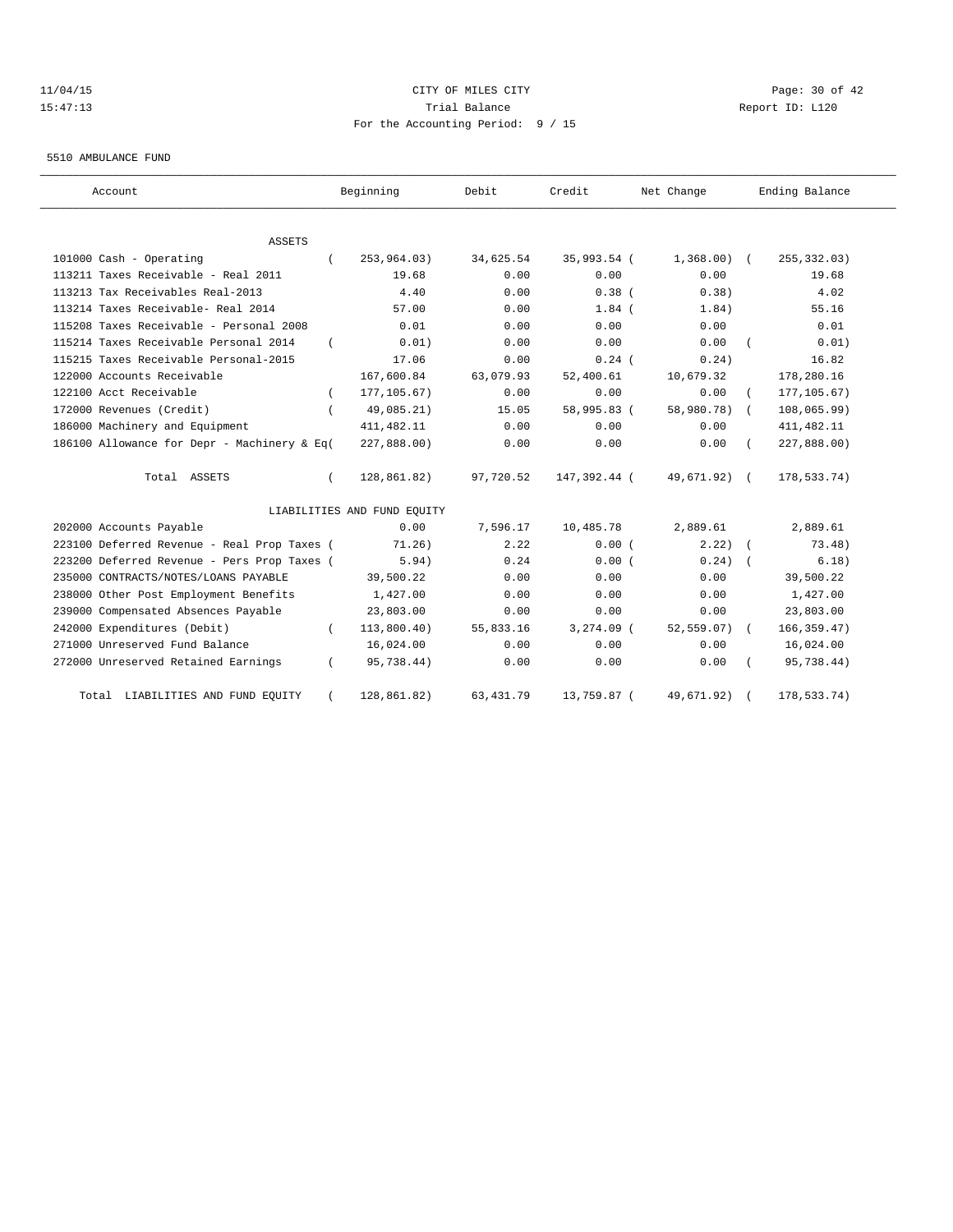# $CITY$   $CITY$   $CITY$   $PAGE: 31 of 42$ 15:47:13 Trial Balance Report ID: L120 For the Accounting Period: 9 / 15

5610 AIRPORT OPERATING

| Account                                     | Beginning                   | Debit      | Credit       | Net Change  | Ending Balance            |
|---------------------------------------------|-----------------------------|------------|--------------|-------------|---------------------------|
| ASSETS                                      |                             |            |              |             |                           |
| 101000 Cash - Operating<br>$\left($         | 466, 326.57)                | 501,253.19 | 27, 465.87   | 473,787.32  | 7,460.75                  |
| 101100 Cash-FAA Grant/St Loan-2008          | 6,748.74                    | 0.00       | 0.00         | 0.00        | 6,748.74                  |
| 102230 Cash - Surplus/Credit Card Acct      | 98.03                       | 17,742.85  | 16, 149. 37  | 1,593.48    | 1,691.51                  |
| 103000 Petty Cash                           | 100.00                      | 0.00       | 0.00         | 0.00        | 100.00                    |
| 113211 Taxes Receivable - Real 2011         | 11.57                       | 0.00       | 0.00         | 0.00        | 11.57                     |
| 113213 Tax Receivables Real-2013            | 6.57                        | 0.00       | 0.57(        | 0.57)       | 6.00                      |
| 113214 Taxes Receivable- Real 2014          | 85.52                       | 0.00       | $2.76$ (     | 2.76)       | 82.76                     |
| 115208 Taxes Receivable - Personal 2008     | 0.02                        | 0.00       | 0.00         | 0.00        | 0.02                      |
| 115215 Taxes Receivable Personal-2015       | 25.59                       | 0.00       | 0.37(        | 0.37)       | 25.22                     |
| 141000 Prepaid Expense                      | 4,615.00                    | 0.00       | 0.00         | 0.00        | 4,615.00                  |
| 172000 Revenues (Credit)<br>$\left($        | 189,548.88)                 | 0.00       | 502,802.91 ( | 502,802.91) | 692,351.79)<br>$\sqrt{2}$ |
| 181000 Land                                 | 19,983.00                   | 0.00       | 0.00         | 0.00        | 19,983.00                 |
| 182000 Buildings                            | 677,537.00                  | 0.00       | 0.00         | 0.00        | 677,537.00                |
| 182100 Allowance for Depr - Buildings (Cre( | 347,980.00)                 | 0.00       | 0.00         | 0.00        | 347,980.00)               |
| 184000 Improvements Other Than Buildings    | 8,543,759.48                | 0.00       | 0.00         | 0.00        | 8,543,759.48              |
| 184100 Allowance for Depr - Imp Other Than( | 2,395,730.00                | 0.00       | 0.00         | 0.00        | 2,395,730.00)<br>$\left($ |
| 186000 Machinery and Equipment              | 852,420.59                  | 0.00       | 0.00         | 0.00        | 852,420.59                |
| 186100 Allowance for Depr - Machinery & Eq( | 349,249.00)                 | 0.00       | 0.00         | 0.00        | 349,249.00)               |
| 188000 Const. Work in Progress-NE Wtr Line  | 28,749.05                   | 0.00       | 0.00         | 0.00        | 28,749.05                 |
| Total ASSETS                                | 6,385,305.71                | 518,996.04 | 546,421.85 ( | 27, 425.81) | 6,357,879.90              |
|                                             | LIABILITIES AND FUND EQUITY |            |              |             |                           |
| 202000 Accounts Payable                     | 0.00                        | 18,532.17  | 56,836.87    | 38,304.70   | 38,304.70                 |
| 223100 Deferred Revenue - Real Prop Taxes ( | 106.89)                     | 3.33       | 0.00(        | 3.33)       | 110.22)<br>$\sqrt{2}$     |
| 223200 Deferred Revenue - Pers Prop Taxes ( | 8.90)                       | 0.37       | 0.00(        | 0.37)       | 9.27)                     |
| 235000 CONTRACTS/NOTES/LOANS PAYABLE        | 12,984.44                   | 0.00       | 0.00         | 0.00        | 12,984.44                 |
| 235150 LTrm Pay/MT Aeronautics              | 14,763.00                   | 0.00       | 0.00         | 0.00        | 14,763.00                 |
| 238000 Other Post Employment Benefits       | 670.00                      | 0.00       | 0.00         | 0.00        | 670.00                    |
| 239000 Compensated Absences Payable         | 1,743.00                    | 0.00       | 0.00         | 0.00        | 1,743.00                  |
| $\left($<br>242000 Expenditures (Debit)     | 663, 137.87)                | 65,870.57  | 143.76 (     | 65,726.81)  | 728,864.68)               |
| 250600 Reserve for Replacement & Depreciat  | 18,913.67                   | 0.00       | 0.00         | 0.00        | 18,913.67                 |
| 271000 Unreserved Fund Balance              | 7,870.00                    | 0.00       | 0.00         | 0.00        | 7,870.00                  |
| 272000 Unreserved Retained Earnings         | 6,991,615.26                | 0.00       | 0.00         | 0.00        | 6,991,615.26              |
| Total LIABILITIES AND FUND EQUITY           | 6,385,305.71                | 84,406.44  | 56,980.63 (  | 27, 425.81) | 6,357,879.90              |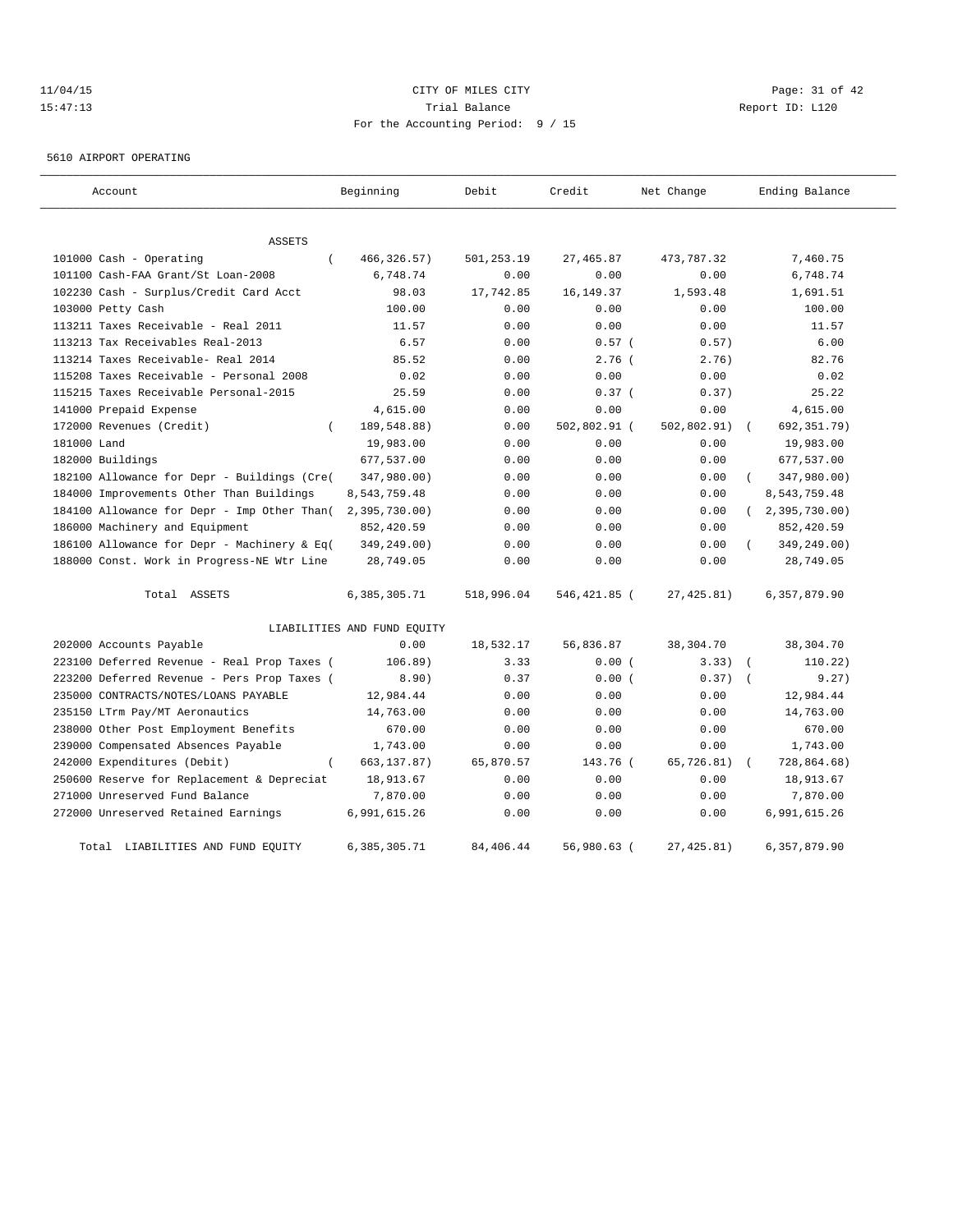# 11/04/15 **Page: 32 of 42 CITY OF MILES CITY CITY Page: 32 of 42** 15:47:13 Trial Balance Report ID: L120 For the Accounting Period: 9 / 15

#### 6040 PUBLIC WORKS

| Account                              | Beginning                   | Debit     | Credit      | Net Change    | Ending Balance |
|--------------------------------------|-----------------------------|-----------|-------------|---------------|----------------|
|                                      |                             |           |             |               |                |
| <b>ASSETS</b>                        |                             |           |             |               |                |
| 101000 Cash - Operating              | 93,638.69                   | 35,812.26 | 12,966.07   | 22,846.19     | 116,484.88     |
| 172000 Revenues (Credit)             | 0.00                        | 0.00      | 35,812.26 ( | $35,812,26$ ( | 35,812.26)     |
| Total ASSETS                         | 93,638.69                   | 35,812.26 | 48,778.33 ( | 12,966.07)    | 80,672.62      |
|                                      | LIABILITIES AND FUND EOUITY |           |             |               |                |
| 202000 Accounts Payable              | 0.00                        | 888.38    | 888.38      | 0.00          | 0.00           |
| 239000 Compensated Absences Payable  | 16,339.00                   | 0.00      | 0.00        | 0.00          | 16,339.00      |
| 242000 Expenditures (Debit)          | 27,889.39)                  | 12,966.07 | 0.00(       | $12,966.07$ ( | 40,855.46)     |
| 271000 Unreserved Fund Balance       | 8,453.63                    | 0.00      | 0.00        | 0.00          | 8,453.63       |
| 272000 Unreserved Retained Earnings  | 96,735.45                   | 0.00      | 0.00        | 0.00          | 96,735.45      |
| LIABILITIES AND FUND EOUITY<br>Total | 93,638.69                   | 13,854.45 | 888.38 (    | 12,966.07)    | 80,672.62      |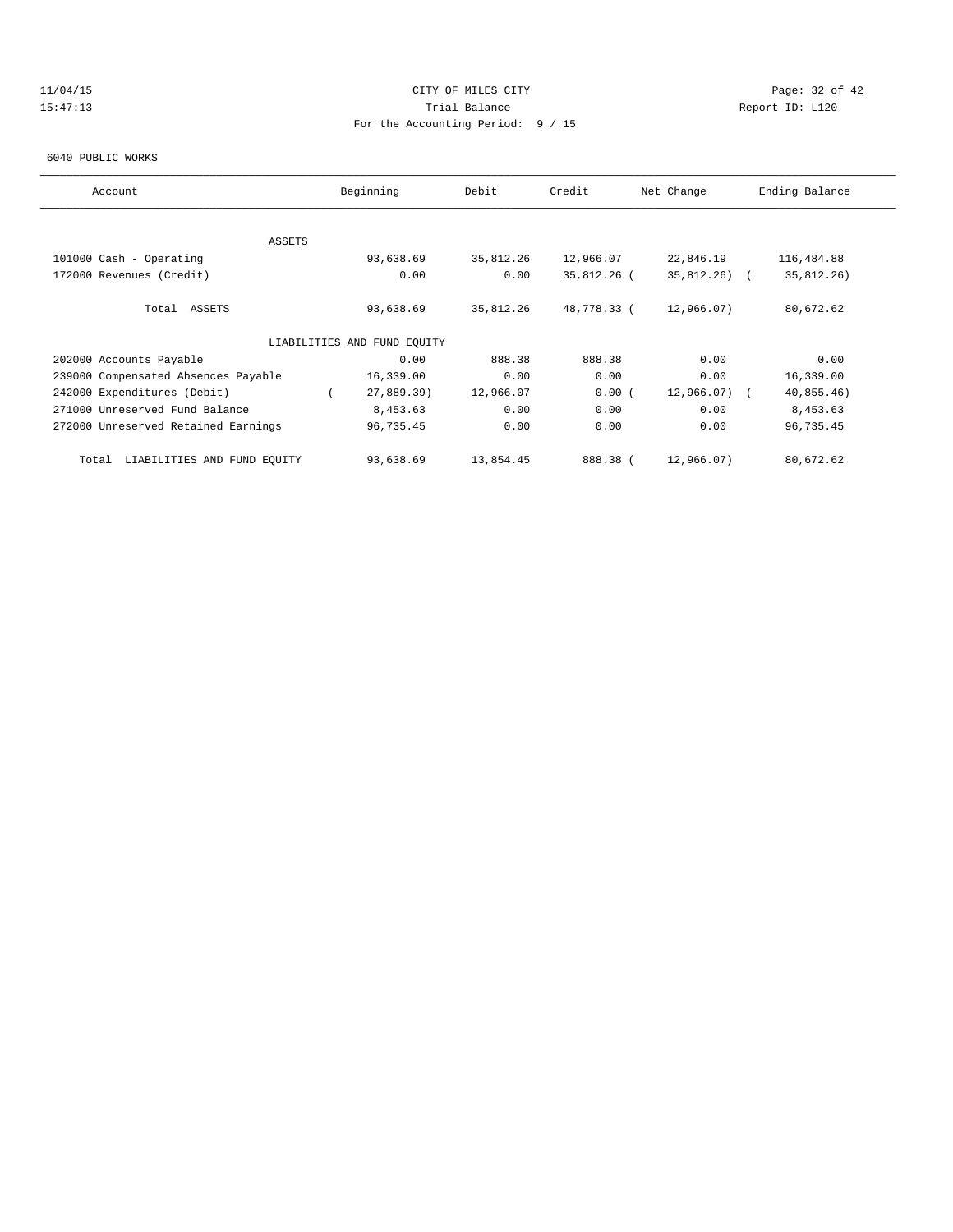# 11/04/15 Page: 33 of 42 15:47:13 Trial Balance Report ID: L120 For the Accounting Period: 9 / 15

# 7370 TBID

| Account                              | Beginning                   | Debit    | Credit   | Net Change | Ending Balance |
|--------------------------------------|-----------------------------|----------|----------|------------|----------------|
|                                      |                             |          |          |            |                |
| ASSETS                               |                             |          |          |            |                |
| 101000 Cash - Operating              | 0.00                        | 1,470.00 | 1,470.00 | 0.00       | 0.00           |
|                                      |                             |          |          |            |                |
| Total ASSETS                         | 0.00                        | 1,470.00 | 1,470.00 | 0.00       | 0.00           |
|                                      | LIABILITIES AND FUND EQUITY |          |          |            |                |
| 202000 Accounts Payable              | 0.00                        | 1,470.00 | 1,470.00 | 0.00       | 0.00           |
| 212500 Due to Others                 | 0.00                        | 1,470.00 | 1,470.00 | 0.00       | 0.00           |
|                                      |                             |          |          | 0.00       | 0.00           |
| LIABILITIES AND FUND EQUITY<br>Total | 0.00                        | 2,940.00 | 2,940.00 |            |                |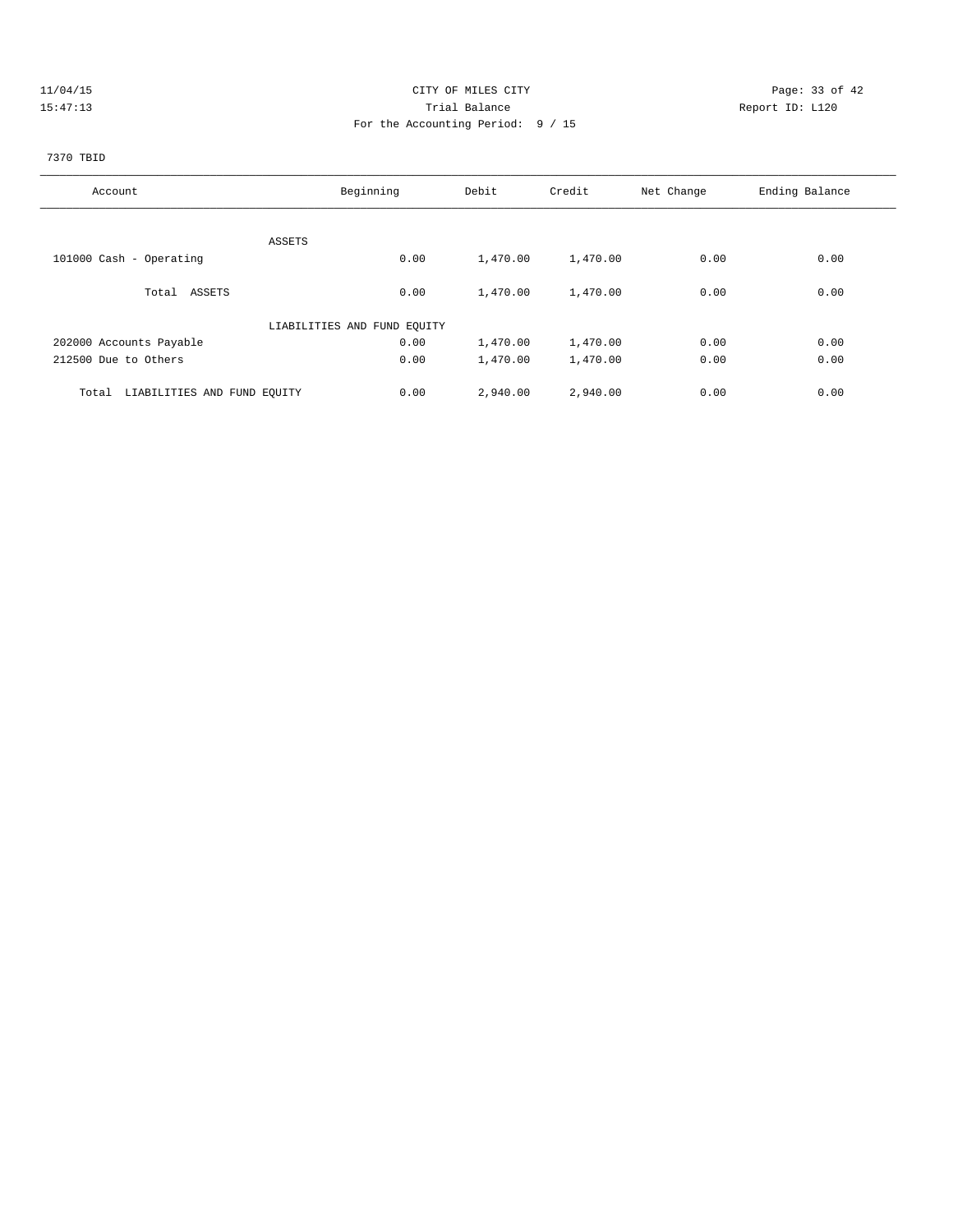| 11/04/15 | CITY OF MILES CITY                | Page: $34o$     |
|----------|-----------------------------------|-----------------|
| 15:47:13 | Trial Balance                     | Report ID: L120 |
|          | For the Accounting Period: 9 / 15 |                 |

Page: 34 of 42

### 7452 Drivers' License Reinstatement Fees

| Account                              | Beginning                   | Debit    | Credit       | Net Change   | Ending Balance |
|--------------------------------------|-----------------------------|----------|--------------|--------------|----------------|
|                                      |                             |          |              |              |                |
|                                      | ASSETS                      |          |              |              |                |
| 101000 Cash - Operating              | 0.00                        | 0.00     | 1,755.00 (   | $1,755.00$ ( | 1,755.00)      |
| Total ASSETS                         | 0.00                        | 0.00     | $1.755.00$ ( | $1,755.00$ ( | 1,755.00)      |
|                                      | LIABILITIES AND FUND EQUITY |          |              |              |                |
| 202000 Accounts Payable              | 0.00                        | 1,755.00 | 1,755.00     | 0.00         | 0.00           |
| 212500 Due to Others                 | 0.00                        | 1,755.00 | 0.00(        | $1,755.00$ ( | 1,755.00)      |
| LIABILITIES AND FUND EQUITY<br>Total | 0.00                        | 3,510.00 | $1,755.00$ ( | 1,755.00     | 1,755.00)      |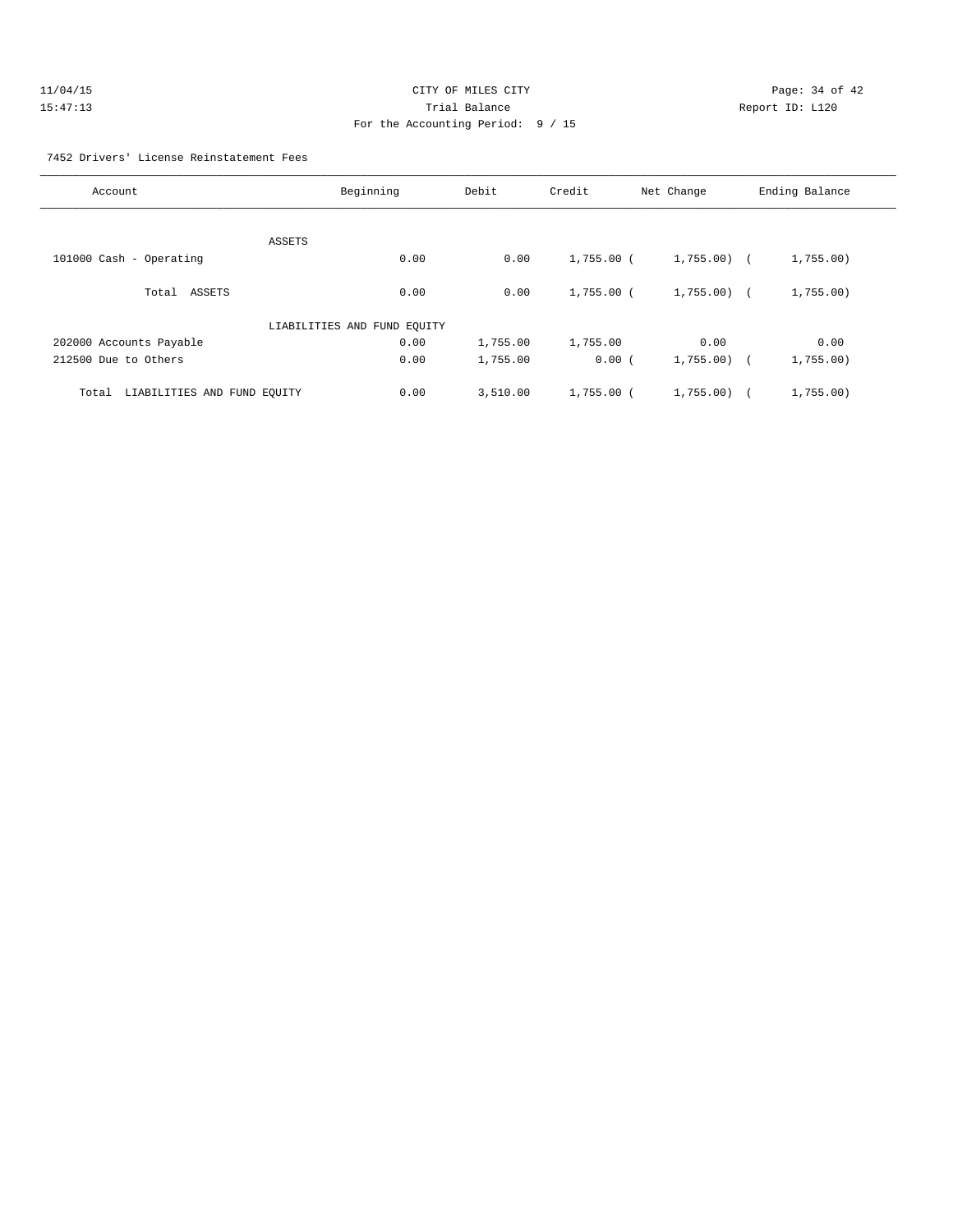| 11/04/15 | Page: 35 of 42<br>CITY OF MILES CITY |  |  |
|----------|--------------------------------------|--|--|
| 15:47:13 | Trial Balance<br>Report ID: L120     |  |  |
|          | For the Accounting Period: 9 / 15    |  |  |

7467 Law Enforcement Academy Surcharge

| Account                                   | Beginning                   | Debit  | Credit | Net Change | Ending Balance |
|-------------------------------------------|-----------------------------|--------|--------|------------|----------------|
| ASSETS                                    |                             |        |        |            |                |
| 101000 Cash - Operating                   | 1,352.00                    | 403.00 | 0.00   | 403.00     | 1,755.00       |
| ASSETS<br>Total                           | 1,352.00                    | 403.00 | 0.00   | 403.00     | 1,755.00       |
|                                           | LIABILITIES AND FUND EQUITY |        |        |            |                |
| 212200 Due to Federal, Soc Sec & Medicare | 1,352.00                    | 0.00   | 403.00 | 403.00     | 1,755.00       |
| LIABILITIES AND FUND EQUITY<br>Total      | 1,352.00                    | 0.00   | 403.00 | 403.00     | 1,755.00       |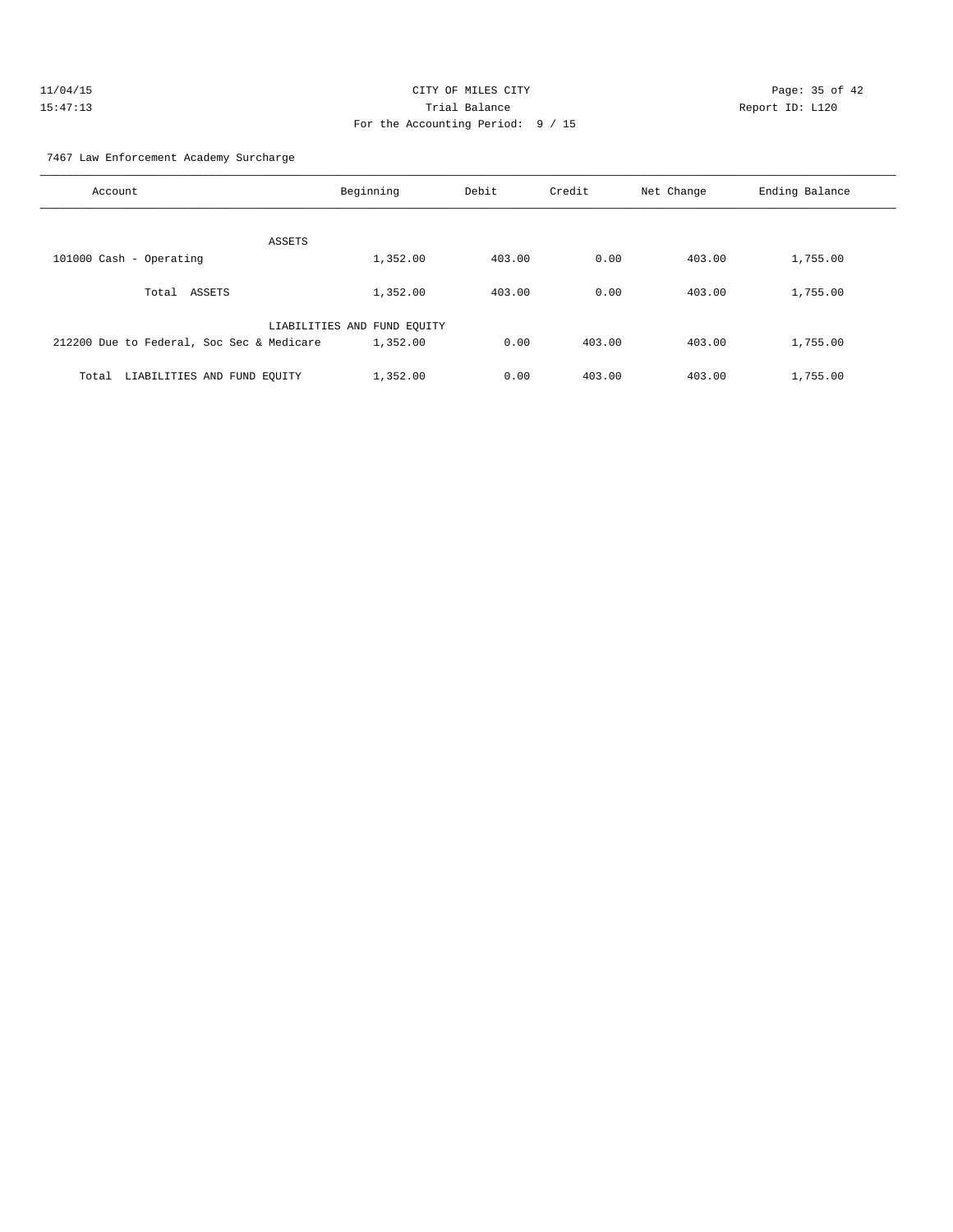| 11/04/15 | CITY OF MILES CITY                | Page: 36 of 42  |  |
|----------|-----------------------------------|-----------------|--|
| 15:47:13 | Trial Balance                     | Report ID: L120 |  |
|          | For the Accounting Period: 9 / 15 |                 |  |

### 7471 CIVIL LEGAL ASSIST/VICTIM DOM VIOLENCE PROG

| Account                              | Beginning                   | Debit    | Credit       | Net Change | Ending Balance |
|--------------------------------------|-----------------------------|----------|--------------|------------|----------------|
| ASSETS                               |                             |          |              |            |                |
| 101000 Cash - Operating              | 2,033.50                    | 811.50   | $2,845.00$ ( | 2,033.50   | 0.00           |
| Total ASSETS                         | 2,033.50                    | 811.50   | $2,845.00$ ( | 2,033.50   | 0.00           |
|                                      | LIABILITIES AND FUND EQUITY |          |              |            |                |
| 202000 Accounts Payable              | 0.00                        | 2,845.00 | 2,845.00     | 0.00       | 0.00           |
| 212500 Due to Others                 | 2,033.50                    | 2,845.00 | $811.50$ (   | 2,033.50   | 0.00           |
| LIABILITIES AND FUND EQUITY<br>Total | 2,033.50                    | 5,690.00 | $3,656.50$ ( | 2,033.50)  | 0.00           |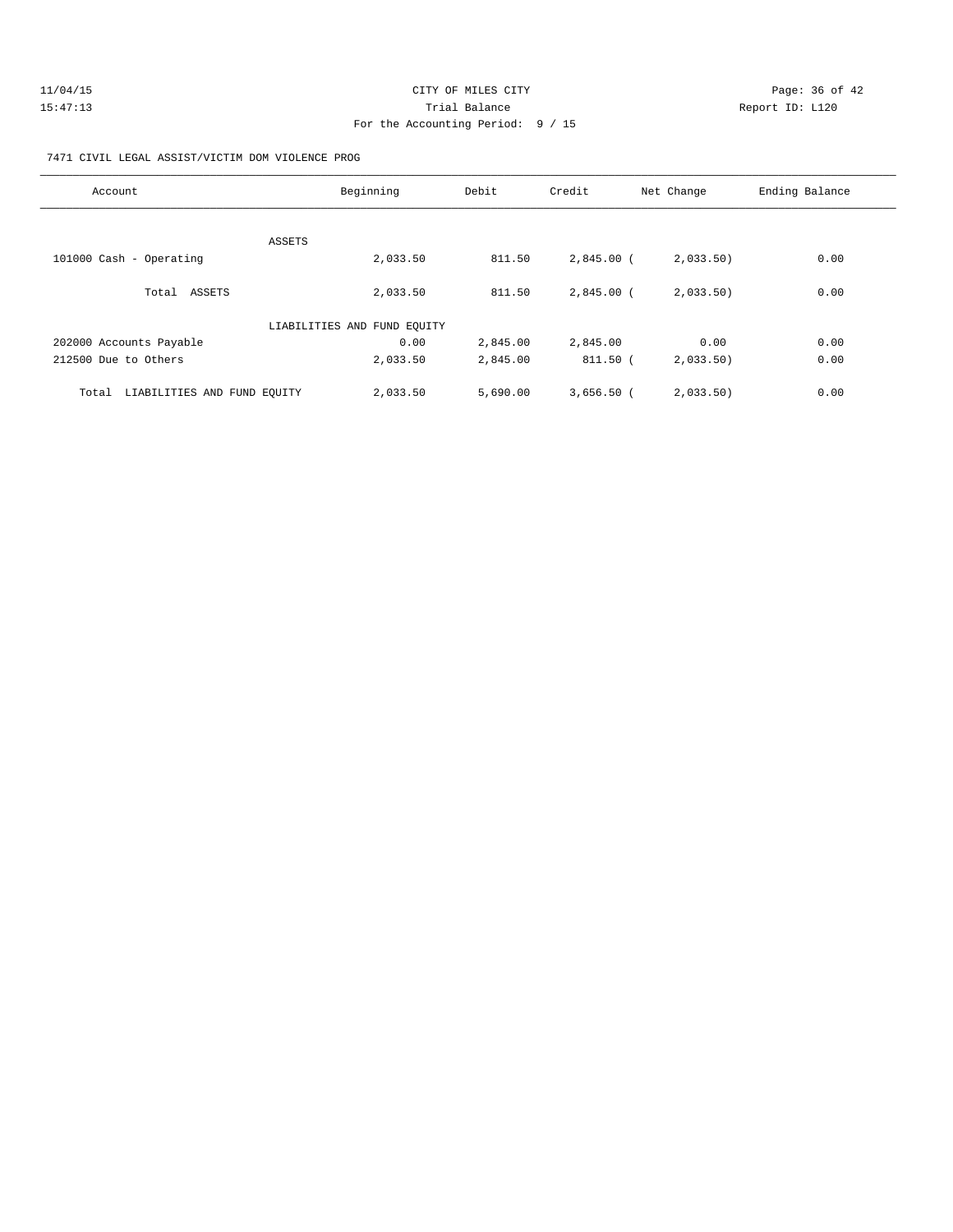# $11/04/15$  Page: 37 of 42 15:47:13 Trial Balance Report ID: L120 For the Accounting Period: 9 / 15

7910 PAYROLL FUND

| Account                                   | Beginning                   | Debit       | Credit      | Net Change | Ending Balance |  |
|-------------------------------------------|-----------------------------|-------------|-------------|------------|----------------|--|
|                                           |                             |             |             |            |                |  |
| <b>ASSETS</b>                             |                             |             |             |            |                |  |
| 101000 Cash - Operating                   | 107,241.33                  | 461,047.72  | 392,977.38  | 68,070.34  | 175, 311.67    |  |
|                                           |                             |             |             |            |                |  |
| Total ASSETS                              | 107,241.33                  | 461,047.72  | 392,977.38  | 68,070.34  | 175, 311.67    |  |
|                                           |                             |             |             |            |                |  |
|                                           | LIABILITIES AND FUND EQUITY |             |             |            |                |  |
| 201000 Warrants Payable                   | 74,758.79                   | 137,581.79  | 238,134.67  | 100,552.88 | 175, 311.67    |  |
| 212200 Due to Federal, Soc Sec & Medicare | 0.00                        | 68,453.10   | 68,453.10   | 0.00       | 0.00           |  |
| 212202 Due to State Unemployment          | 1,102.67                    | 1,614.61    | 511.94 (    | 1,102.67)  | 0.00           |  |
| 212203 Due to Worker's Compensation       | 31,287.09                   | 45,488.00   | 14,200.91 ( | 31,287.09) | 0.00           |  |
| 212204 Due to State Income Tax            | 0.00                        | 14,810.00   | 14,810.00   | 0.00       | 0.00           |  |
| 212205 due to MPORS-GABA                  | 0.00                        | 13,080.33   | 13,080.33   | 0.00       | 0.00           |  |
| 212207 Due to AFLAC, AFLAC PRETAX         | 0.00                        | 333.69      | 333.69      | 0.00       | 0.00           |  |
| 212208 Due to Health Ins, Dental, Vision  | 0.00                        | 53,747.11   | 53,747.11   | 0.00       | 0.00           |  |
| 212209 Due to PERS Retirement             | 92.78                       | 32,136.02   | 32,043.24 ( | 92.78)     | 0.00           |  |
| 212210 Due to FURS-GABA Retirement        | 0.00                        | 13,109.61   | 13,109.61   | 0.00       | 0.00           |  |
| Total LIABILITIES AND FUND EQUITY         | 107, 241.33                 | 380, 354.26 | 448,424.60  | 68,070.34  | 175, 311.67    |  |
|                                           |                             |             |             |            |                |  |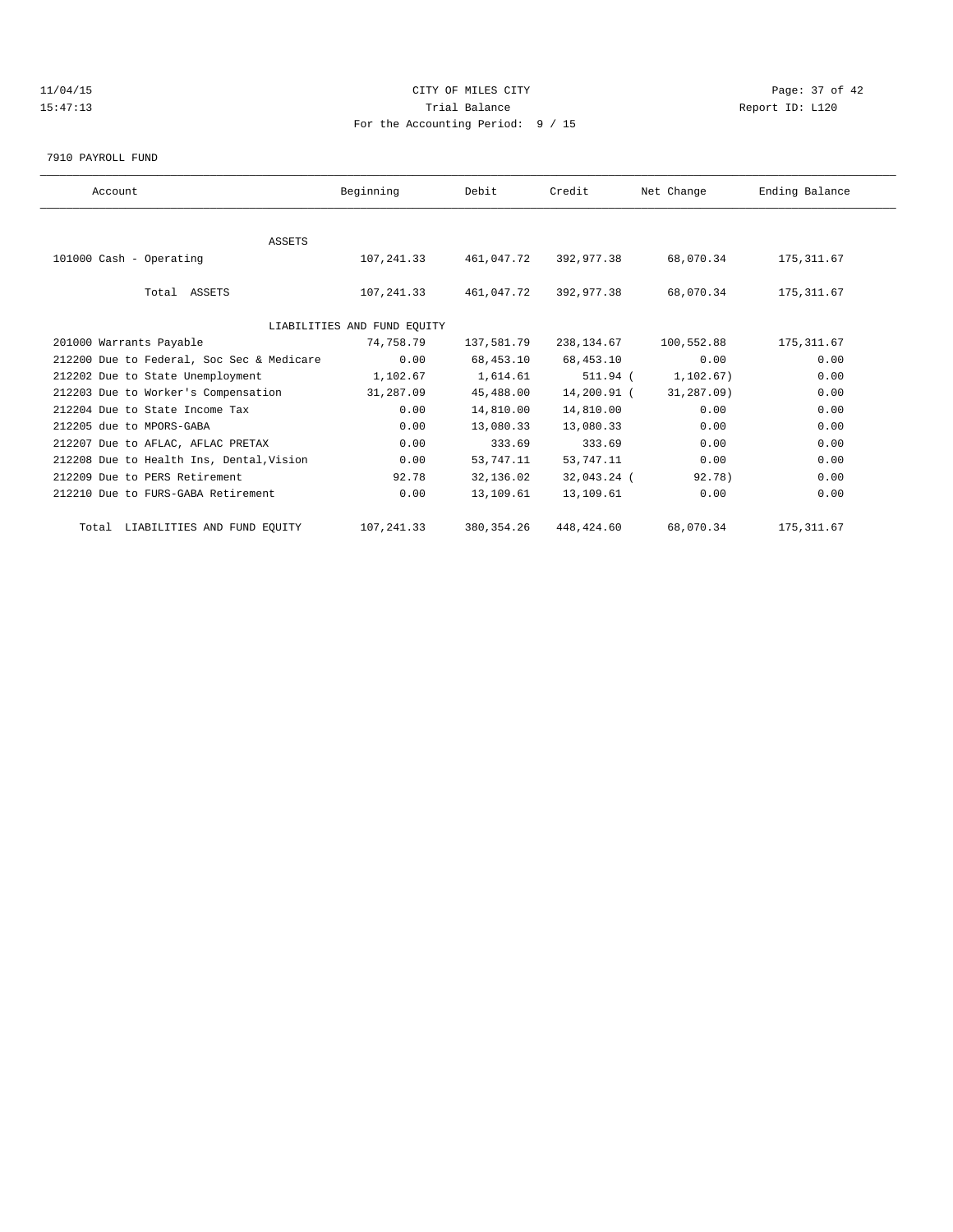| 11/04/15 | CITY OF MILES CITY                  | Page: 38 of 42  |
|----------|-------------------------------------|-----------------|
| 15:47:13 | Trial Balance                       | Report ID: L120 |
|          | For the Accounting Period: $9 / 15$ |                 |
|          |                                     |                 |

#### 7930 CLAIMS FUND

| Account                              | Beginning                   | Debit        | Credit         | Net Change    | Ending Balance |
|--------------------------------------|-----------------------------|--------------|----------------|---------------|----------------|
|                                      | ASSETS                      |              |                |               |                |
| 101000 Cash - Operating              | 684,006.69                  | 343, 172.45  | 728,117.32 (   | 384,944.87)   | 299,061.82     |
| ASSETS<br>Total                      | 684,006.69                  | 343, 172. 45 | 728,117.32 (   | 384,944.87)   | 299,061.82     |
|                                      | LIABILITIES AND FUND EOUITY |              |                |               |                |
| 201000 Warrants Payable              | 684,006.69                  | 728, 117.32  | 343, 172, 45 ( | 384,944.87)   | 299,061.82     |
| LIABILITIES AND FUND EQUITY<br>Total | 684,006.69                  | 728, 117.32  | 343, 172. 45 ( | 384, 944, 87) | 299,061.82     |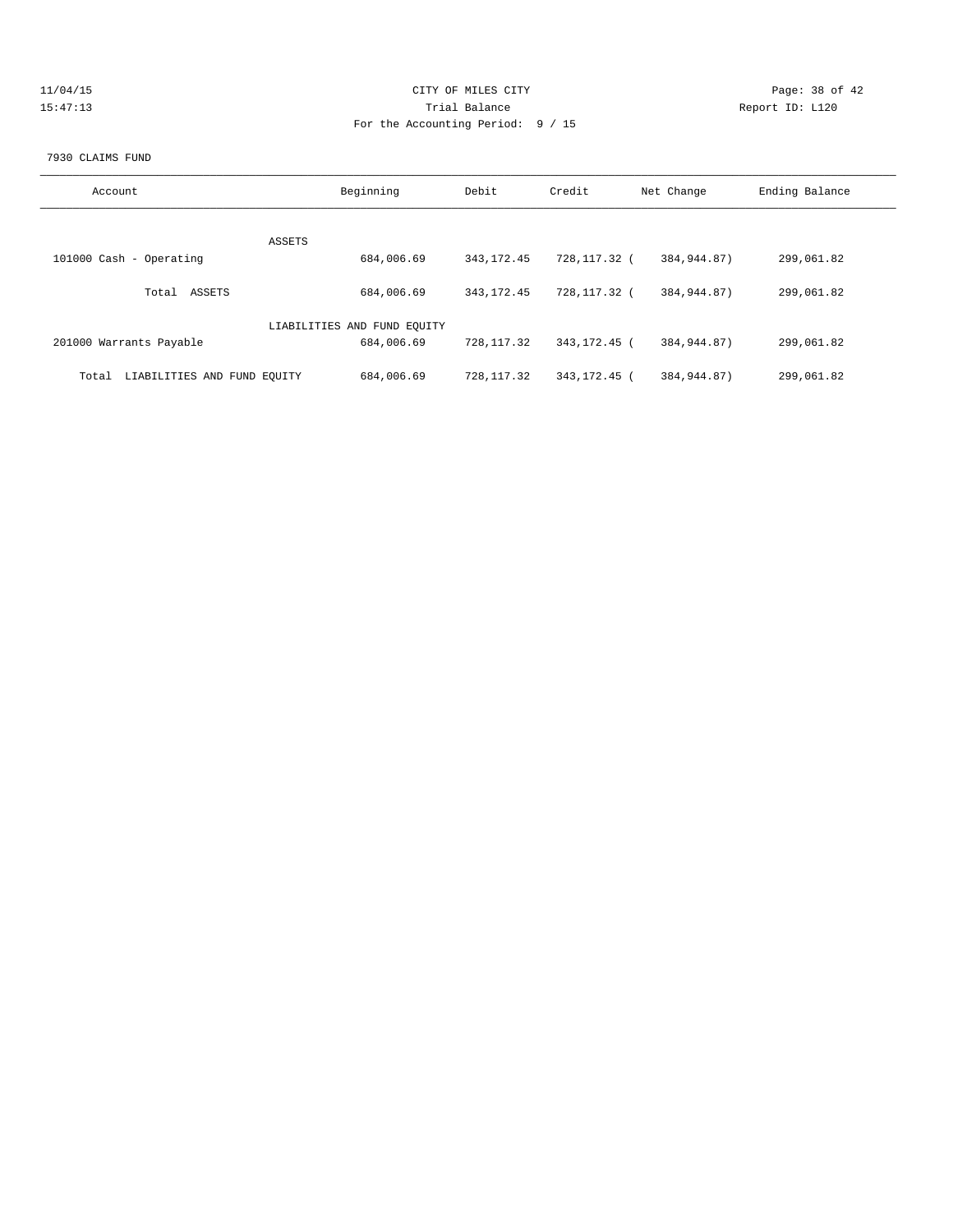7980 CUSTER CO WATER & SEWER DISTRICT

| Account                                 | Beginning | Debit       | Credit      | Net Change | Ending Balance |  |
|-----------------------------------------|-----------|-------------|-------------|------------|----------------|--|
|                                         |           |             |             |            |                |  |
|                                         |           |             |             |            |                |  |
| ASSETS                                  |           |             |             |            |                |  |
| 101000 Cash - Operating                 | 0.00      | 14, 217.63  | 14, 217.63  | 0.00       | 0.00           |  |
| 122000 Accounts Receivable              | 15,620.58 | 14,375.17   | 14, 217.63  | 157.54     | 15,778.12      |  |
|                                         |           |             |             |            |                |  |
| Total ASSETS                            | 15,620.58 | 28,592.80   | 28, 435. 26 | 157.54     | 15,778.12      |  |
|                                         |           |             |             |            |                |  |
| LIABILITIES AND FUND EQUITY             |           |             |             |            |                |  |
| 202000 Accounts Payable                 | 0.00      | 14, 217.63  | 14, 217.63  | 0.00       | 0.00           |  |
| 211020 Due to Custer Water & Sewer Dist | 15,620.58 | 14, 217.63  | 14,375.17   | 157.54     | 15,778.12      |  |
|                                         |           |             |             |            |                |  |
| LIABILITIES AND FUND EQUITY<br>Total    | 15,620.58 | 28, 435. 26 | 28,592.80   | 157.54     | 15,778.12      |  |
|                                         |           |             |             |            |                |  |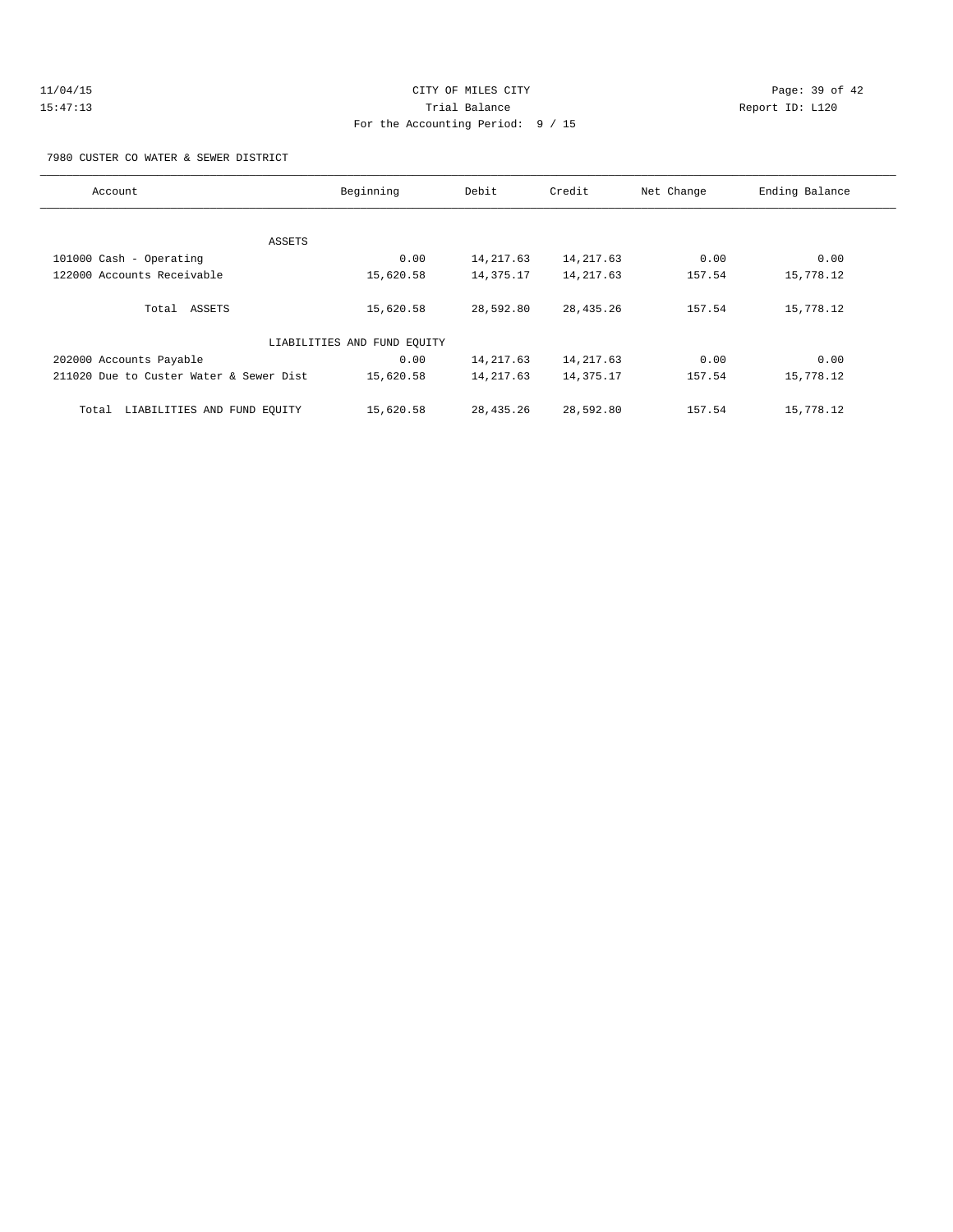| 11/04/15 | CITY OF MILES CITY                | Page: 40 of 42  |
|----------|-----------------------------------|-----------------|
| 15:47:13 | Trial Balance                     | Report ID: L120 |
|          | For the Accounting Period: 9 / 15 |                 |

7981 Interest Clearing

| Account                              | Beginning                   | Debit    | Credit   | Net Change | Ending Balance |
|--------------------------------------|-----------------------------|----------|----------|------------|----------------|
| ASSETS                               |                             |          |          |            |                |
| 101000 Cash - Operating              | 2,316.49                    | 1,233.67 | 0.00     | 1,233.67   | 3,550.16       |
| Total ASSETS                         | 2,316.49                    | 1,233.67 | 0.00     | 1,233.67   | 3,550.16       |
|                                      | LIABILITIES AND FUND EQUITY |          |          |            |                |
| 212500 Due to Others                 | 2,316.49                    | 0.00     | 1,233.67 | 1,233.67   | 3,550.16       |
| LIABILITIES AND FUND EQUITY<br>Total | 2,316.49                    | 0.00     | 1,233.67 | 1,233.67   | 3,550.16       |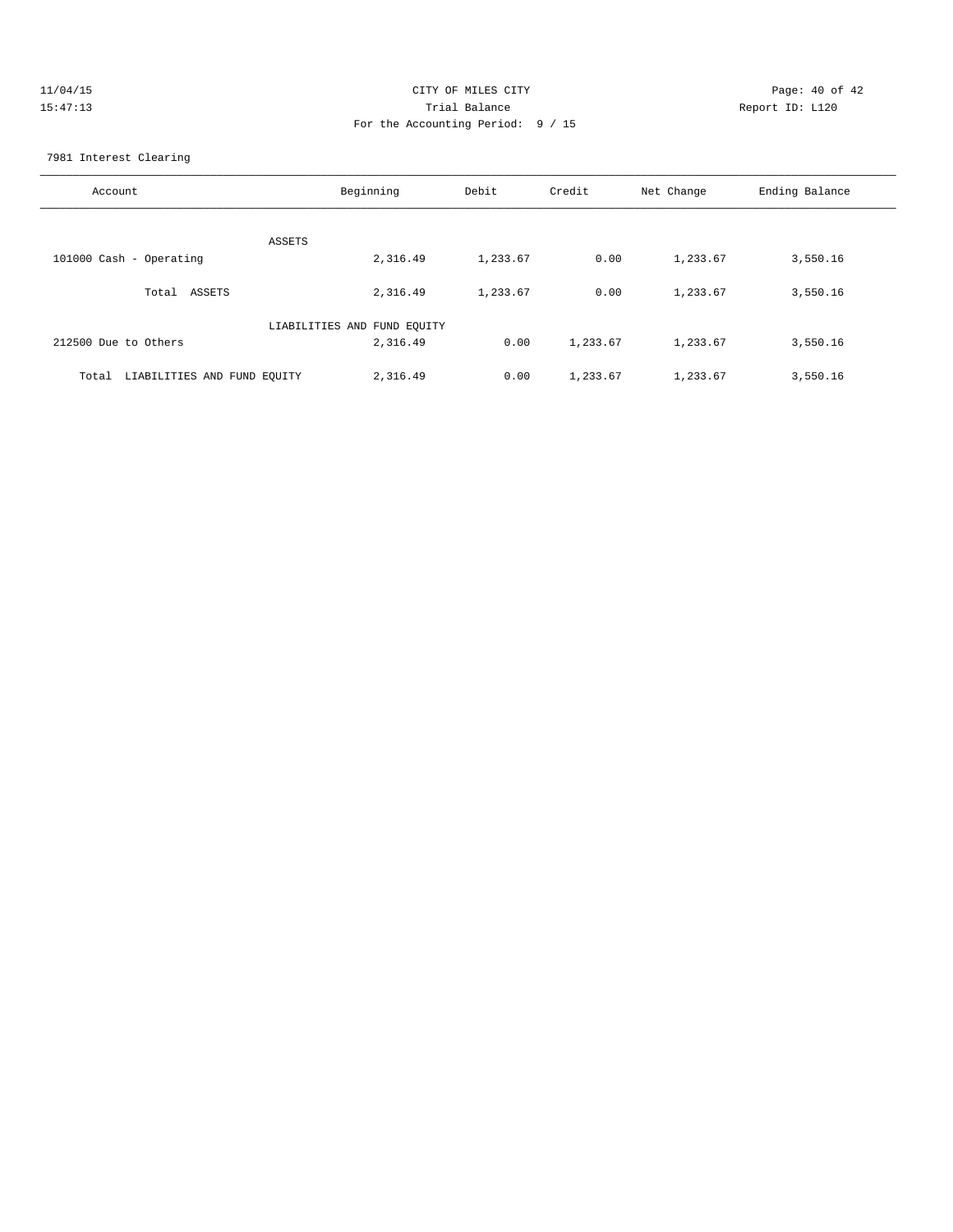| 11/04/15 |  |
|----------|--|
| 15:47:13 |  |

# CITY OF MILES CITY **Page: 41 of 42** Trial Balance and Trial Balance Report ID: L120 For the Accounting Period: 9 / 15

9000 GENERAL FIXED ASSETS GROUP OF ACCOUNTS FUND

| Account                                                    | Beginning                   | Debit | Credit | Net Change | Ending Balance  |
|------------------------------------------------------------|-----------------------------|-------|--------|------------|-----------------|
|                                                            |                             |       |        |            |                 |
| ASSETS                                                     |                             |       |        |            |                 |
| 181000 Land                                                | 526,599.00                  | 0.00  | 0.00   | 0.00       | 526,599.00      |
| 182000 Buildings                                           | 1,986,836.00                | 0.00  | 0.00   | 0.00       | 1,986,836.00    |
| 182100 Allowance for Depr - Buildings (Cre(                | 684,991.00)                 | 0.00  | 0.00   | 0.00       | 684,991.00)     |
| 186000 Machinery and Equipment                             | 3,038,732.00                | 0.00  | 0.00   | 0.00       | 3,038,732.00    |
| 186100 Allowance for Depr - Machinery & Eq(                | 1,463,750.00)               | 0.00  | 0.00   | 0.00       | 1,463,750.00    |
| 187000 Infrastructure                                      | 33,670,108.00               | 0.00  | 0.00   | 0.00       | 33,670,108.00   |
| 187100 Allowance For Depreciation - Infras (16,321,771.00) |                             | 0.00  | 0.00   | 0.00       | 16,321,771.00)  |
| Total ASSETS                                               | 20,751,763.00               | 0.00  | 0.00   | 0.00       | 20, 751, 763.00 |
|                                                            | LIABILITIES AND FUND EQUITY |       |        |            |                 |
| 280000 INVESTMENT IN GENERAL FIXED ASSETS                  | 20,751,763.00               | 0.00  | 0.00   | 0.00       | 20, 751, 763.00 |
| LIABILITIES AND FUND EQUITY<br>Total                       | 20,751,763.00               | 0.00  | 0.00   | 0.00       | 20, 751, 763.00 |